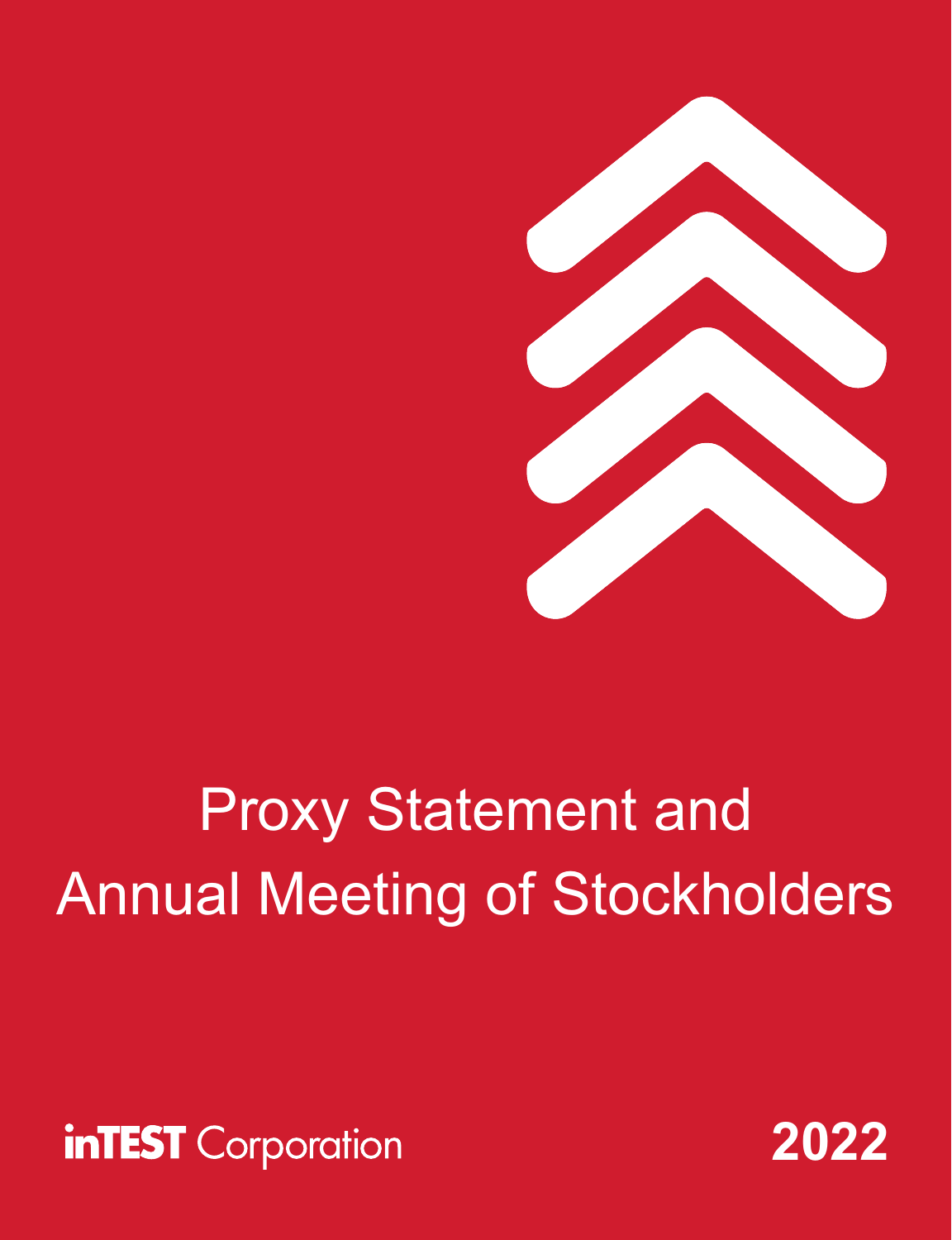## **NOTICE OF ANNUAL MEETING OF STOCKHOLDERS**

*To Be Held June 22, 2022*



#### **YOUR VOTE IS IMPORTANT**

*Whether or not you plan to attend the meeting, we hope you will vote as soon as possible. Information about voting methods is set forth in the accompanying Proxy Statement.*

# **inTEST** Corporation

**804 East Gate Drive, Suite 200 Mt. Laurel, New Jersey 08054**

Dear Stockholders,

NOTICE IS HEREBY GIVEN that the 2022 Annual Meeting of Stockholders (the "Annual Meeting") of inTEST Corporation will be held virtually via live webcast on Wednesday, June 22, 2022, at 11:00 A.M. Eastern Daylight Time at www.meetingnow.global/MM6W7UH. Due to the ongoing COVID-19 pandemic and to support the health and safety of our stockholders, employees, Board of Directors and surrounding communities, the Annual Meeting will be held virtually to consider and vote on the following matters described in the accompanying Proxy Statement:

- **1.** *Election, as directors, of the five nominees named in the accompanying Proxy Statement, with each director to serve until the next annual meeting of stockholders and until the election and qualification of such director's successor;*
- **2.** *Approval of the amendment and restatement of the inTEST Corporation Third Amended and Restated 2014 Stock Plan to increase the number of shares that may be issued thereunder;*
- **3.** *Ratification of the appointment of RSM US LLP as our independent registered public accounting firm for the year ending December 31, 2022;*
- **4.** *Approval, on an advisory basis, of the compensation of our named executive officers; and*
- **5.** *Such other business as may properly be brought before the meeting or any adjournment thereof.*

The Board of Directors has fixed April 27, 2022, at the close of business, as the record date for the determination of stockholders entitled to notice of, and to vote at, the meeting.

By Order of the Board of Directors,

**Duncan Gilmour** *Secretary*

April 29, 2022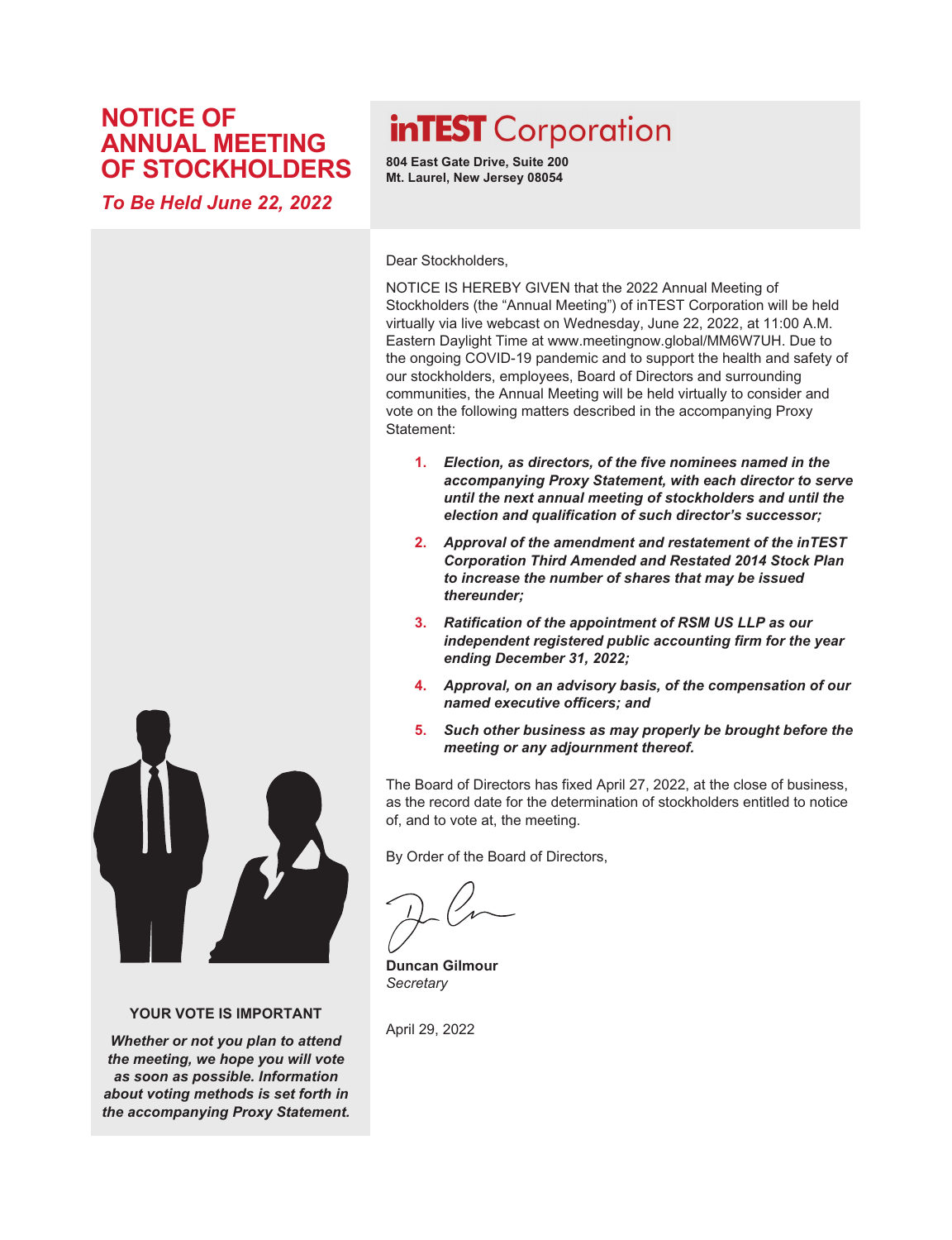## **Table of Contents**

|                                                                                                                                                                       | Page  |
|-----------------------------------------------------------------------------------------------------------------------------------------------------------------------|-------|
| <b>Proxy Statement Summary</b>                                                                                                                                        |       |
| Questions and Answers About the 2022 Annual Meeting of Stockholders                                                                                                   | 6     |
| <b>Voting Securities and Principal Stockholders</b>                                                                                                                   | 10    |
| <b>Proposal 1: Election of Directors</b>                                                                                                                              | 12    |
| Corporate Governance                                                                                                                                                  | 16    |
| <b>Audit Committee Report</b>                                                                                                                                         | 19    |
| Executive Officers of inTEST                                                                                                                                          | 20    |
| <b>Executive Compensation</b>                                                                                                                                         | 21    |
| <b>Director Compensation</b>                                                                                                                                          | 31    |
| <b>Proposal 2.</b> Approval of the Amendment and Restatement of the inTEST Corporation Third<br>Amended and Restated 2014 Stock Plan to Increase the Number of Shares | 32    |
| <b>Proposal 3: Ratification of Independent Registered Public Accounting Firm</b>                                                                                      | 39    |
| <b>Proposal 4:</b> Advisory Vote on the Compensation of our Named Executive Officers                                                                                  | 40    |
| Information Regarding Deadlines and Procedures for Submission of Stockholder Proposals and<br>Nominations of Directors                                                | 41    |
| <b>Annual Report</b>                                                                                                                                                  | 41    |
| <b>Appendix A:</b> inTEST Corporation Fourth Amended and Restated 2014 Stock Plan                                                                                     | $A-1$ |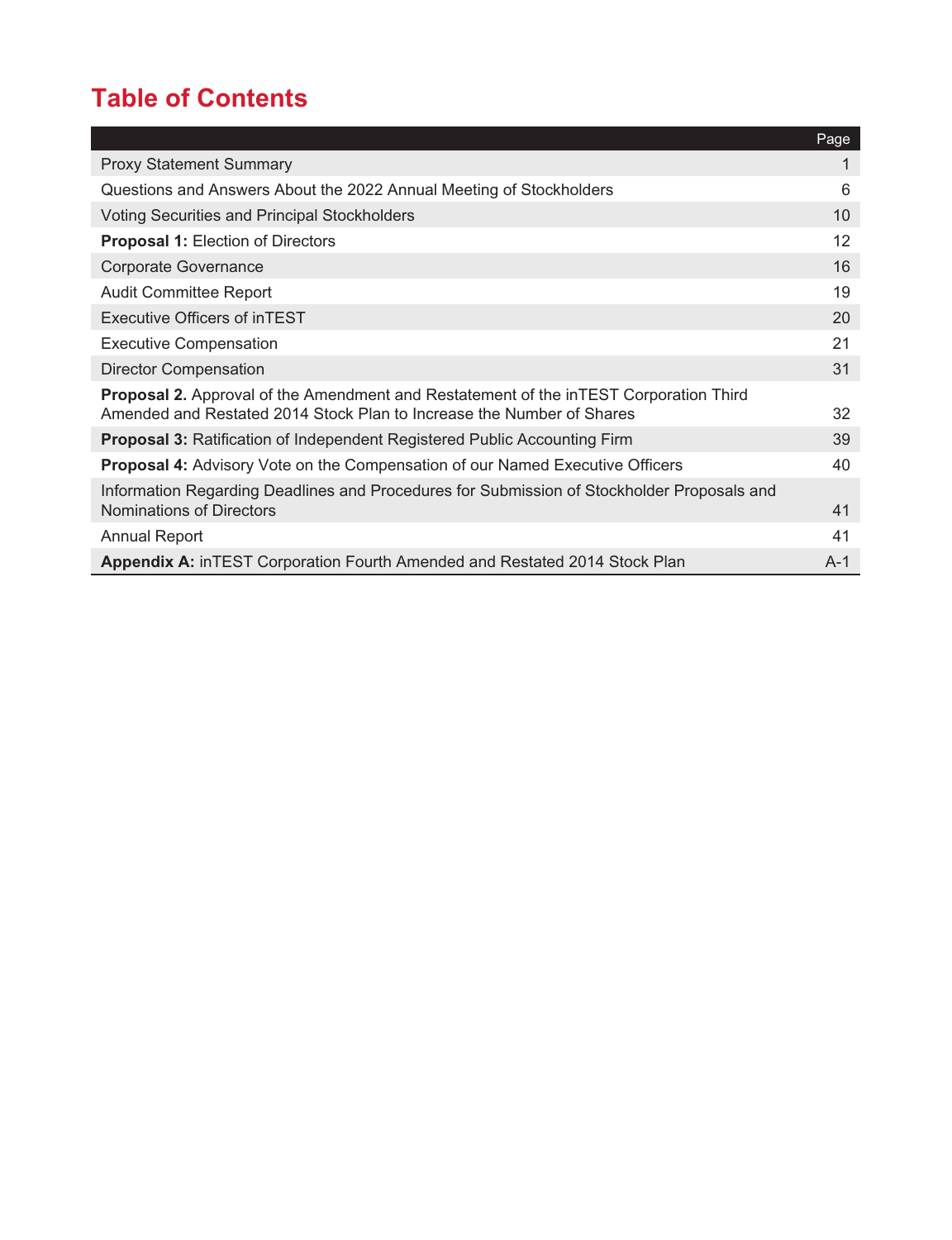# **inTEST** Corporation

<span id="page-3-0"></span>**804 East Gate Drive, Suite 200 Mt. Laurel, New Jersey 08054**

## **PROXY STATEMENT SUMMARY**

To assist you in reviewing the proposals to be considered and voted upon at our annual meeting of stockholders (the "Annual Meeting") to be held on Wednesday, June 22, 2022, we have summarized information contained elsewhere in this proxy statement or in our Annual Report on Form 10-K for the fiscal year ended December 31, 2021 (the "Annual Report"). This summary does not contain all of the information you should consider about inTEST Corporation (the "Company") and the proposals being submitted to stockholders at the Annual Meeting. We encourage you to read the entire proxy statement and Annual Report carefully before voting.

## **The Annual Meeting**

| Date & Time              | Location                      | <b>Record Date</b> |
|--------------------------|-------------------------------|--------------------|
| Wednesday, June 22, 2022 | Online via:                   | April 27, 2022     |
| 11:00 a.m. Eastern Time  | www.meetingnow.global/MM6W7UH |                    |

**In order to attend the Annual Meeting, you will need to enter your 15-digit control number, unless you choose to attend as a guest. If you wish to attend as guest, you may attend in listen-only mode by clicking on "I am a guest" after linking on the meeting site at** *www.meetingnow.global/MM6W7UH* **and entering the information requested.**

#### **Meeting Agenda and Voting Matters**

| <b>Item</b>  | <b>Proposal</b>                                                                                                                                                                              | <b>Board Vote</b><br><b>Recommendation</b> | <b>Page Reference</b><br>(for more information) |
|--------------|----------------------------------------------------------------------------------------------------------------------------------------------------------------------------------------------|--------------------------------------------|-------------------------------------------------|
| 1            | Election of the five director<br>nominees named in this proxy<br>statement                                                                                                                   | FOR each nominee                           | 12                                              |
| $\mathbf{2}$ | Approval of the amendment and<br>restatement of the inTEST<br>Corporation Third Amended and<br>Restated 2014 Stock Plan to<br>increase the number of shares that<br>may be issued thereunder | <b>FOR</b>                                 | 32                                              |
| 3            | Ratification of the appointment of<br>RSM US LLP as our independent<br>registered public accounting firm<br>for the fiscal year ending<br>December 31, 2022                                  | <b>FOR</b>                                 | 39                                              |
| 4            | Approval, on an advisory basis, of<br>the compensation of our named<br>executive officers                                                                                                    | <b>FOR</b>                                 | 40                                              |
|              |                                                                                                                                                                                              |                                            |                                                 |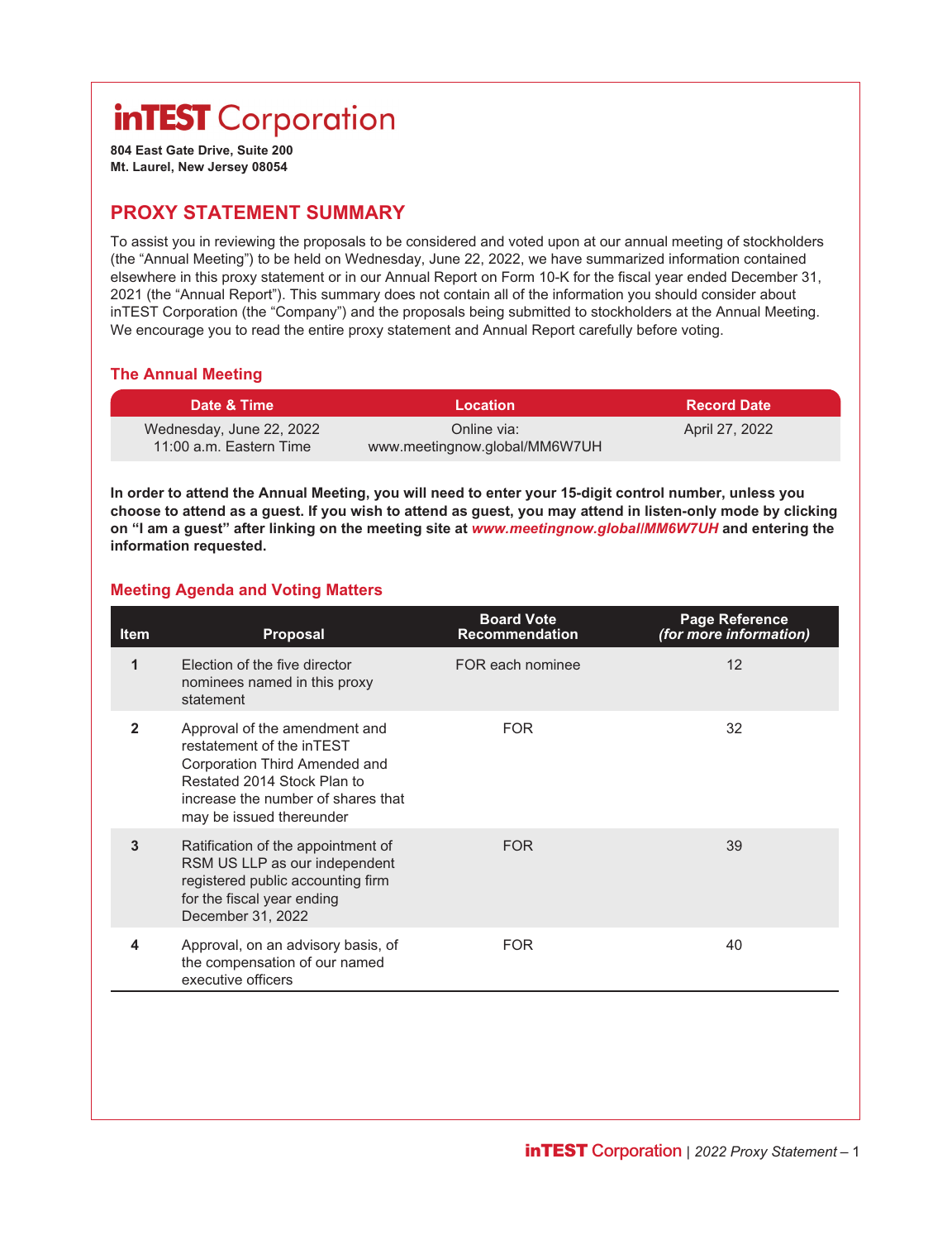#### **Directors and Nominees**

| <b>Name</b>               | Age | <b>Recent Professional Experience</b>                                                  | <b>Independent</b> | <b>Board Committees</b> |
|---------------------------|-----|----------------------------------------------------------------------------------------|--------------------|-------------------------|
| Steven J. Abrams, Esg.    | 54  | Partner and Global Co-Head of Life<br>Sciences and Healthcare, Hogan<br>Lovells US LLP | X                  | AC, CC, NCGC**          |
| Jeffrey A. Beck           | 59  | CEO. Soft Robotics Inc.                                                                | X                  | AC. CC**                |
| Joseph W. Dews IV*        | 55  | Managing Director, Craig-Hallum                                                        | X                  | CC. NCGC                |
| Richard N. Grant, Jr.     | 52  | <b>President and Chief Executive Officer</b><br>of the Company                         |                    |                         |
| <b>Gerald J. Maginnis</b> | 66  | Director, Cohen & Steers Mutual<br>Fund Complex,<br>Former Managing Partner, KPMG LLP  | X                  | AC**. NCGC              |

Chair of the Board

Committee Chair

AC: Audit Committee

CC: Compensation Committee

NCGC: Nominating and Corporate Governance Committee

#### **Our Business**

We are a global supplier of innovative test and process solutions for use in manufacturing and testing in key target markets which include automotive, defense/aerospace, industrial, life sciences, and security, as well as both the front-end and back-end of the semiconductor manufacturing industry. Backed by decades of engineering expertise and a culture of operational excellence, we solve difficult thermal, mechanical, and electronic challenges for customers worldwide while generating strong cash flow and profits. Our strategy leverages these strengths to grow organically and with acquisitions through the addition of innovative technologies, deeper and broader geographic reach, and market expansion.

In early 2021, we launched our 5-Point Strategy, our new corporate vision and our mission statement. Our vision is to be the supplier of choice for innovative test and process technology solutions. Our mission is to leverage our deep industry knowledge and expertise to develop and deliver high quality, innovative customer solutions and superior support for complex global challenges. We are committed to becoming recognized as a leader in our markets for design and manufacturing capabilities that help solve our customers' most complex challenges in their manufacturing and quality processes. Our products provide highly engineered, high quality and cost-effective test and process solutions which are delivered with a customer focus that are intended to drive a high level of customer satisfaction. Our strategy is to consistently develop unique and differentiated solutions through innovative new product development and acquisitions. We expect to expand our portfolio of products, services, and support to drive increased value to our customers to drive revenue and earnings power.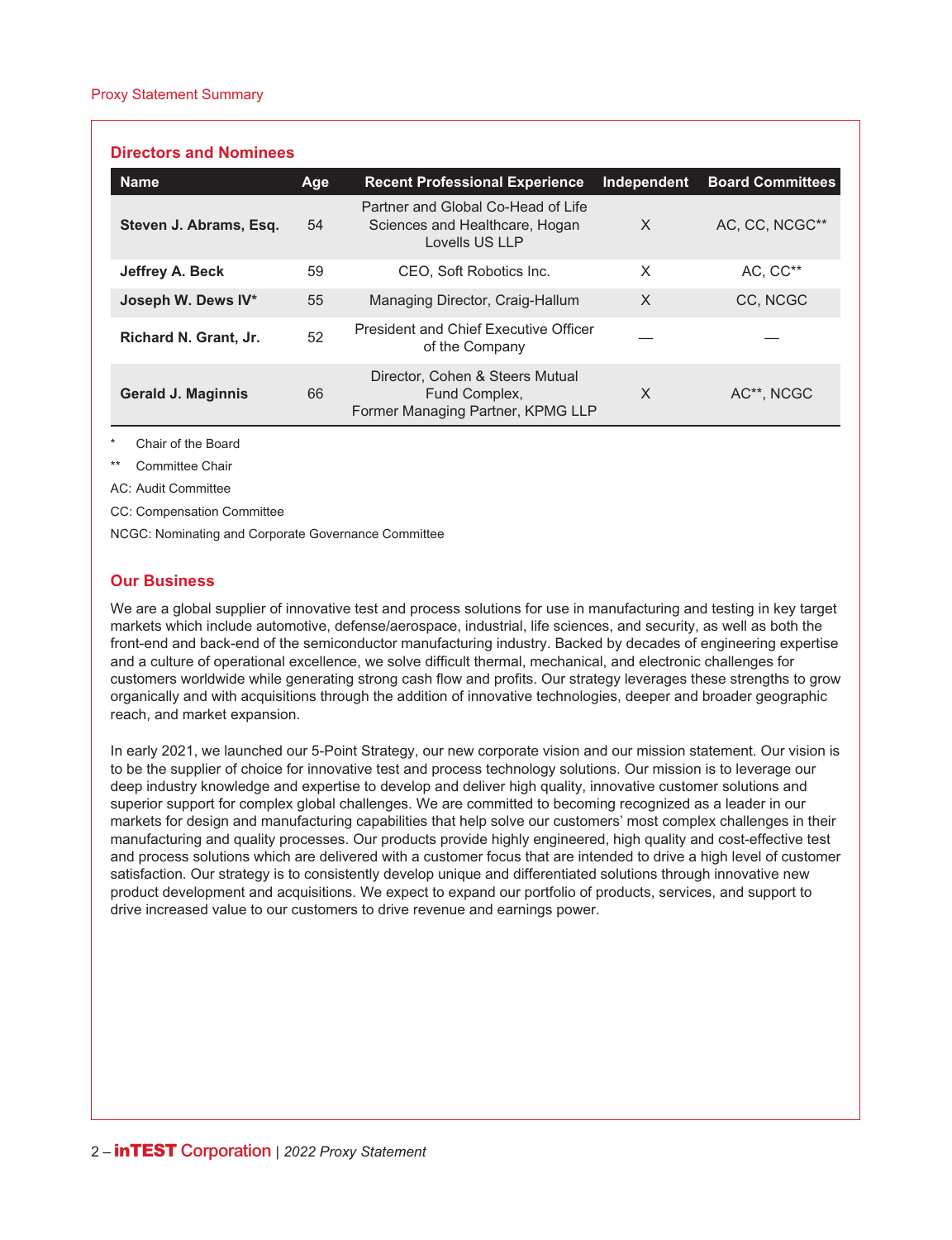#### Proxy Statement Summary



## **STOCKHOLDER VALUE**

Backed by decades of engineering expertise and a culture of operational excellence, inTEST solves difficult thermal, mechanical, and electronic challenges for customers worldwide while generating strong cash flow and profits. We have a solid foundation from which to build and a new leadership team to drive change through a robust strategic plan. We have reorganized to enable growth and our energized team is engaged and committed.

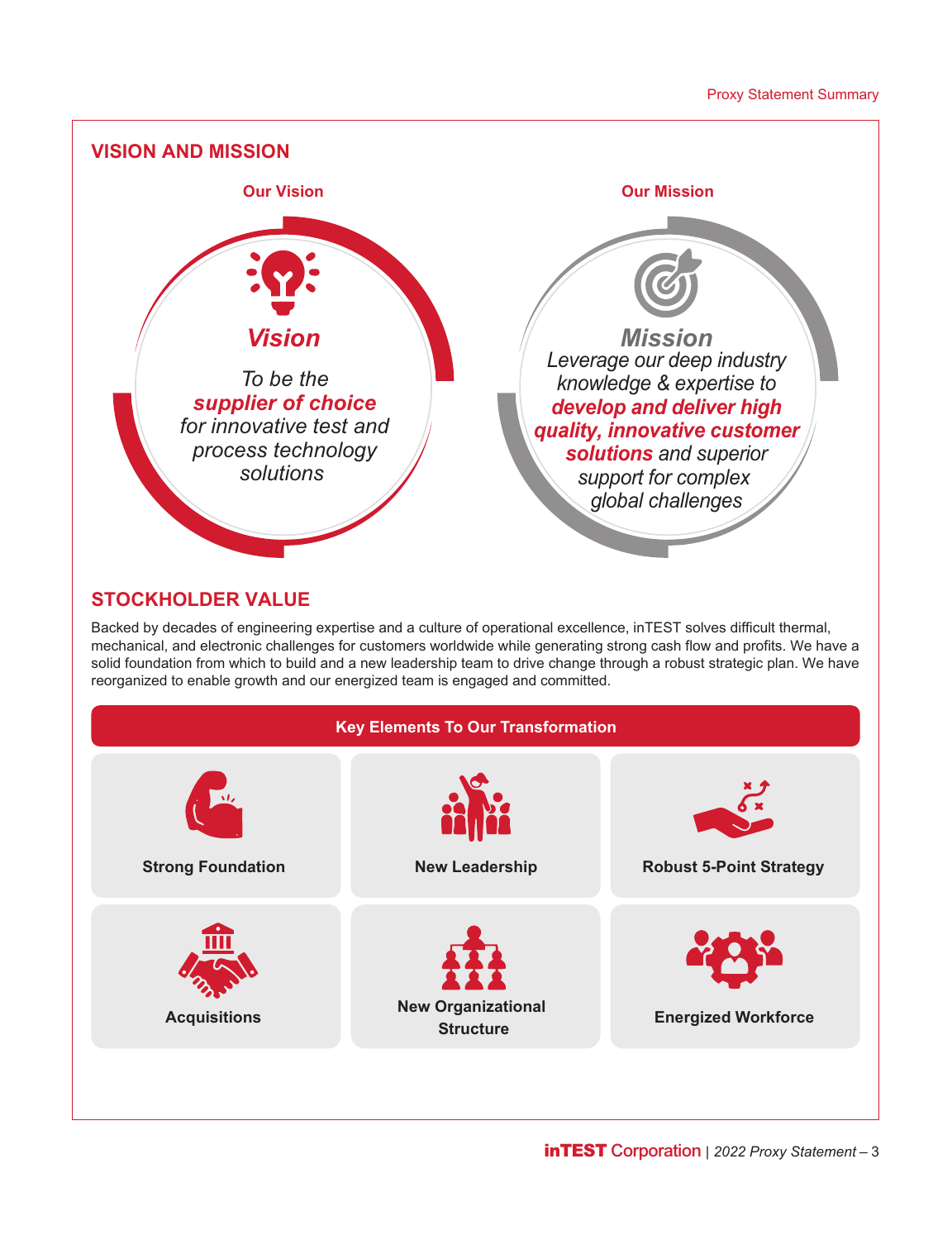## **5-POINT STRATEGY**

inTEST has a proven track record of delivering solid financial performance with strong margins and cash flow, as well as identifying and integrating accretive acquisitions. We believe that our financial strengths combined with new leadership and our 5-Point Strategy position us to deliver long-term value to our stockholders.



#### 1 **Grow Top-Line Through Geographic and Market Expansion**

- $\bullet$  Further penetrate existing markets with infrastructure investments
- $\bullet$  Expand into new markets with existing products
- Invest in global Direct Sales and Channel Management
- $\bullet$  Execute global supply agreements
- Enhance Corporate identity and branding

#### 2 **Drive Innovation and Technological Differentiation**

- Leverage expertise to deliver highly-valued solutions
- Headcount investments to support product development
- Reorganize engineering organization to optimize development
- $\bullet$  Drive standardization to increase market availability/ lower costs
- Establish Corporate Growth Programs and common stage Gate Development Process

#### 3 **Enhance Service and Support**

- $\bullet$  Expand geographic service coverage, infrastructure and repair/calibration centers
- Drive enhanced service offerings including third party agreements, extended warranties, preventative maintenance and calibration
- $\bullet$  Expand remote services asset health
- $\bullet$  Integrate shared field services and repair resources
- $\bullet$  Identify and capture recurring revenue streams from service

#### 4 **Foster New Culture and Talent:**

- Changes driven from top executive leadership
- Emphasize openness, results and accountability
- Drive diversity, engagement and career development
- Leverage collaboration among people and divisions
- Aligned incentives/compensation to results

#### 5 **Pursue Strategic Acquisitions and Partnerships:**

- $\bullet$  Pursue higher frequency of deals
- Key M&A Criteria:
	- $\bullet$  Expand into faster markets
	- Offer a broader portfolio of services
	- Enhance value-added technological solutions
	- Quantifiable and achievable synergies
- $\bullet$  Explore partnerships with private labeling opportunities; consider JV/partial ownership opportunities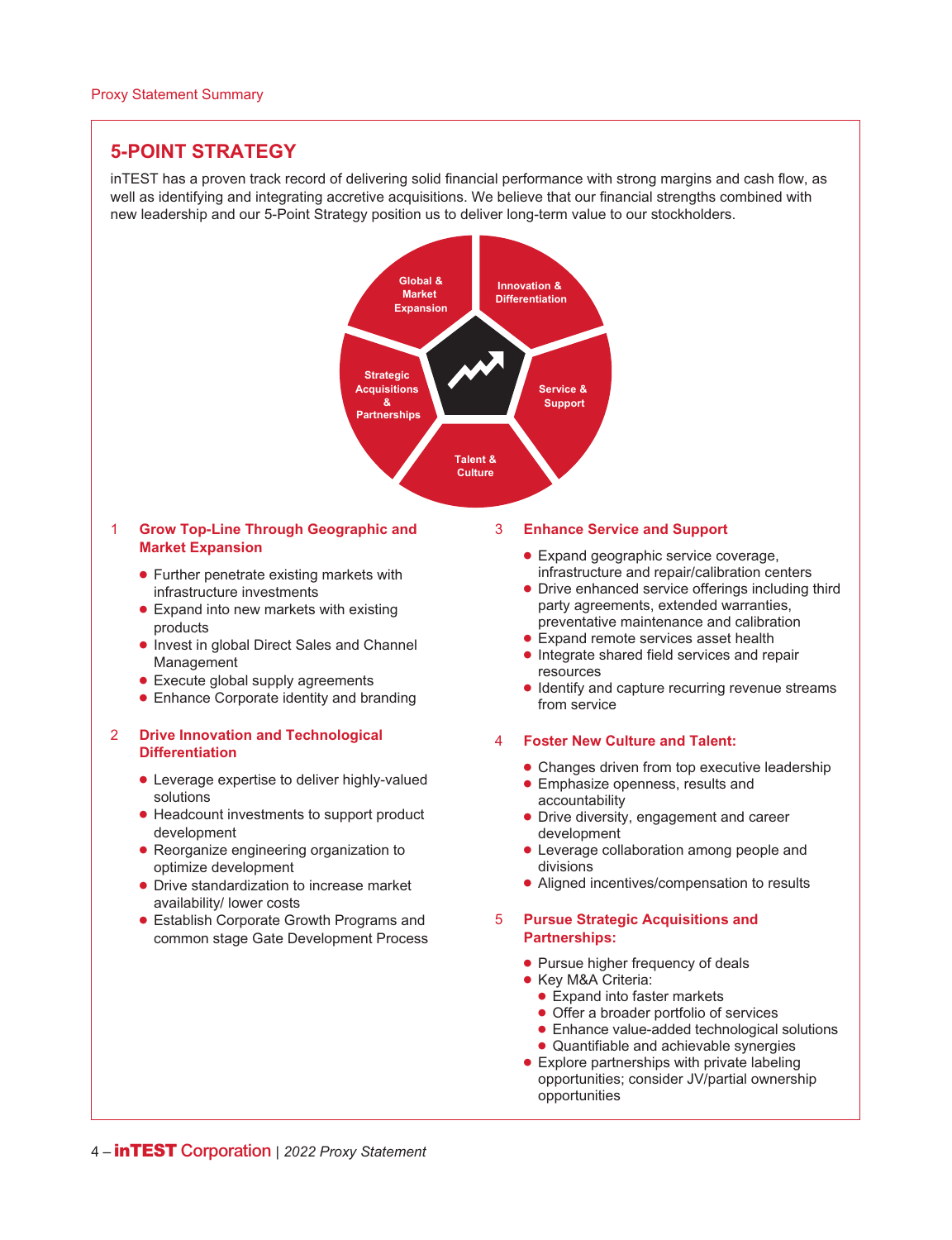

**804 East Gate Drive, Suite 200 Mt. Laurel, New Jersey 08054**

## **PROXY STATEMENT**

#### **ANNUAL MEETING OF STOCKHOLDERS To Be Held June 22, 2022**

**IMPORTANT NOTICE REGARDING THE AVAILABILITY OF PROXY MATERIALS FOR THE STOCKHOLDER MEETING TO BE HELD ON WEDNESDAY, JUNE 22, 2022: Copies of this Proxy Statement and our 2021 Annual Report to Stockholders are available at** *<https://ir.intest.com/annual-meeting-materials>***.**

This proxy statement and the enclosed proxy card are intended to be sent or given to stockholders of inTEST Corporation ("inTEST", "Company", "we", "us" or "our") on or about May 18, 2022, in connection with the solicitation of proxies on behalf of the Board of Directors of inTEST (the "Board") for use at our 2022 Annual Meeting of Stockholders (the "Annual Meeting"), to be held virtually via live webcast on Wednesday, June 22, 2022, at 11:00 A.M. Eastern Daylight Time.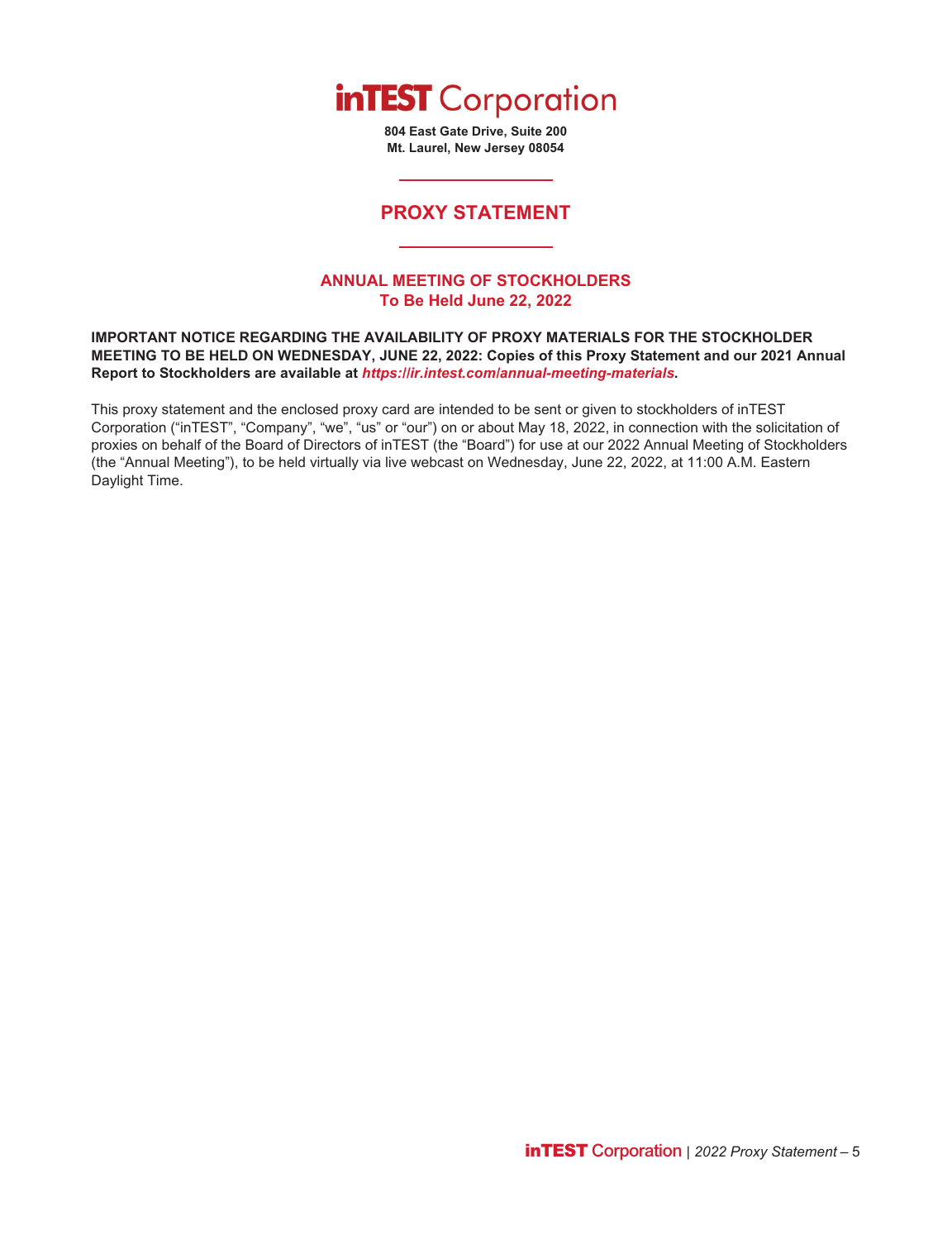## <span id="page-8-0"></span>**QUESTIONS AND ANSWERS ABOUT THE 2022 ANNUAL MEETING OF STOCKHOLDERS**

The following questions and answers present important information pertaining to the meeting:

#### Q: **Who can attend the Annual Meeting?**

A: All stockholders and guests are invited to attend the Annual Meeting.

#### Q: **How do I attend the Annual Meeting?**

A: To be admitted to the Annual Meeting as a stockholder of record, visit www.meetingnow.global/MM6W7UH by entering the 15-digit control number found on your proxy card or instructions that accompanied the proxy materials that were mailed to you.

If you hold your shares through an intermediary, such as a bank or broker, you must register in advance to attend the Annual Meeting, unless you plan to attend as a guest. To register, you must obtain a legal proxy, executed in your favor, from the holder of record and submit proof of your legal proxy reflecting the number of shares of common stock you held as of the record date, along with your name and email address, to Computershare. Please forward the e-mail from your broker, or attach an image of your legal proxy to *legalproxy@computershare.com* or mail a printed copy of your legal proxy to inTEST Corporation Legal Proxy, P.O. Box 43001, Providence, RI 02940-3001. Requests for registration must be labeled as "Legal Proxy" and be received no later than 5:00 P.M. (Eastern Daylight Time) on June 17, 2022. You will then receive a confirmation of your registration, with a 15-digit control number, by email from Computershare. At the time of the meeting, visit www.meetingnow.global/MM6W7UH and enter your control number.

If you would like to enter the Annual Meeting as a guest in listen-only mode, click on the "I am a Guest" button after entering the Meeting Center at www.meetingnow.global/MM6W7UH and enter the information requested on the following screen. Please note only stockholders of record and registered beneficial owners will have the ability to ask questions regarding the proposals or vote during the meeting.

#### Q: **What if I have trouble accessing the Annual Meeting?**

A: The virtual meeting platform is fully supported across browsers (MS Edge, Firefox, Chrome and Safari) and devices (desktops, laptops, tablets and cell phones) running the most up-to-date version of applicable software and plugins. Participants should ensure that they have a strong WiFi connection wherever they intend to participate in the meeting. We encourage you to access the meeting prior to the start time. A link on the meeting page will provide further assistance should you need it or you may call (888) 724-2416.

#### Q: **Who is entitled to vote at the Annual Meeting?**

A: Stockholders of record as of the close of business on April 27, 2022 may vote at the Annual Meeting.

#### Q: **How many shares can vote?**

A: There were 10,962,117 shares issued and outstanding as of the close of business on April 27, 2022. Each stockholder entitled to vote at the meeting may cast one vote for each share owned which has voting power upon the matter in question and for the election of each director nominee, without cumulative voting.

#### Q: **What may I vote on?**

- A: You may vote on the following matters:
	- $\bullet$  the election of the five directors who have been nominated to serve on our Board;
	- the approval of the amendment and restatement of the inTEST Corporation Third Amended and Restated 2014 Stock Plan (the "2014 Stock Plan") to increase the number of shares that may be issued thereunder;
	- the ratification of the appointment of RSM US LLP as our independent registered public accounting firm for the year ending December 31, 2022;
	- the approval, on an advisory basis, of the compensation of our named executive officers; and
	- $\bullet$  any other business that may properly come before the meeting.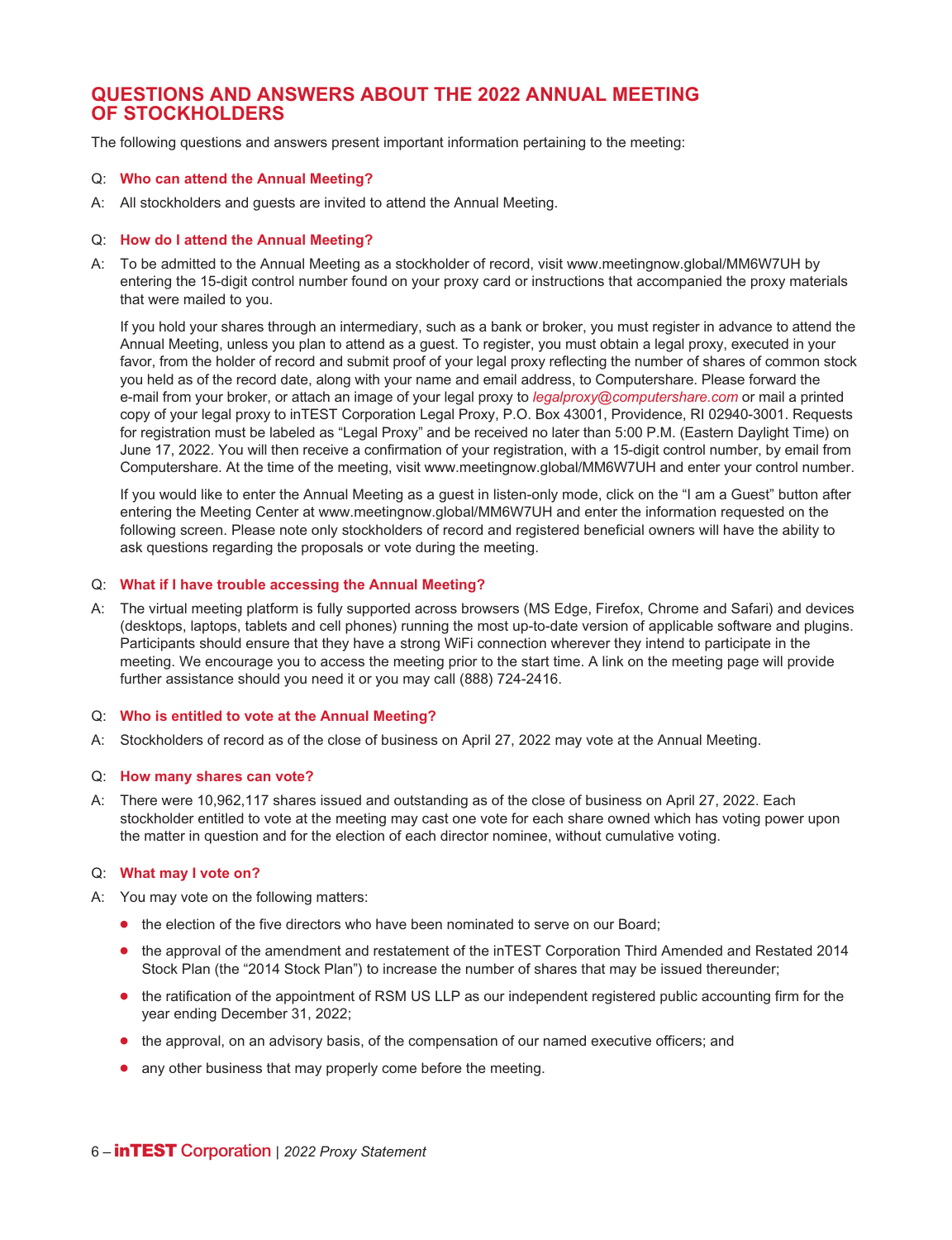#### Questions and Answers About the 2022 Annual Meeting of Stockholders *(continued)*

#### Q: **Will any other business be presented for action by stockholders at the Annual Meeting?**

A: Management knows of no business that will be presented at the Annual Meeting other than that which is set forth in this proxy statement. If any other matter properly comes before the Annual Meeting, the persons named in the accompanying proxy card intend to vote the proxies (which confer discretionary authority to vote on such matters) in accordance with their best judgment.

#### Q: **How does the Board recommend that I vote on each of the proposals?**

A: The Board recommends a vote "**FOR**" each of the director nominees and "**FOR**" each of Proposals 2, 3 and 4.

#### Q: **How do I vote my shares?**

A: The answer depends on whether you own your inTEST shares directly (that is, you hold stock certificates or your shares are registered directly in your name with our transfer agent) or if your shares are held in a brokerage account or by another nominee holder.

**If you own inTEST shares directly (i.e. you are the stockholder of record):** your proxy is being solicited directly by us, and you can vote by mail, by telephone, via the Internet before the Annual Meeting or via the Internet during the Annual Meeting, as described below.

*If you would like to vote by mail*, please do the following: (1) mark the boxes indicating how you wish to vote, (2) sign and date the enclosed proxy card, and (3) return the proxy card in the prepaid envelope provided. If you sign your proxy card but do not indicate how you wish to vote, the proxies will vote your shares "**FOR**" each of the director nominees, "**FOR**" each of Proposals 2, 3 and 4, and, in their discretion, on any other matter that properly comes before the meeting.

*If you would like to vote by telephone or via the Internet before the Annual Meeting*, you can call 800-652-VOTE (8683) or visit www.investorvote.com/INTT which can also be found on your enclosed proxy card.

*If you would like to vote via the Internet during the Annual Meeting,* you may click on the "Cast Your Vote" link on the Meeting Center website at www.meetingnow.global/MM6W7UH.

**If you hold your inTEST shares through a broker, bank or other nominee:** you will receive a voting instruction card directly from your broker, bank or other nominee describing how to vote your shares. If you receive a voting instruction card, you can vote by completing and returning the voting instruction card. If you fail to specify your voting instructions on the election of directors in Proposal 1 or on Proposals 2 and 4, your broker cannot direct the voting of your shares. Therefore, *please be sure to mark your voting choices on your voting instruction card before you return it*. You may also be able to vote by telephone or via the Internet before the Annual Meeting. Please refer to the instructions provided with your voting instruction card for information about voting by these methods.

*If you hold your inTEST shares through a nominee and want to vote at the Annual Meeting,* you must obtain a "legal proxy" from the nominee recordholder authorizing you to vote at the Annual Meeting. If you hold your shares through an intermediary, such as a bank or broker, you must register in advance to attend the Annual Meeting, unless you plan to attend as a guest. To register, you must obtain a legal proxy, executed in your favor, from the holder of record and submit proof of your legal proxy reflecting the number of shares of common stock you held as of the record date, along with your name and email address, to Computershare. Please forward the e-mail from your broker, or attach an image of your legal proxy, to *legalproxy@computershare.com* or mail a printed copy of your legal proxy to inTEST Corporation Legal Proxy, P.O. Box 43001, Providence, RI 02940-3001. Requests for registration must be labeled as "Legal Proxy" and be received no later than 5:00 P.M. (Eastern Daylight Time) on June 17, 2022. You will then receive a confirmation of your registration, with a 15-digit control number, by email from Computershare. At the time of the meeting, visit www.meetingnow.global/MM6W7UH and enter your control number.

#### Q: **What if I want to change my vote or revoke my proxy?**

A: If you are a stockholder of record, you may change your vote or revoke your proxy at any time before the meeting by (i) notifying our corporate Secretary, Duncan Gilmour, in writing at 804 East Gate Drive, Suite 200, Mt. Laurel, New Jersey 08054 that you revoke your proxy, (ii) voting during the meeting, or (iii) submitting a new proxy card. You may contact our Transfer Agent, Computershare Investor Services, at (800) 589-9469, to get a new proxy card. We will count your vote in accordance with the last instructions we receive from you prior to the closing of the polls, whether your instructions are received by Internet, telephone, mail or during the meeting. If you hold your shares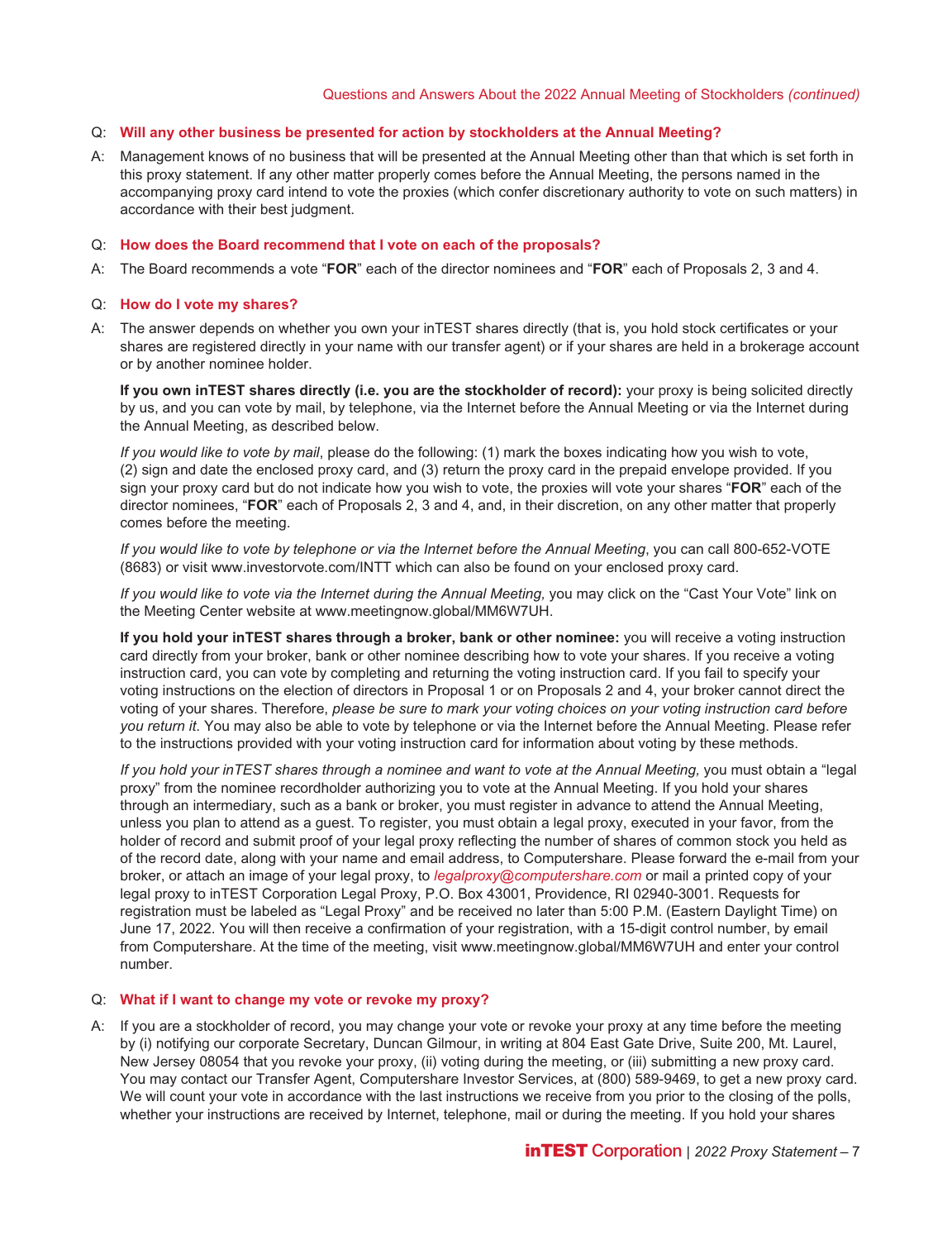#### Questions and Answers About the 2022 Annual Meeting of Stockholders *(continued)*

through a broker, bank or other nominee and wish to change your vote, you must follow the procedures required by your nominee.

#### Q: **What is a quorum?**

A: The presence at the meeting (in person or by proxy) of a majority of the shares entitled to vote at the meeting constitutes a quorum. A quorum must be present in order to convene the meeting. Both abstentions and broker non-votes (described below) are counted as present for determining the presence of quorum.

#### Q: **How will directors be elected?**

- A: A plurality of the votes cast at the meeting is required for the election of directors. This means that the director nominee with the most votes for a particular director seat is elected to that seat.
- Q: **How will the outcome of the proposal to approve the amendment and restatement of the 2014 Stock Plan be determined?**
- A: To approve the amendment and restatement of the 2014 Stock Plan, a majority in voting power of the shares of stock which are present in person or by proxy and entitled to vote at the meeting must be voted in favor of the proposal.
- Q: **How will the outcome of the proposal to ratify the appointment of our independent registered public accounting firm be determined?**
- A: To ratify the appointment of the independent registered public accounting firm, a majority in voting power of the shares of stock which are present in person or by proxy and entitled to vote at the meeting must be voted in favor of the proposal.

#### Q: **What vote is required to approve, on an advisory basis, the compensation of our named executive officers?**

A: To approve the compensation of our named executive officers, a majority in voting power of the shares of stock which are present in person or by proxy and entitled to vote at the meeting must be voted in favor of the proposal. The results of this stockholder vote are non-binding.

#### Q: **What is the effect if I fail to give voting instructions to my broker or other nominee?**

A: If your shares are held by a broker or other nominee, you **must** provide your broker or nominee with instructions on how to vote your shares for the election of directors, approval of the amendment and restatement of the 2014 Stock Plan and the advisory vote on executive compensation in order for your shares to be counted for such votes. Under rules applicable to discretionary voting by brokers, brokers do not have the discretion to vote client shares on the election of directors, approval of the amendment and restatement of the 2014 Stock Plan and on the advisory vote on executive compensation if the stockholder has not specifically instructed the broker how to vote. Consequently, brokers may vote only on the election of directors, the approval of the amendment and restatement of the 2014 Stock Plan and the advisory vote on executive compensation, as specifically instructed by their clients. If a stockholder fails to provide voting instructions to the broker on a matter that the broker does not have discretion to vote, this is referred to as a "broker non-vote." Broker non-votes will have no effect on the outcome of the election of directors, approval of the amendment and restatement of the 2014 Stock Plan or the advisory vote on executive compensation.

Brokers and other nominee holders may use their discretion to vote on the proposal to ratify the appointment of our independent registered public accounting firm if no instructions are provided.

#### Q: **What is the effect if I withhold or abstain my vote?**

A: Withheld votes will have no effect on the outcome of the election of directors. An abstention will have the effect of a "no" vote with respect to the approval of the amendment and restatement of the 2014 Stock Plan*,* the ratification of the appointment of our independent registered public accounting firm and the advisory vote on executive compensation.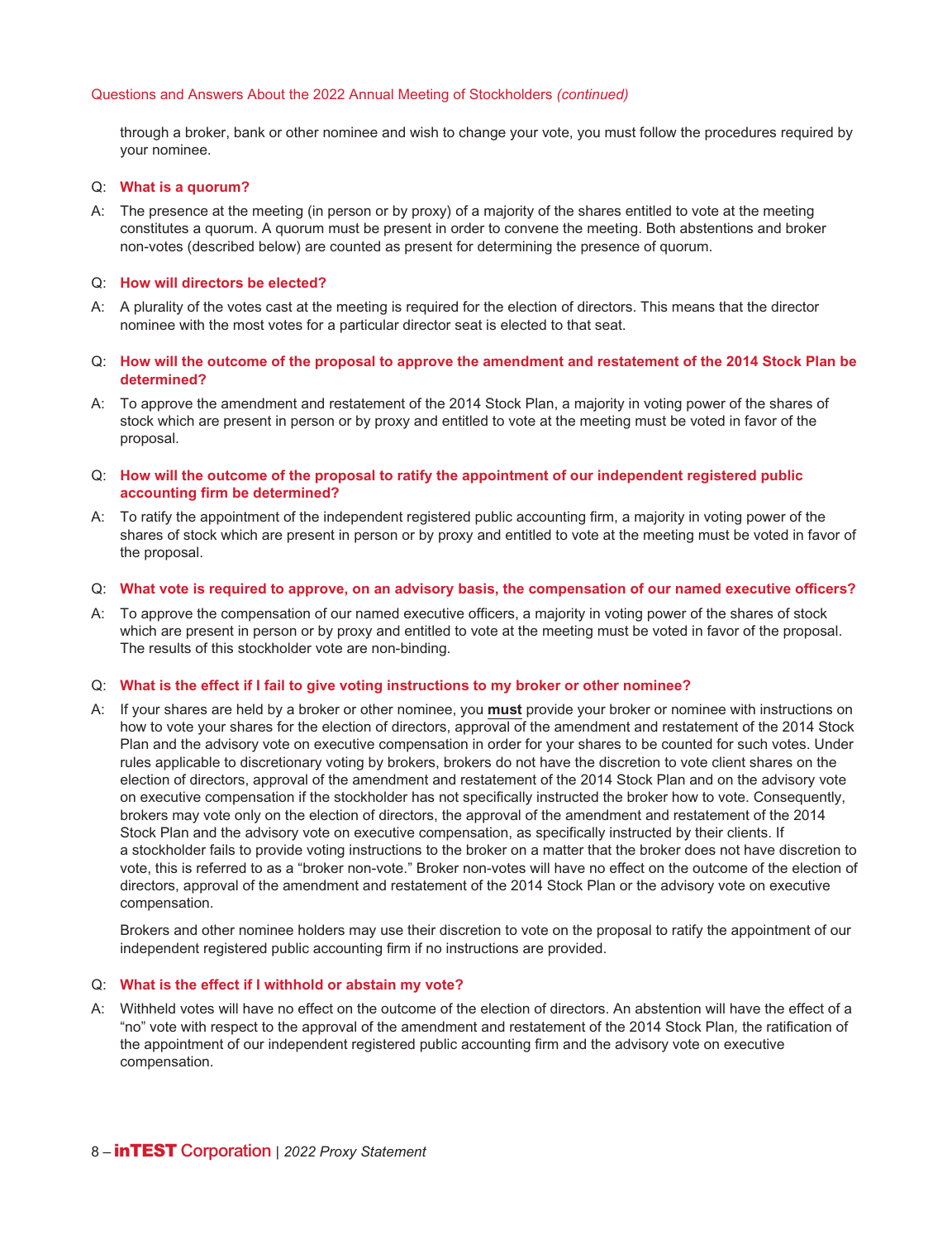#### Questions and Answers About the 2022 Annual Meeting of Stockholders *(continued)*

#### Q: **Do the directors and officers of inTEST have an interest in the outcome of the matters to be voted on?**

A: Our directors and officers will not receive any special benefit as a result of the outcome of the matters to be voted on, except that our officers and directors have received awards under the 2014 Stock Plan and may in the future receive awards under the 2014 Stock Plan, if amended and restated as proposed.

#### Q: **How many shares do the directors and officers of inTEST beneficially own, and how do they plan to vote their shares?**

A: Directors and executive officers, who, as of April 27, 2022, had beneficial ownership (or had the right to acquire beneficial ownership within sixty days following April 27, 2022) of approximately 4.8% of our outstanding common stock, are expected to vote, or direct the voting of their shares, in favor of the election of the five nominees for director set forth in this proxy statement, in favor of the approval of the amendment and restatement of the 2014 Stock Plan, the ratification of the appointment of RSM US LLP as our independent registered public accounting firm for the year ending December 31, 2022 and in favor of the advisory vote on the compensation of our named executive officers.

#### Q: **Who will count the votes?**

A: Our transfer agent will count the votes cast by proxy. The Assistant Secretary of inTEST will count the votes cast in person at the meeting and will serve as the Inspector of Election.

#### Q: **Can I ask a question during the Annual Meeting?**

A: If you are attending the Annual Meeting as a stockholder of record or registered beneficial owner, questions regarding the proposals can be submitted by accessing the Meeting Center at www.meetingnow.global/MM6W7UH, entering your control number, and clicking on the Dialog icon in the upper right hand corner of the page.

#### Q: **Are there any expenses associated with collecting the stockholder votes?**

A: We will reimburse brokerage firms and other custodians, nominees and fiduciaries for their reasonable out-of-pocket expenses for forwarding proxy and other materials to our stockholders. We do not anticipate hiring an agency to solicit votes from stockholders at this time; however, if we determine that such action would be appropriate or necessary, we would pay the cost of such service. Officers and other employees of inTEST may solicit proxies but will receive no special compensation for doing so.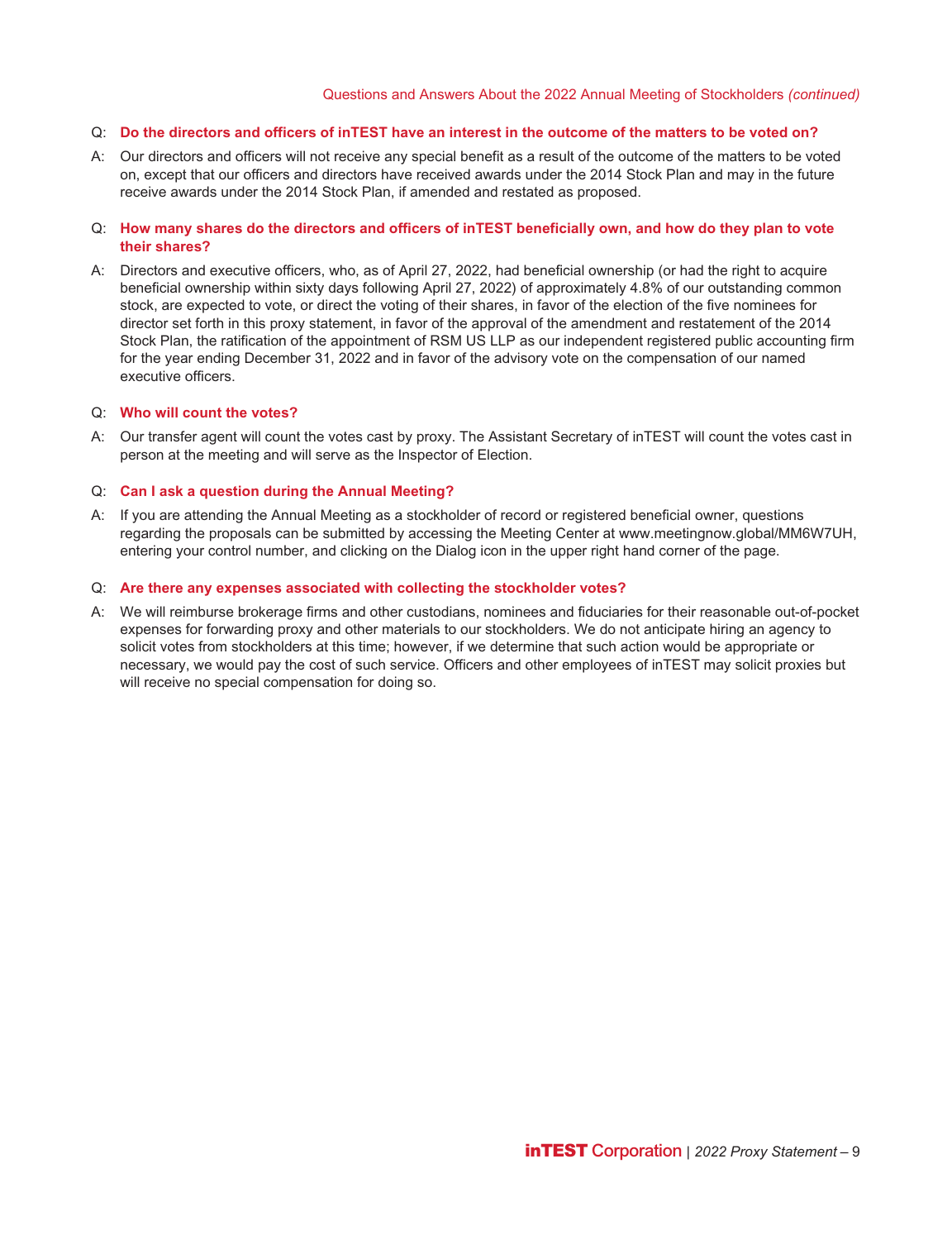## <span id="page-12-0"></span>**VOTING SECURITIES AND PRINCIPAL STOCKHOLDERS**

The following table sets forth certain information known to us regarding the beneficial ownership of our common stock as of April 27, 2022 (except where otherwise noted) by:

- each of our named executive officers (as that term is defined later in this proxy statement under the heading "Executive Compensation");
- $\bullet$  each of our current directors;
- $\bullet$  all directors and executive officers as a group; and
- each stockholder known by inTEST to own beneficially more than 5% of our common stock.

Percentage ownership in the following table is based on 10,962,117 shares of common stock outstanding as of April 27, 2022.

We have determined beneficial ownership in the table in accordance with the rules of the Securities and Exchange Commission (the "SEC"). In computing the number of shares beneficially owned by any person or group or persons and the percentage ownership of that person or group, shares of common stock subject to options held by such person or group or persons that are currently exercisable, or will become exercisable within 60 days after April 27, 2022, are deemed to be beneficially owned by such person and outstanding for the calculation of such person's percentage ownership and for the percentage beneficially owned by all directors and executive officers as a group. However, we have not deemed these shares to be outstanding for computing the percentage ownership of any other person. To our knowledge, except as set forth in the footnotes following the table, each stockholder identified in the table possesses sole voting and investment power with respect to all shares of common stock shown as beneficially owned by such stockholder. Except as set forth in the footnotes following the table, the address of the beneficial owners is c/o inTEST Corporation, 804 East Gate Drive, Suite 200 Mt. Laurel, New Jersey 08054.

| <b>Name of Beneficial Owner</b>                                      | <b>Shares</b><br><b>Beneficially</b><br><b>Owned (1)(2)</b> | <b>Percent</b><br>οf<br><b>Class</b><br>(Approx.) |
|----------------------------------------------------------------------|-------------------------------------------------------------|---------------------------------------------------|
| <b>Directors and Named Executive Officers:</b>                       |                                                             |                                                   |
| Steven J. Abrams, Esq. (3)                                           | 69,000                                                      | $\star$                                           |
| Jeffrey A. Beck (4)                                                  | 40,500                                                      | $^\star$                                          |
| Joseph W. Dews IV (5)                                                | 78,365                                                      | $\star$                                           |
| Gerald J. Maginnis (6)                                               | 41,750                                                      | $\star$                                           |
| Richard N. Grant, Jr. (7)                                            | 214,437                                                     | 2.0%                                              |
| Duncan Gilmour (8)                                                   | 23,830                                                      | $\star$                                           |
| Hugh T. Regan, Jr. (9)                                               | 89,600                                                      | $\star$                                           |
| All directors and executive officers as a group (9 individuals) (10) | 530,125                                                     | 4.8%                                              |
| <b>Principal Stockholders:</b>                                       |                                                             |                                                   |
| Renaissance Technologies LLC (11)                                    | 741,237                                                     | 6.8%                                              |
| Pacific Ridge Capital Partners LLC (12)                              | 671,634                                                     | 6.1%                                              |
| Dimensional Fund Advisors LP (13)                                    | 557,077                                                     | 5.1%                                              |

Denotes less than one percent of class.

(1) With respect to directors and executive officers, includes unvested shares of restricted stock ("Restricted Shares") which includes the 2022 Director Shares (as defined below). In addition, the executive officers received performance-based restricted stock ("Performance-Based Shares") that may vest after a specified number of years at a vesting percentage determined by the Compensation Committee based on the achievement of certain performance criteria. Until such shares are vested, the beneficial owner does not have investment power over the Restricted Shares or Performance-Based Shares. Notwithstanding the future vesting of such power, the beneficial owner presently has sole voting power over the unvested Restricted Shares and the Performance-Based Shares. The Restricted Shares, other than the Restricted Shares granted to non-employee directors on March 9, 2022 (the "2022 Director Shares") provide for 25% vesting on each of the first four anniversaries of the grant date. The 2022 Director Shares provide for 25% vesting on each of the following dates: March 31, 2022, June 30, 2022, September 30, 2022 and December 31, 2022. The Restricted Shares and Performance-Based Shares are subject to certain conditions, including, but

#### 10 – **inTEST Corporation** | *2022 Proxy Statement*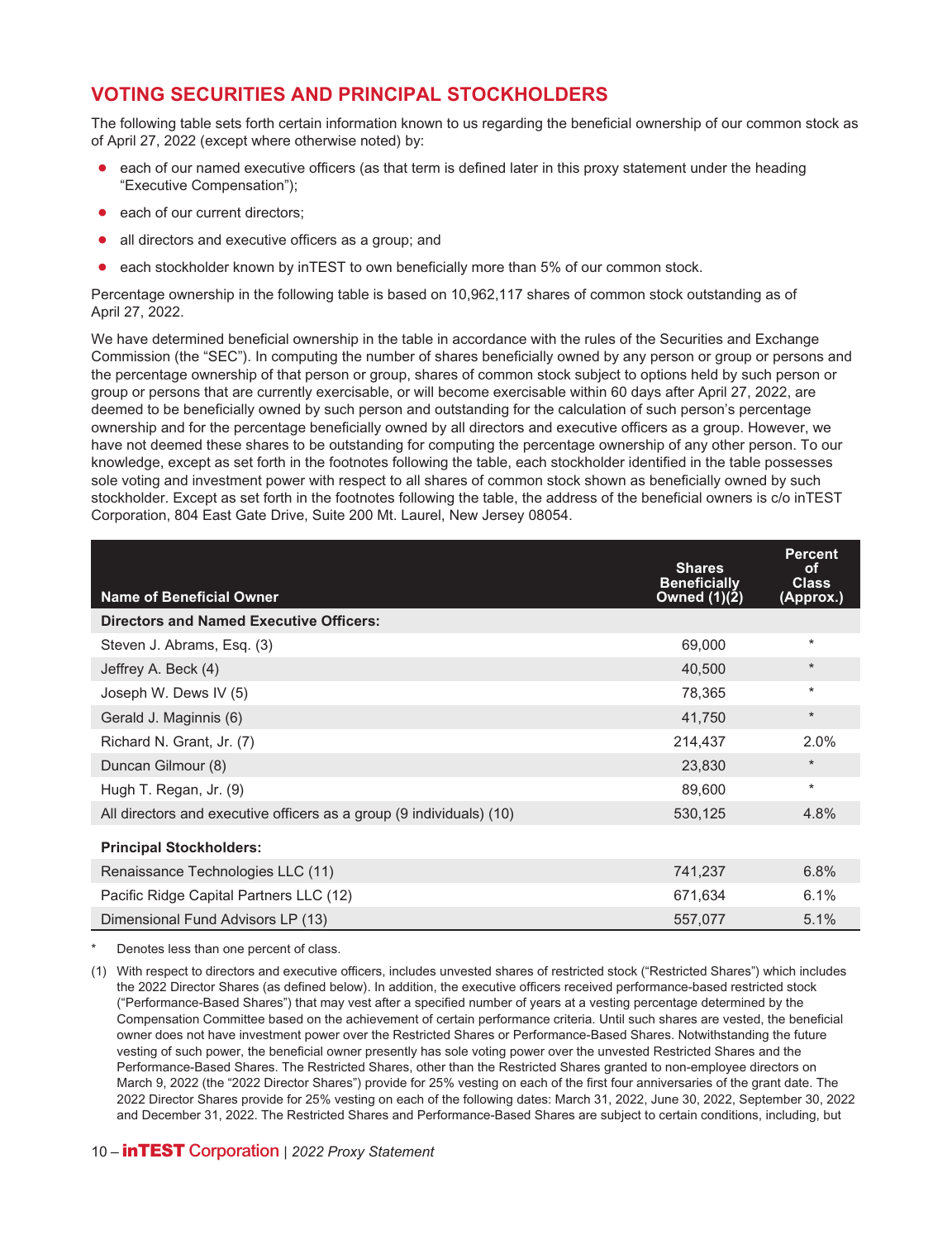not limited to, the continued employment by, or service to inTEST of the respective beneficial owner through each such vesting date, with full vesting upon death, disability or change of control.

- (2) Includes shares that may be acquired within 60 days after April 27, 2022 through the exercise of stock options ("Option Shares").
- (3) Includes 6,750 Restricted Shares, all of which are 2022 Director Shares.
- (4) Includes 11,250 Restricted Shares, of which 6,750 are 2022 Director Shares.
- (5) Includes 6,750 Restricted Shares, all of which are 2022 Director Shares.
- (6) Includes 13,500 Restricted Shares, of which 6,750 are 2022 Director Shares.
- (7) Includes 77,501 Restricted Shares, 88,824 Performance-Based Shares and 28,000 Option Shares.
- (8) Includes 8,820 Restricted Shares, 12,784 Performance-Based Shares, 2,026 Option Shares and 200 shares owned by Mr. Gilmour's spouse.
- (9) Includes 3,300 Restricted Shares and 4,925 Option Shares. Effective June 11, 2021, Mr. Regan retired as Secretary, Treasurer and Chief Financial Officer. In connection with his retirement, all of Mr. Regan's outstanding equity awards vesting after June 11, 2021 were forfeited, with the exception of his March 9, 2020 equity awards that will continue to vest annually until fully vested on March 9, 2024.
- (10) Includes 140,496 Restricted Shares, 119,608 Performance-Based Shares and 50,921 Option Shares.
- (11) According to a Schedule 13G/A filed with the SEC on February 11, 2022, as of December 31, 2021, Renaissance Technologies LLC ("RTC"), a Delaware limited liability company and Renaissance Technologies Holdings Corporation ("RTHC"), a Delaware corporation and the majority owner of RTC, reported beneficial ownership of 741,237 shares of inTEST common stock. Of the total shares reported as beneficially owned, RTC and RTHC reported having the sole voting power over 640,938 shares and the sole dispositive power over 741,237 shares. The principal business office of RTC and RTHC is 800 Third Avenue, New York, NY 10022.
- (12) According to a Schedule 13G filed with the SEC on February 14, 2022, as of December 31, 2021, Pacific Ridge Capital Partners, LLC ("Pacific Ridge"), a Nevada limited liability company, reported beneficial ownership of 671,634 shares of inTEST common stock. Of the total shares reported as beneficially owned, Pacific Ridge reported having the sole voting power over 605,454 shares and the sole dispositive power over 671,634 shares. The principal business office of Pacific Ridge is 4900 Meadows Road, Suite 320, Lake Oswego, OR 97035.
- (13) According to a Schedule 13G/A filed with the SEC on February 8, 2022, as of December 31, 2021, Dimensional Fund Advisors LP ("DFA"), a Delaware limited partnership, reported beneficial ownership of 557,077 shares of inTEST common stock. DFA, an investment adviser registered under Section 203 of the Investment Advisors Act of 1940, furnishes investment advice to four investment companies registered under the Investment Company Act of 1940, and serves as investment manager or sub-adviser to certain other commingled funds, group trusts and separate accounts (such investment companies, trusts and accounts, collectively referred to as the "Funds"). In certain cases, subsidiaries of DFA may act as an adviser or sub-adviser to certain Funds. In its role as investment advisor, sub-adviser and/or manager, DFA or its subsidiaries (collectively, "Dimensional") may possess voting and/or investment power over the securities of inTEST that are owned by the Funds, and may be deemed to be the beneficial owner of the shares of inTEST held by the Funds. However, all securities reported in the schedule are owned by the Funds. Dimensional disclaims beneficial ownership of such securities. Of the total shares reported as beneficially owned, DFA reported having the sole voting power over 540,071 shares and the sole dispositive power over 557,077 shares. The principal business office of DFA is 6300 Bee Cave Road, Building One, Austin, TX 78746.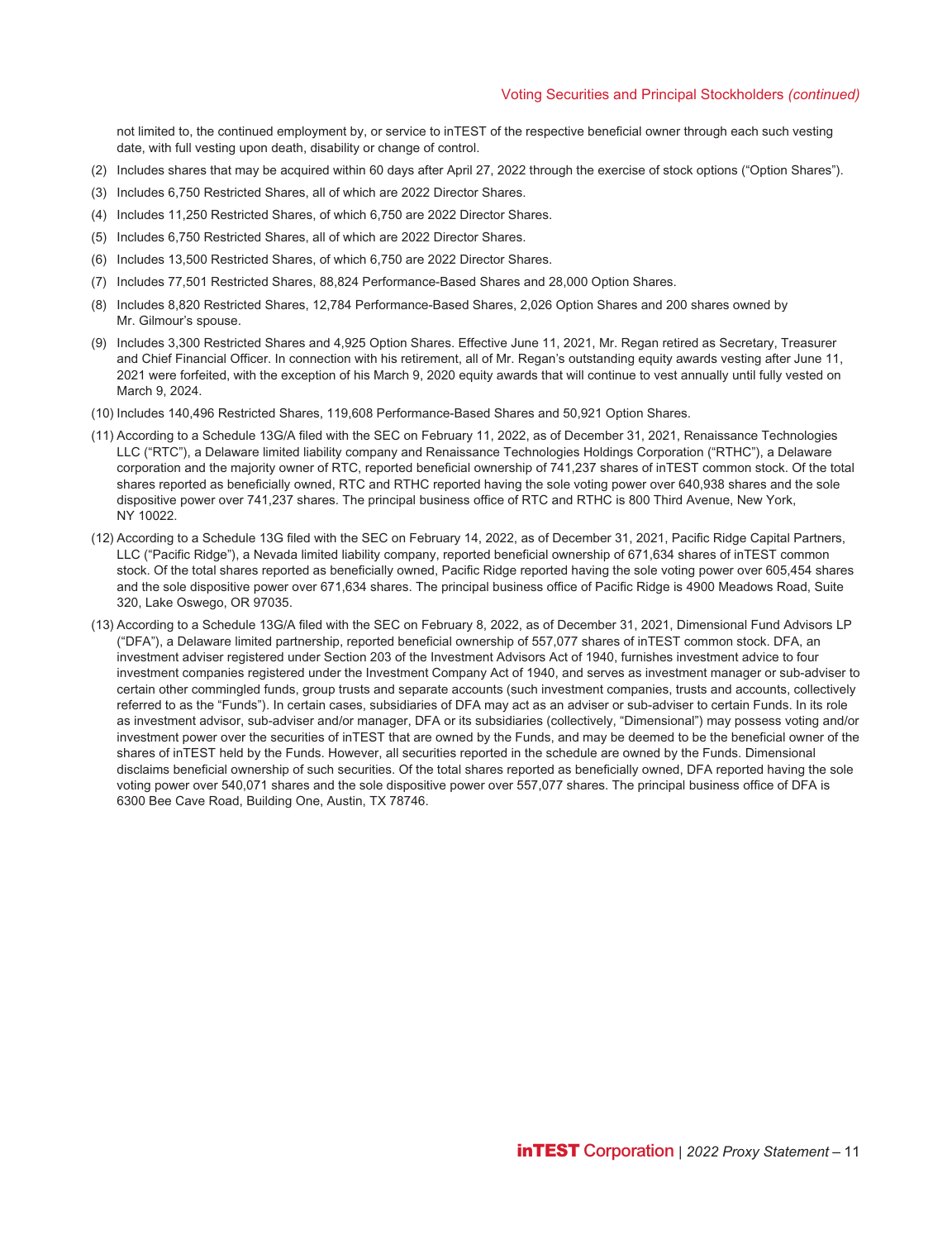## <span id="page-14-0"></span>**PROPOSAL 1: ELECTION OF DIRECTORS**

The Bylaws of inTEST Corporation, as amended and restated effective April 23, 2018 (our "Bylaws") provide that our Board shall consist of not less than five directors, as determined by the Board from time to time, and that each director shall hold office until the next Annual Meeting of Stockholders and until a successor shall be duly elected and qualified, or until his earlier resignation, retirement or removal. The Board currently consists of five directors.

Listed below are the five nominees for director. The persons designated as proxies in the accompanying proxy card intend to vote "**FOR**" each such nominee, unless a contrary instruction is indicated on the proxy card. If for any reason any such nominee should become unavailable for election, the persons designated as proxies in the proxy card may vote the proxy for the election of another person nominated as a substitute by the Board, if any person is so nominated. We have no reason to believe that any of the nominees will be unable or unwilling to serve if elected, and all nominees have expressed their intention to serve the entire term for which election is sought.

#### **Recommendation of the Board**

The Board recommends a vote "**FOR**" the election of each of the nominees to the Board named below.

#### **Nominees for Election**

The names of the persons nominated for election are listed below, together with their ages and certain other information regarding the nominees.

| <b>Nominee</b>            | Age | <b>Position</b>                                 |
|---------------------------|-----|-------------------------------------------------|
| Steven J. Abrams, Esq.    | 54  | <b>Director</b>                                 |
| Jeffrey A. Beck           | 59  | <b>Director</b>                                 |
| Joseph W. Dews IV         | 55  | Director and Chairperson                        |
| Richard N. Grant, Jr.     | 52  | Director, President and Chief Executive Officer |
| <b>Gerald J. Maginnis</b> | 66  | <b>Director</b>                                 |

#### **Biographical and Other Information Regarding inTEST's Director Nominees**

Biographical information regarding the business experience of each of our nominees and the primary aspects of each of our nominees' experience, qualifications, attributes or skills that led to the conclusion that each of our nominees should serve on our Board is set forth below.

| <b>Steven J. Abrams, Esq.</b> was elected to serve as a director in January 2013. In April 2016, Mr. Abrams joined                                                                                                                                                                                                          | Age: 54                                 |
|-----------------------------------------------------------------------------------------------------------------------------------------------------------------------------------------------------------------------------------------------------------------------------------------------------------------------------|-----------------------------------------|
| Hogan Lovells US LLP as a partner, where he currently serves as Global Co-Head of Life Sciences and<br>Healthcare. Prior to this, Mr. Abrams was a partner at Pepper Hamilton LLP for over 20 years where he was                                                                                                            | <b>Position: Director</b><br>since 2013 |
| co-chair of the Corporate Securities and Life Sciences practice groups and a member of the Executive<br>Committee. Mr. Abrams counsels clients on governance, disclosure and transactional matters. Among other<br>attributes, skills, experiences and qualifications, the Board believes that Mr. Abrams' over 25 years of |                                         |
| experience as a corporate and securities attorney providing counsel to companies regarding governance,<br>disclosure and transactional matters allows Mr. Abrams to make a valuable contribution as one of our directors.                                                                                                   |                                         |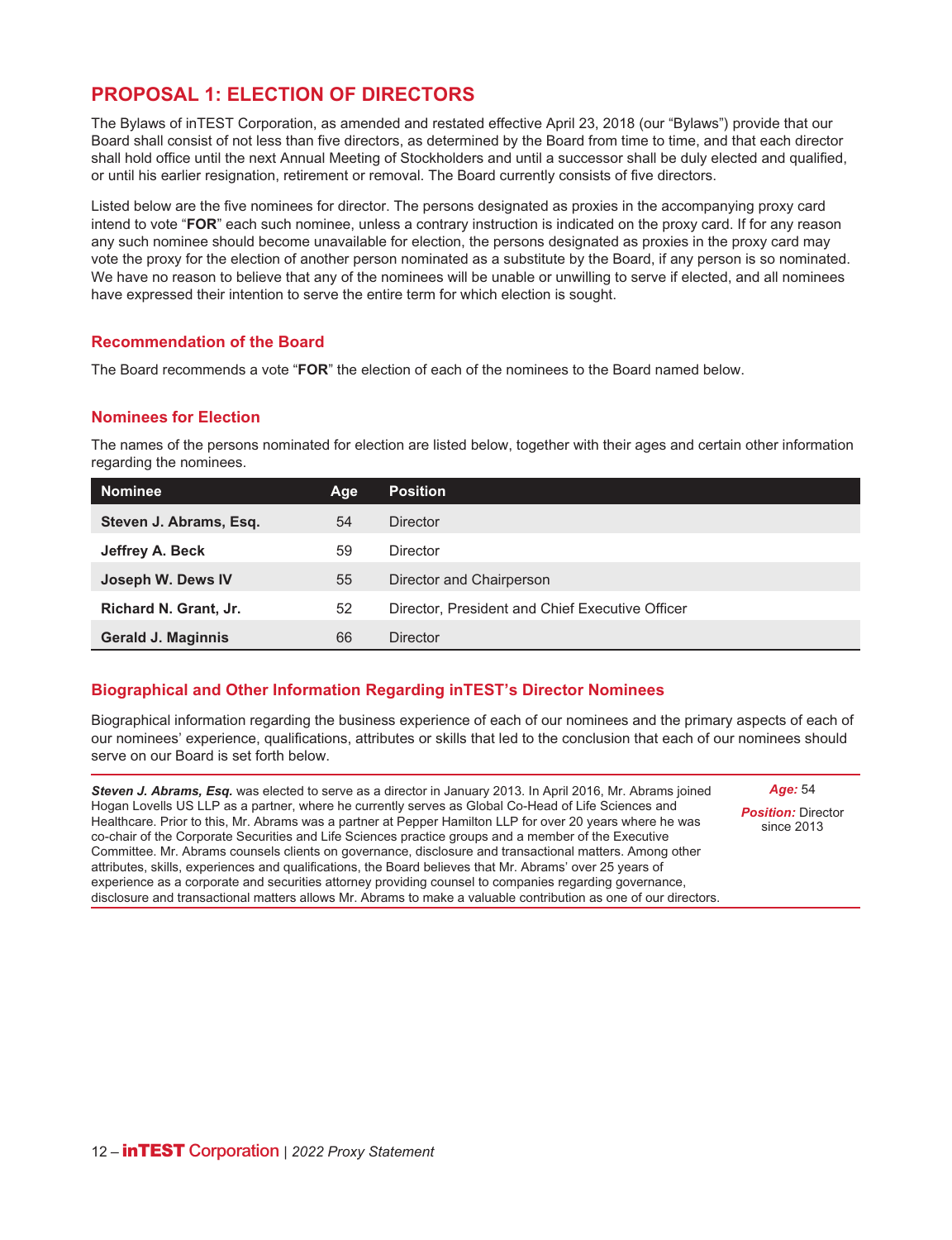#### Proposal 1: Election of Directors *(continued)*

*Jeffrey A. Beck* was elected to serve as a director in June 2019. Since February 2021, Mr. Beck has been Chief Executive Officer of Soft Robotics Incorporated, a venture capital-funded start-up robotics company engaged in design of robotic automation technologies used in food processing and other production environments. From May 2018 until December 2021, he was an operating partner with Artemis Capital Partners, a lower middle market private equity firm specializing in industrial technology sectors. Since August 2020, Mr. Beck has served as executive chairman of Tekscan Corporation, a private equity owned manufacturer of tactile force and pressure sensing instrumentation. From October 2015 to April 2018, he was President and Chief Executive Officer of Astrodyne TDI Corporation, a private equity-owned manufacturer of high-performance power supplies and systems utilized in semiconductor, aerospace, and medical markets. Throughout his career, Mr. Beck has also served in management positions at Presstek LLC, iRobot Corporation and AMETEK, Inc., Danaher Corporation and Emerson Corporation. He previously served on the board of directors, including the audit committee, and nominating and governance committee, of SunEdison Semiconductor Limited, a Nasdaq listed leading manufacturer of semiconductor wafers. Mr. Beck holds a Bachelor of Science in Mechanical Engineering from New Jersey Institute of Technology as well an MBA from Boston University. The Board believes that Mr. Beck's extensive experience building, and leading industrial technology and automation businesses allows him to make valuable contributions as one of our directors. Moreover, his prior public company board experience, which includes serving on the audit as well as nominating and governance committees, adds valuable perspective to critical board discussions, decisions, and governance topics.

Joseph W. Dews IV was elected to serve as a director in April 2014 and became Chairperson of the Board in June 2019. Mr. Dews has been a Managing Director at Craig-Hallum Capital Group, an investment bank, since May 2019. Prior to that, Mr. Dews was a Partner at AGC Partners from July 2012 until May 2019, and held various positions, including Managing Director and Partner, at ThinkEquity LLC from May 2007 to July 2012, both investment banks. Mr. Dews has acted as a strategic and financial advisor to numerous public and private technology companies in the U.S. and internationally, including assessing corporate strategies and evaluating options for fund raising, share repurchases and acquisitions of businesses. In addition to his experience as an investment banker, Mr. Dews has a technical background including a Bachelor of Science in Applied & Engineering Physics from Cornell University and approximately two years of experience in the semiconductor industry working as a Field Applications Engineer for Cirrus Logic KK. Among other attributes, skills, experiences and qualifications, the Board believes that Mr. Dews' over 20 years of experience as an investment banker and his familiarity with semiconductor and industrial technology businesses uniquely positions him to contribute strategic insight, acquisition knowledge, and provide other valuable contributions as one of our directors and the Chairperson of the Board.

*Richard N. Grant, Jr.* was appointed as President and Chief Executive Officer of the Company and elected to serve as a director effective August 2020. Prior to joining inTEST, Mr. Grant served as Senior Vice President Americas Region Measurement & Analytics of ABB Ltd from June 2017 to August 2020. Prior to his time at ABB, Mr. Grant served as Corporate Vice President and General Manager of the Materials Analysis Division of AMETEK Inc., an electronic instrument and electromechanical manufacturer, from April 2013 until June 2017. Mr. Grant previously served as an Operating Officer of AMETEK Inc. from 2013 until 2017, and as a Board Member of SEIKO EG&G CO. LTD., a joint venture in which AMETEK maintained an interest, from 2016 until 2017. Prior to AMETEK, Mr. Grant worked at Emerson Electric in a variety of roles from March 1997 until April 2013, including as Vice President/General Manager of the Temperature Business unit of Rosemont Measurement from April 2011 until April 2013 and as Vice President Strategic Planning for Emerson Process Management from October 2007 until April 2011. Mr. Grant holds a Bachelor of Science degree in physics from Northern Kentucky University and an executive MBA from Xavier University. The Board believes that Mr. Grant's considerable business management and leadership experience, together with his substantial knowledge of the industry, enable him to help drive corporate strategies and make valuable contributions as one of our directors.

*Age:* 59

**Position: Director** since 2019

#### *Age:* 55

**Position:** Director since 2014 and Chairperson of the Board since 2019

#### *Age:* 52

*Position:* Director, President, Chief Executive Officer of the Company since 2020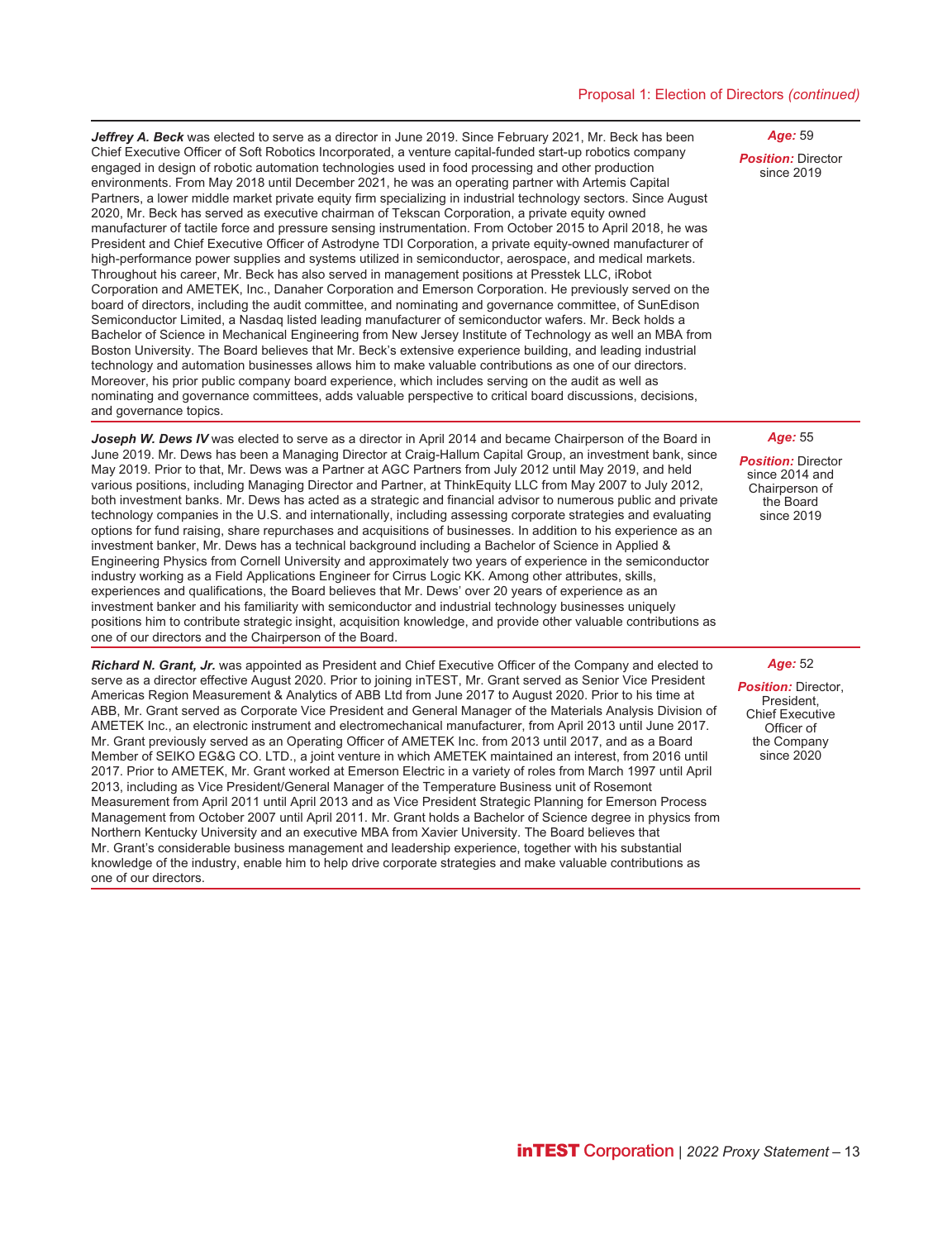#### Proposal 1: Election of Directors *(continued)*

*Gerald (Jerry) J. Maginnis* was elected to serve as a director in June 2020. Since October 2015, Mr. Maginnis has served as a member of the board of directors of the funds comprising the Cohen & Steers Mutual Fund Complex (the "Complex"). Since January 2019, he has served as the Chair of the Audit Committee of the 20 funds within the Complex, including 9 closed-end funds which are publicly traded on the New York Stock Exchange. From 2006 through his retirement in 2015, Mr. Maginnis served as the Managing Partner of the Philadelphia office of KPMG LLP ("KPMG"). From 2002 until 2008, Mr. Maginnis served as the Partner in Charge of KPMG's Pennsylvania Business Unit Audit Practice, which included the firm's offices in Philadelphia, Pittsburgh and Harrisburg. Prior to 2002, Mr. Maginnis was an audit partner at KPMG concentrating on serving clients in the Information, Communications and Entertainment industries. From 2014 to 2015, Mr. Maginnis served as the President of the Pennsylvania Institute of Certified Public Accountants, a State CPA Society. From 2014 to 2017, he served as a member of the Council of the American Institute of Certified Public Accountants ("AICPA"). From 2015 through March 2020, Mr. Maginnis was a member of the Board of Trustees of the AICPA Foundation where he served as Treasurer from 2018 to 2020. Mr. Maginnis has also served as a member of the Advisory Board of the Raj and Kamla Gupta Governance Institute at Drexel University since 2010. Since 2016, he has served as an Executive in Residence at Rowan University. Mr. Maginnis holds a Bachelor of Science from Saint Joseph's University and is a Certified Public Accountant. The Board believes Mr. Maginnis' considerable audit, accounting and leadership experience enable him to make valuable contributions as one of our directors and as Chairperson of the Audit Committee.

#### **Director Independence**

Our Board has determined that each of the directors meet the independence requirements of the listing rules of NYSE American LLC (the "NYSE American Rules"), with the exception of Mr. Grant, who also serves as our President and Chief Executive Officer. In making the foregoing determination, the Board did not identify any matters, transactions, relationships or arrangements that needed to be considered in determining independence of such persons.

#### **Board Leadership Structure**

As stated in the Company's Corporate Governance Guidelines, which can be found on the Company's website at www.intest.com, the Board believes that it is in the best interests of the Company for the Board to make a determination regarding whether or not to separate the roles of Chairperson of the Board and President and Chief Executive Officer based upon the circumstances. As of the date of this proxy statement, the offices of Chairperson and President and Chief Executive Officer are held by two separate individuals. Joseph W. Dews IV, an independent director, serves as the Chairperson of the Board, and Richard N. Grant, Jr. serves as the President and Chief Executive Officer of the Company. The Board believes the separation of the roles is the most appropriate structure at this time as it allows the Company's Chairperson to lead the Board's responsibilities for reviewing, approving and monitoring fundamental financial and business strategies, allowing the President and Chief Executive Officer to focus primarily on establishing and implementing the Company's strategic plan and on day-to-day operations.

#### **Risk Oversight**

Management is responsible for the day-to-day management of risks that we face, while the Board, as a whole and through its Committees, has responsibility for the oversight of risk management. Management attends regular meetings of the Board and Committees and discusses with the Board or appropriate Committees the various risks confronting inTEST, including the operational, legal, market and competitive risks that we face. In addition, the Audit Committee regularly considers major financial risk exposures and the steps management has taken to monitor and control such risks. The Compensation Committee provides oversight of risks related to our compensation policies and practices. The Nominating and Corporate Governance Committee oversees risks associated with our corporate governance practices and the independence of directors. The Audit Committee also assists the full Board in overseeing the Company's risk management practices. During the past year, the Audit Committee reviewed presentations from management covering tax risk, supply chain risk, the risk of noncompliance with laws and regulations and cybersecurity risk.

#### **Transactions with Related Persons**

We have not entered into any transactions with a related person since January 1, 2020, nor are we otherwise a participant in a current transaction, and no transaction is currently proposed, in which the amount of the transaction

#### 14 – **inTEST Corporation** | *2022 Proxy Statement*

*Age:* 66

**Position: Director** since 2020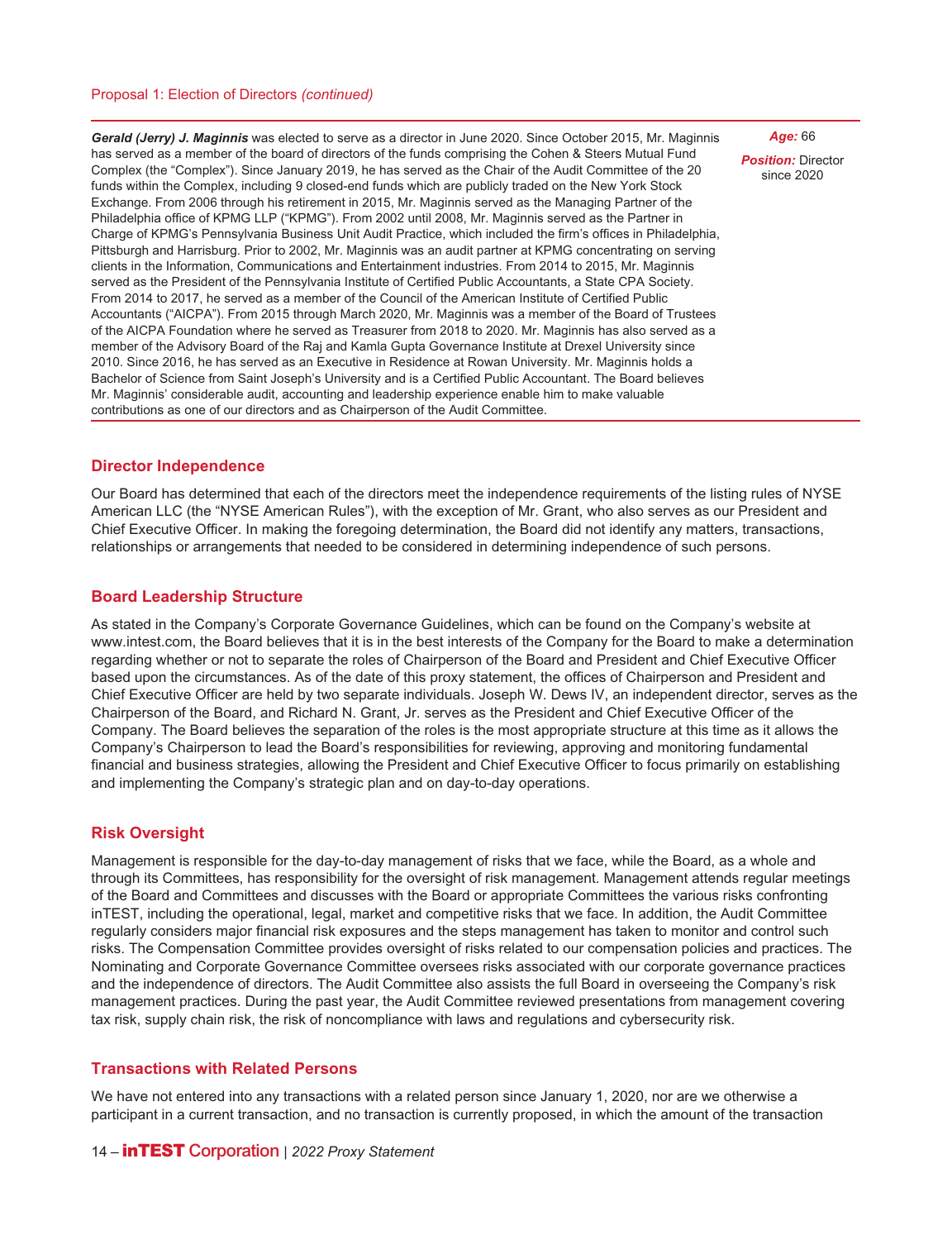#### Proposal 1: Election of Directors *(continued)*

exceeds the lesser of \$120,000 or 1% of the average of the Company's total assets at year end for the last two completed fiscal years and in which a related person had or will have a direct or indirect material interest. For purposes of this paragraph, a related person includes any executive officer, director or nominee for director, any greater than 5% beneficial owner of our common stock, and any immediate family or household member of any of the foregoing.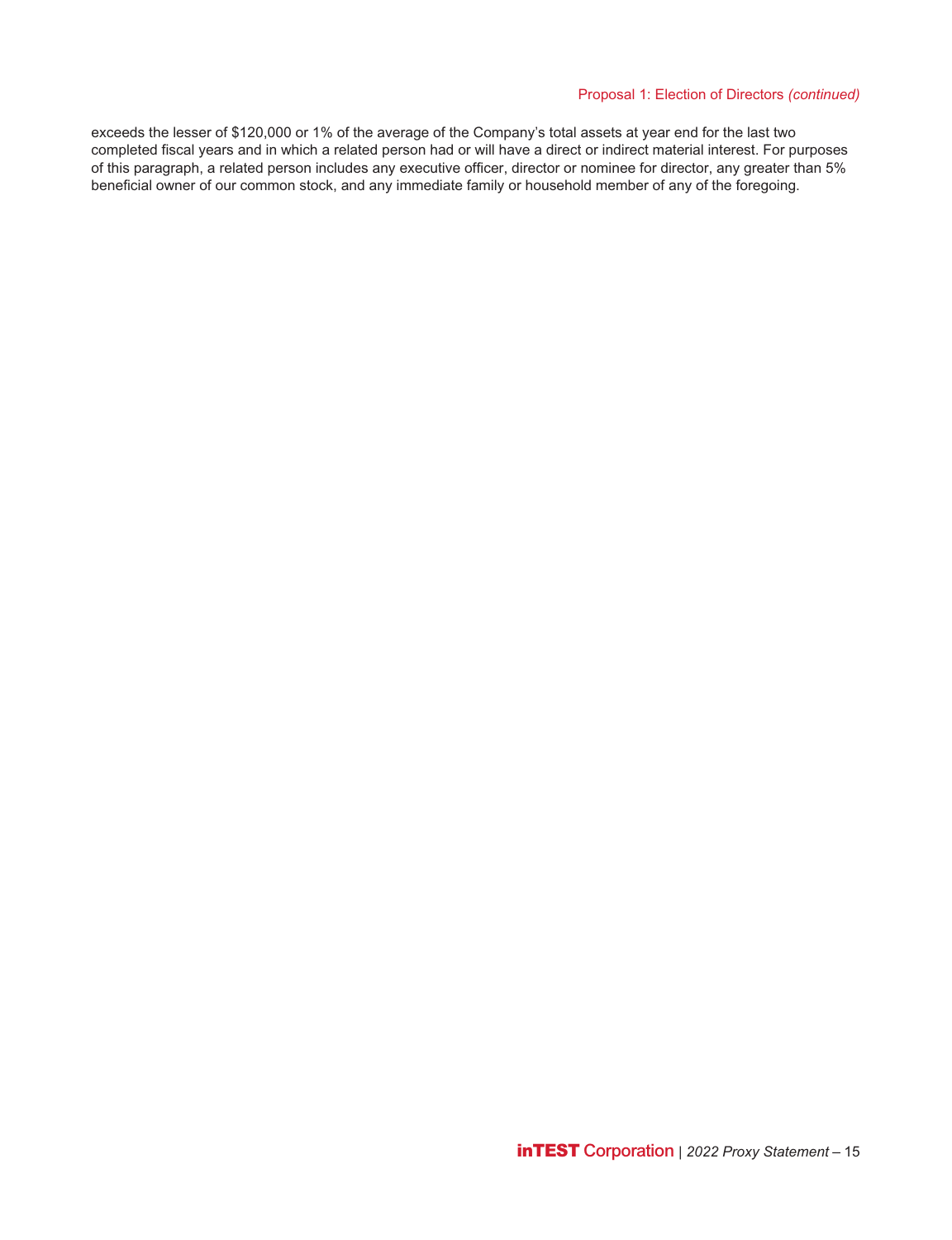## <span id="page-18-0"></span>**CORPORATE GOVERNANCE**

#### **Committees of the Board**

Currently, our Board has three standing Committees: Audit, Compensation and Nominating and Corporate Governance. Copies of the charters of each of the current committees are posted on our website: www.intest.com.

The Audit Committee is appointed by the Board to assist the Board in fulfilling its oversight responsibilities with respect to the Company's financial management and controls. The Audit Committee's primary oversight responsibilities relate to the integrity of our accounting and financial reporting processes, audits of our financial statements, and systems of internal control over financial reporting and accounting matters, and the independence, qualifications, retention, and performance of our independent registered public accounting firm. During 2021, the members of the Audit Committee were Gerald J. Maginnis (Chairperson), Steven J. Abrams and Jeffrey A. Beck. The Board has determined that both Messrs. Maginnis and Beck meet the criteria of an "audit committee financial expert" as that term is defined in Item 401 of Regulation S-K. The Board has also determined that each of the members of the Audit Committee who served as such during 2021, including each of the current members of the Audit Committee, is independent within the meaning of the NYSE American Rules. The Audit Committee held eleven meetings during 2021.

The Compensation Committee is appointed by the Board to review, evaluate, and approve the compensation and benefit programs of our executive officers, to administer our equity based compensation plans, to review and recommend to the Board changes to our director compensation and to review the annual disclosures regarding the compensation of the Company's executive officers to be included in inTEST's annual proxy statement and Annual Report on Form 10-K. During 2021, the members of the Compensation Committee until June 23, 2021 were Joseph W. Dews IV (Chairperson), Steven J. Abrams and Jeffrey A. Beck. Effective June 23, 2021, Mr. Beck became the Chairperson of the Compensation Committee. The Board has determined that each of the members of the Compensation Committee is independent within the meaning of the NYSE American Rules, including the stricter requirements of Section 803 of the NYSE American Company Guide, which are not applicable to smaller reporting companies, but which we have adopted as the standard of independence for this Committee. The Compensation Committee held five meetings during 2021.

The Nominating and Corporate Governance Committee is appointed by the Board to select the director nominees to be presented for election at future annual meetings of stockholders, to review and assess our corporate governance procedures and to oversee annual evaluations of the Board and director self-assessments. During 2021, the members of the Nominating and Corporate Governance Committee were Steven J. Abrams (Chairperson), Joseph W. Dews IV and Gerald J. Maginnis. The Board has determined that each of the members of the Nominating and Corporate Governance Committee is independent within the meaning of the NYSE American Rules. See "Nominating Procedures" for information regarding the process for identifying and evaluating nominees, procedures for stockholder nominations and director qualifications. The Nominating and Corporate Governance Committee held one meeting during 2021.

#### **Board Meetings**

During the year ended December 31, 2021, the Board held a total of twelve meetings. Each of our directors attended at least 75% of the aggregate number of meetings of the Board and meetings of any committee of which he was a member, which were held during the time in which he was a director or a committee member, as applicable.

All members of the Board are encouraged, but not required, to attend our annual meeting of stockholders, and may do so in person or by phone. All of our directors attended the 2021 Annual Meeting of Stockholders, which was held virtually on June 23, 2021.

#### **Director Stock Ownership Guidelines**

On January 14, 2019, the Board approved stock ownership guidelines for non-employee directors (the "Director Ownership Guidelines"). The ownership target under the Director Ownership Guidelines for each non-employee director is five times the annual cash retainer for non-employee directors. Non-employee directors have five years to achieve the ownership target from the later of the date on which the Director Ownership Guidelines were approved or a director joined the Board. Sales of the Company's stock by non-employee directors are allowed only after each director reaches his ownership target. Such sales of the Company's stock are allowed, however, prior to the achievement of the ownership target for the purpose of covering taxes due on vesting restricted stock awards and pursuant to any existing trading plans. Each of our non-employee directors as of December 31, 2021 was in compliance with the Director Ownership Guidelines.

#### 16 – **inTEST Corporation** | *2022 Proxy Statement*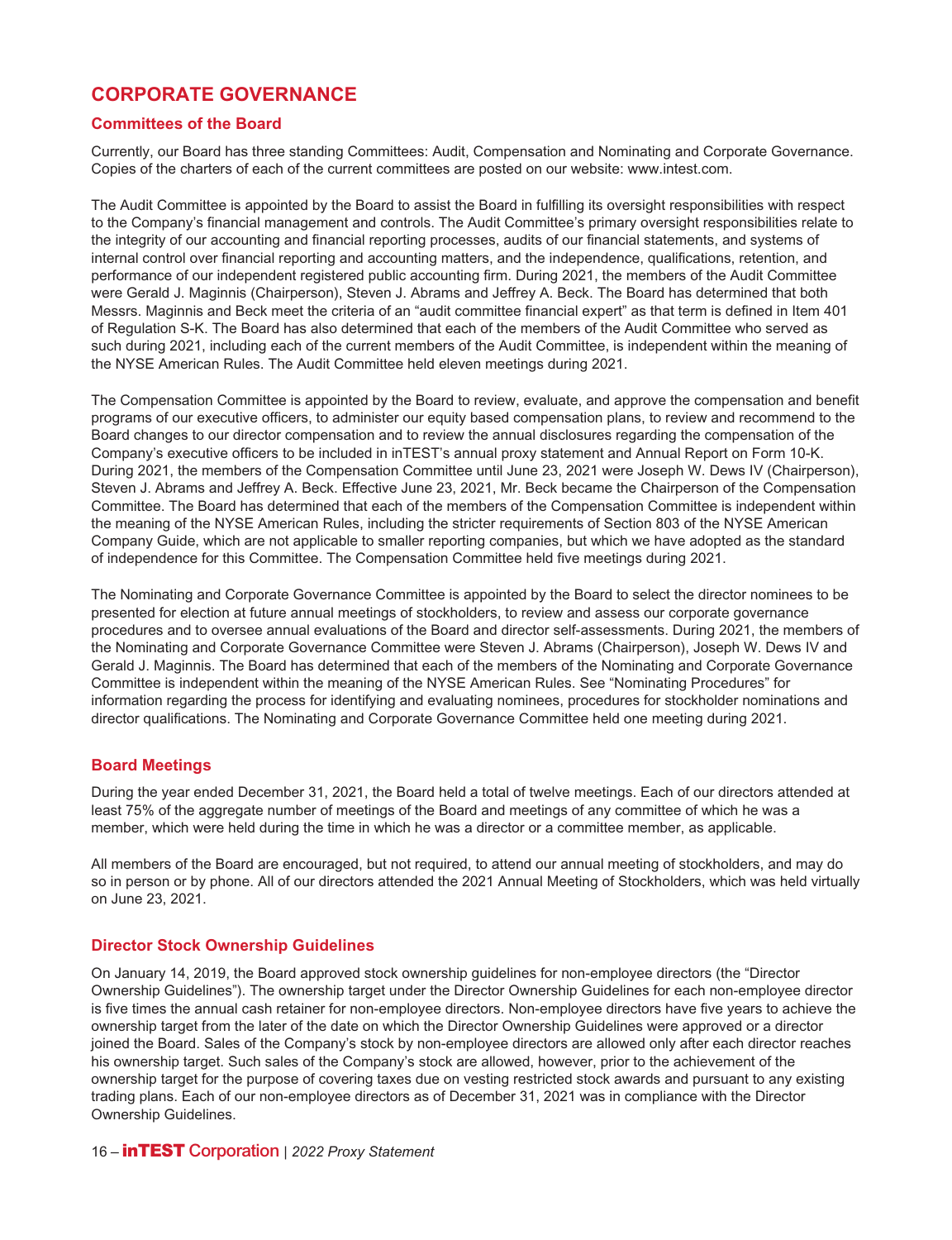#### **Prohibition of Employee, Officer and Director Hedging**

The Board believes it is improper and inappropriate for any director, officer or other employee to engage in short-term or speculative transactions involving inTEST's securities. As such, inTEST's insider trading policy prohibits directors and employees, including executive officers, from engaging in any hedging or monetization transactions involving inTEST's securities, purchases on margin or pledging of securities, short sales, buying or selling put or call options and (i) selling equity securities of the Company sooner than six months after last acquiring such equity securities or (ii) buying equity securities of the Company sooner than six months after last selling such equity securities.

#### **Stockholder Communications with the Board**

Stockholders who wish to communicate directly with the Board, or with a particular director, may send a letter addressed to our Secretary at 804 East Gate Drive, Suite 200, Mt. Laurel, NJ 08054. The mailing envelope must contain a clear notation indicating that the enclosed letter is a "Stockholder Board Communication" or "Stockholder Director Communication." All such letters must identify the author as a stockholder and clearly state whether the intended recipients are all members of the Board or just certain specified individual directors. The Secretary will make copies of all such letters and circulate them to the directors addressed. If a stockholder wishes the communication to be confidential, such stockholder must clearly indicate on the envelope that the communication is "confidential." The Secretary will then forward such communication, unopened, to the directors, or director, specified on the envelope, or if none, to the Chairperson of the Board.

#### **Compensation Procedures**

During 2021, the Compensation Committee was comprised, and presently is comprised, solely of independent directors. The Compensation Committee has the authority to delegate any or all of its powers and authority to one or more subcommittees, each subcommittee to consist of one or more members of the Compensation Committee. No such delegation of authority to a subcommittee has occurred. All decisions regarding the compensation of our executive officers are approved by the Compensation Committee.

As a general matter, changes to director compensation are periodically considered by the Compensation Committee and recommended to the Board for approval. Any change in the compensation of any director or any group of directors is approved by a majority of non-interested directors, and, if such recommendation applies to the compensation of all directors, by a majority of the independent directors in addition to a majority of the directors then in office.

In 2020, the Compensation Committee retained Radford, a unit of Aon plc, as its independent compensation consultant to advise it regarding current best practices for executive and director compensation arrangements and to review and make recommendations regarding the amount, type and structure of compensation to be paid to the Company's executive officers and directors in 2021. At the direction of the Compensation Committee, Radford compares the levels of compensation of the executive officers and directors to market based data available in the Radford Global Technology Survey for similarly-sized companies and when requested provides the Compensation Committee with peer group data regarding compensation arrangements, plans, and amounts.

The Compensation Committee determined that Radford does not provide any material services to management or the Company, and that Radford does not have any business or personal relationship with any member of the Compensation Committee or management or otherwise have any conflict of interest in performing its services for the Compensation Committee.

#### **Nominating Procedures**

Generally, in order to identify and evaluate director nominees, our Nominating and Corporate Governance Committee (which is comprised solely of independent directors) assesses the qualifications, expertise, performance and willingness to serve of each current director or candidate. If as a result of such assessment, or at any other time during the year, the Board determines a need to add a new director with specific qualifications or to fill a vacancy on the Board, a search will be initiated utilizing appropriate staff support, input from other directors, senior management, and outside contacts, consideration of nominees previously submitted by stockholders, and, if deemed necessary or appropriate, retention of a search firm. An initial slate of candidates satisfying the specific qualifications, if any, and otherwise qualifying for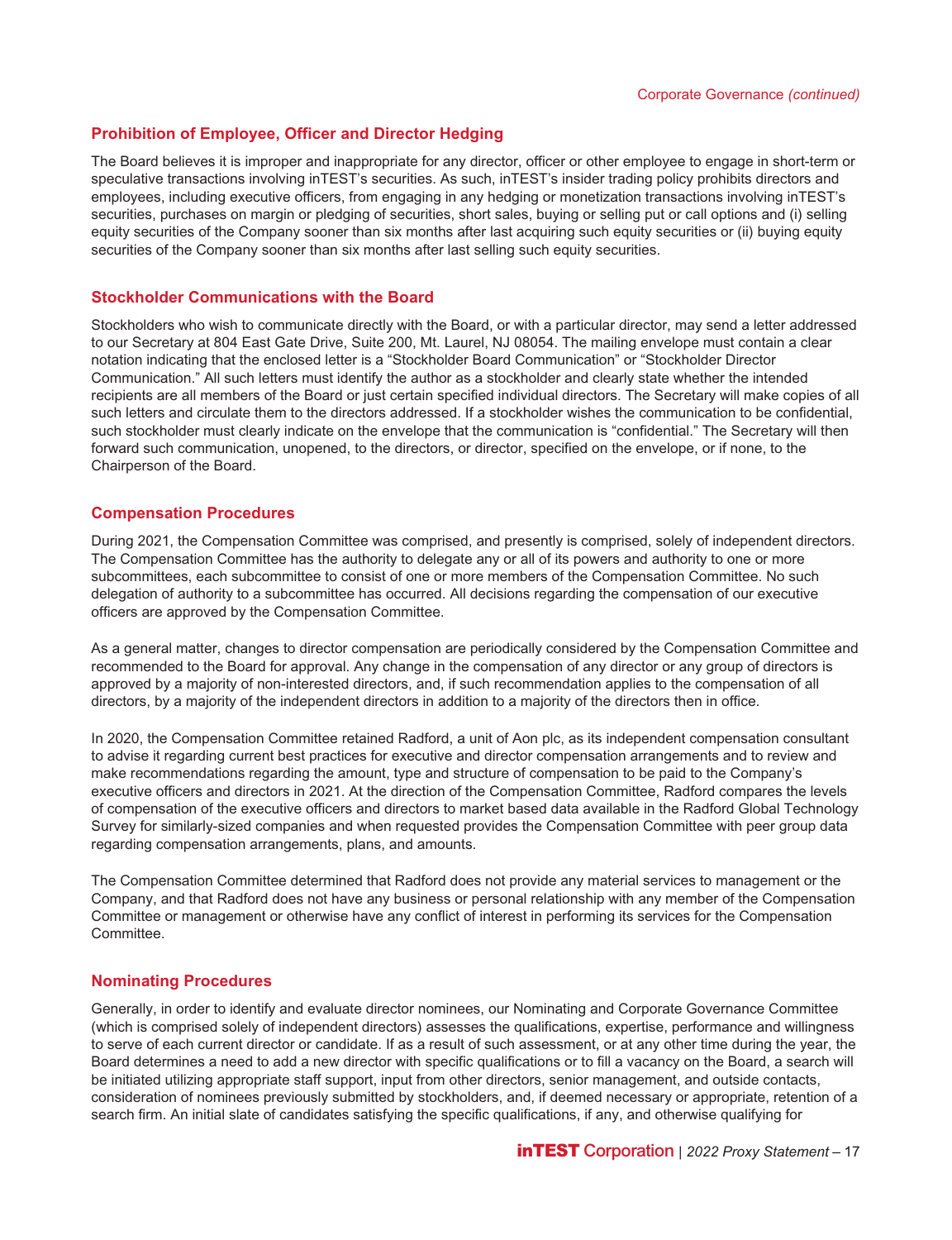#### Corporate Governance *(continued)*

membership on the Board, will be identified and reviewed by the Nominating and Corporate Governance Committee and the Board. The candidates will be prioritized and a determination made as to whether a member of the Nominating and Corporate Governance Committee, another director or member of senior management has a relationship with the preferred candidate and can initiate contacts. If not, contact may be initiated by the Company or the search firm. The Chairperson and one or more members of the Nominating and Corporate Governance Committee or the Board will interview any prospective candidates. Evaluations and recommendations of the interviewers will be shared with all members of the Nominating and Corporate Governance Committee for final evaluation. The Nominating and Corporate Governance Committee will then meet to determine which candidate (or candidates) to select. The Nominating and Corporate Governance Committee will evaluate all nominees for director, including nominees recommended by a stockholder, on the same basis.

Each of the incumbent nominees for director included in this proxy statement was recommended for re-election by the Nominating and Corporate Governance Committee. The full Board, including the President and Chief Executive Officer, unanimously approved all of the nominees for election by the stockholders of the Company, as recommended by the Nominating and Corporate Governance Committee.

Stockholder recommendations with regard to director candidates may be submitted in writing to the Secretary of inTEST for consideration by the Nominating and Corporate Governance Committee. Each such recommendation should include the following information: (i) the name, age, business address and, if known, residence address of each nominee, (ii) the principal occupation or employment of each such nominee, (iii) the number of shares of common stock of inTEST which are beneficially owned by each such nominee, (iv) the qualifications of such nominee for service on the Board, (v) the name and residence address of the proposing stockholder(s), (vi) the number of shares of common stock owned by the proposing stockholder(s), and (vii) such other information as the stockholder making such recommendation believes would be relevant to the consideration of such candidate.

Director candidates must meet certain minimum qualifications, including being at least 21 years old and possessing (1) the ability to read and understand corporate financial statements, (2) relevant business experience and professional skills, (3) high moral character and personal and professional integrity, and (4) the willingness to commit sufficient time to attend to his or her duties and responsibilities as a director of a public corporation. In addition, the Nominating and Corporate Governance Committee may consider a variety of other qualities and skills, including (i) expertise in finance, economics, technology or markets related to the business in which inTEST and its subsidiaries may engage, (ii) the ability to exercise independent decision-making, (iii) the absence of conflicts of interest, (iv) diversity of experience, and (v) the ability to work effectively with other directors in collectively serving the long-term interests of all stockholders. Nominees must also meet any applicable requirements of SEC regulations, state law, our Certificate of Incorporation and our Bylaws. When assessing a candidate, consideration will be given to the effect such candidate will have on the diversity of the Board. Diversity of the Board is evaluated by considering a broad range of attributes, such as background, both geographic and demographic (including, without limitation race, gender and national origin), expertise and experience.

Stockholders who wish to make nominations to be considered at the 2022 Annual Meeting of Stockholders may do so by following the procedures set forth in our Bylaws. See "Information Regarding Deadlines and Procedures for Submission of Stockholder Proposals and Nominations of Directors" for additional information regarding the deadlines and notice procedures.

#### **Committee Compositions Following the Annual Meeting**

Subject to and upon the election of each director nominee to the Board at the Annual Meeting, the Committee compositions following the Annual Meeting will not change and be as follows:

#### **Audit Committee**

Gerald J. Maginnis (Chairperson) Steven J. Abrams, Esq. Jeffrey A. Beck

#### **Compensation Committee**

Jeffrey A. Beck (Chairperson) Steven J. Abrams, Esq. Joseph W. Dews IV

#### **Nominating and Corporate Governance Committee**

Steven J. Abrams, Esg. (Chairperson) Joseph W. Dews IV Gerald J. Maginnis

18 – **inTEST Corporation** | *2022 Proxy Statement*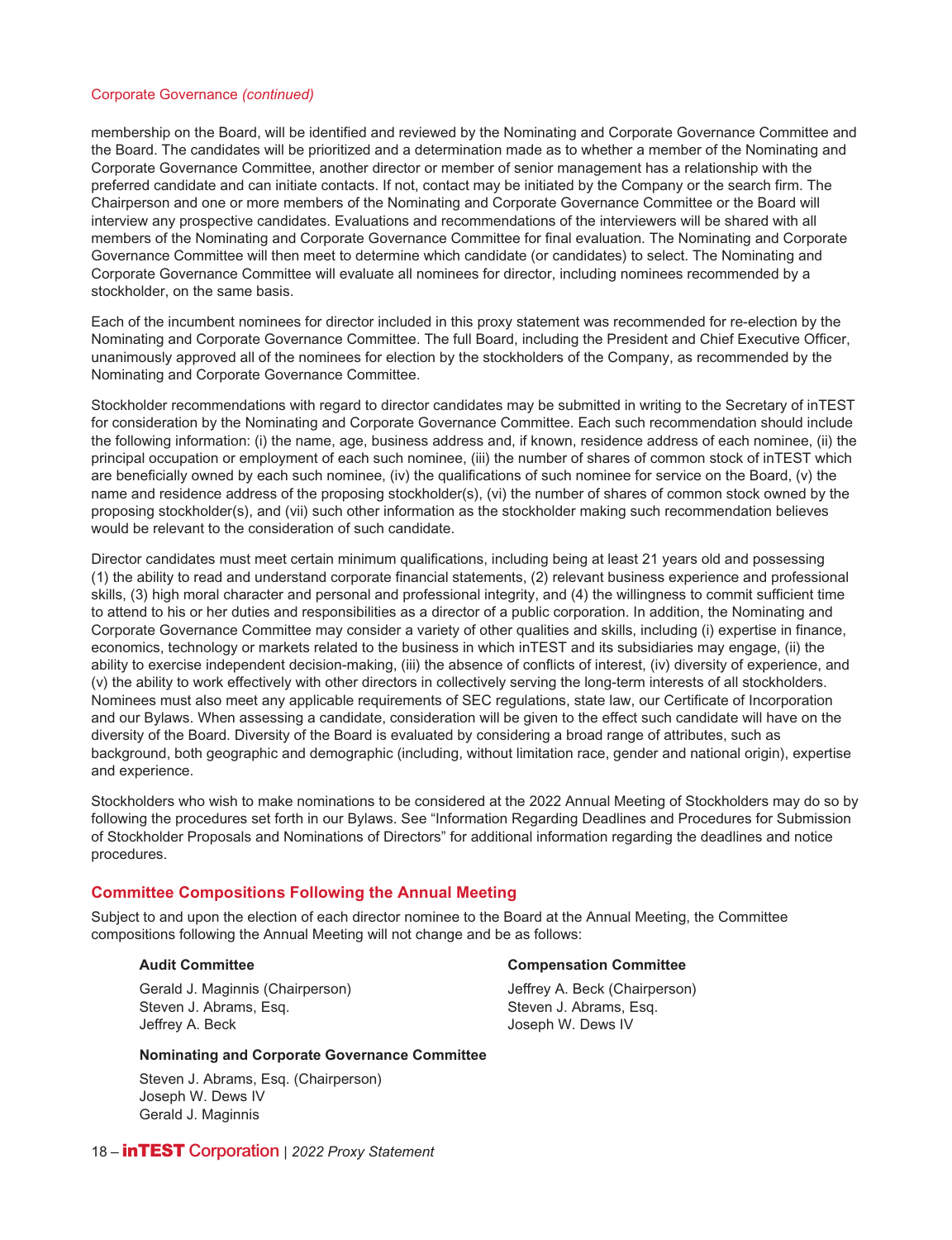## <span id="page-21-0"></span>**AUDIT COMMITTEE REPORT**

The Audit Committee reviewed our audited consolidated financial statements for the year ended December 31, 2021 and met with both management and RSM US LLP ("RSM"), our independent registered public accounting firm, to discuss those financial statements. The Audit Committee also reviewed the report of management contained in our Annual Report on Form 10-K for the year ended December 31, 2021 filed with the SEC, as well as RSM's report included in our Annual Report on Form 10-K related to its audit of the consolidated financial statements and financial statement schedule. The Audit Committee has discussed with RSM the matters required to be discussed under the rules adopted by the Public Company Accounting Oversight Board ("PCAOB"). The Audit Committee has received the written disclosures and the letter from RSM required by the PCAOB regarding RSM's communications with the Audit Committee concerning independence, and has discussed with RSM their independence.

Based on these reviews and discussions with management and RSM, the Audit Committee recommended to our Board (and the Board approved) that our audited consolidated financial statements be included in our Annual Report on Form 10-K for the year ended December 31, 2021.

#### **Audit Committee:**

Gerald J. Maginnis, Chairperson Steven J. Abrams, Esq. Jeffrey A. Beck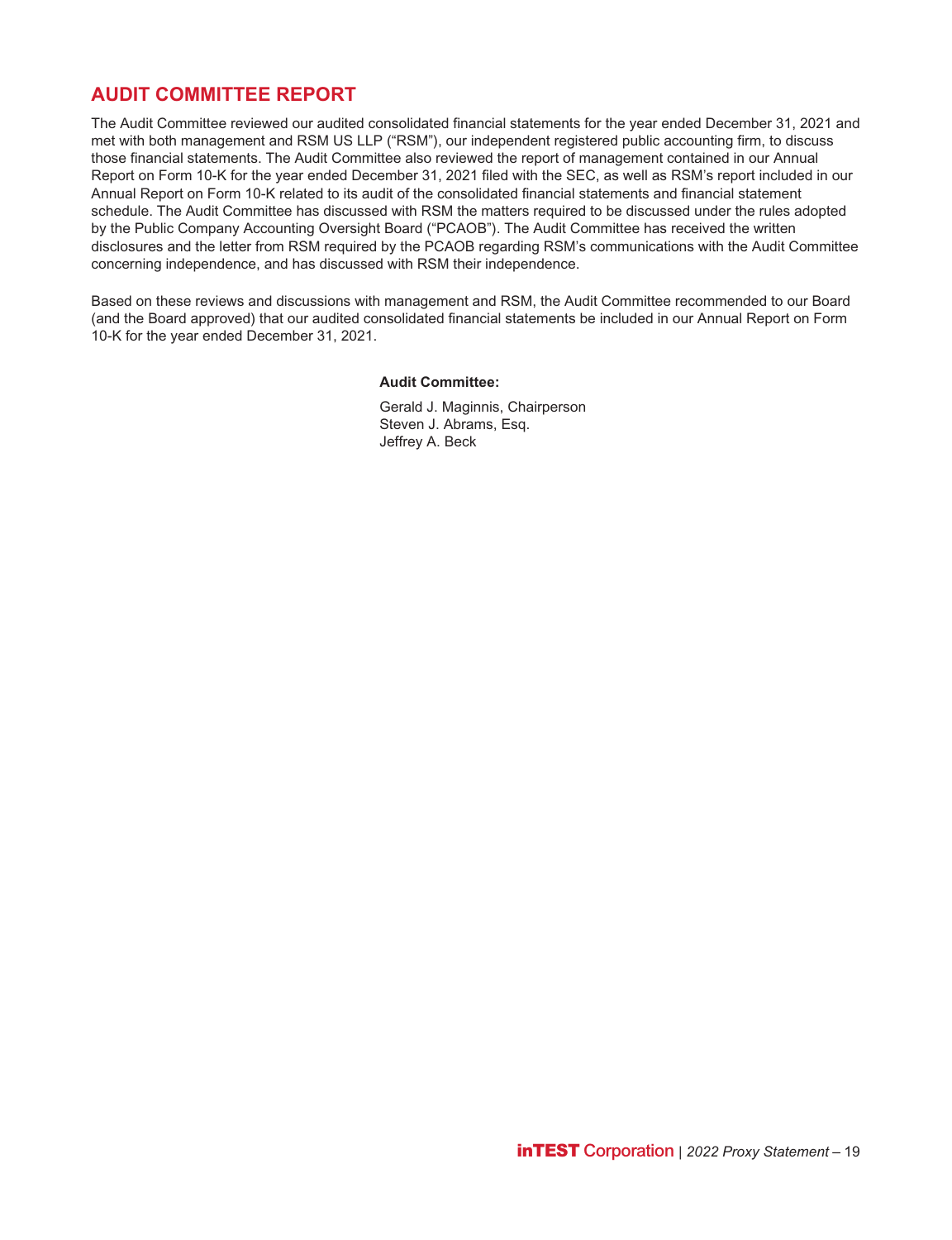## <span id="page-22-0"></span>**EXECUTIVE OFFICERS OF inTEST**

Our executive officers and their ages are as follows:

| <b>Name</b>           | Age | <b>Position</b>                                                |
|-----------------------|-----|----------------------------------------------------------------|
| Richard N. Grant, Jr. | 52  | President, Chief Executive Officer and Director                |
| <b>Duncan Gilmour</b> | 50  | Chief Financial Officer, Treasurer and Secretary               |
| <b>Joseph McManus</b> | 48  | Division President, Electronic Test                            |
| <b>Scott Nolen</b>    | 54  | Division President, Process Technologies                       |
| <b>Gregory Martel</b> | 44  | Vice President and General Manager, Environmental Technologies |

#### **Biographical and Other Information Regarding inTEST's Executive Officers**

Executive officers are appointed by the Board. Each executive officer is appointed to serve at the will of the Board.

*Richard N. Grant, Jr.* See "Biographical and Other Information Regarding inTEST's Director Nominees" above.

*Duncan Gilmour* was appointed as Chief Financial Officer, Treasurer and Secretary effective June 2021. Prior to joining inTEST, Mr. Gilmour served as Americas Region Controller of the Process Automation Measurement and Analytics Dvision of ABB, Inc. from June 2017 to June 2021. Prior to his time at ABB, Inc. Mr. Gilmour served as Finance Director of Enterprise Support for Tyco International, Corporate from December 2014 to May 2017. Mr. Gilmour previously served as Finance Director of Special Hazards for Tyco International, Fire Protection Products from June 2013 to December 2014, as Americas Finance director from July 2011 to June 2013, as Global FP&A Director from September 2010 to July 2011, as Global Controller from September 2007 to September 2010, as Director of Compliance from January 2006 to September 2007, and as Director of Corporate Compliance at Tyco EarthTech from 2004 to 2006. Prior to his time at Tyco, Mr. Gilmour worked at Coopers & Lybrand (now PricewaterhouseCoopers LLP), serving as Audit Manager from 2000 to 2004, as Senior Associate from 1997 to 2000 and as Supervisor and Audit Associate from 1993 to 1997. Mr. Gilmour holds a BAcc Jt. Honours degree in Economics and Accounting from the University of Glasgow and earned a certification as a chartered accountant from The Institute of Chartered Accountants of Scotland.

*Joseph McManus* joined inTEST in February 2021 as Vice President and General Manager of EMS. In January 2022, he was promoted to Division President, Electronic Test. Prior to joining inTEST, Mr. McManus served as Vice President of Sales for CECO Environmental in the Fluid Handling division from November 2016 to September 2020. Prior to his time at CECO, Mr. McManus had a 20 year career with Akrion, a semiconductor capital equipment suppliers from February 1996 to November 2016 where his most recent roles included Vice President-Sales and Marketing and Global Product Manager. Mr. McManus holds a Bachelor of Science in Mechanical Engineering and an MBA from Villanova University.

*Scott Nolen* joined inTEST in July 2019 as Vice President and General Manager of Ambrell. He was promoted to Division President, Process Technologies effective January 2022. Prior to joining inTEST, Mr. Nolen served in various leadership positions with General Electric ("GE") including General Manager, Reciprocating Compression for Baker Hughes, Consulting Engineering and Commercial Operations Leader, GE Distributed Power, Product Leader, GE Gas Engines from September 2010 to April 2019. Prior to his time with GE, Mr. Nolen served as Product Director, Trent 60 Gas Turbine for Rolls Royce from November 2001 to August 2010. Mr. Nolen holds a Bachelor of Science in Mechanical Engineering from the University of Vermont and an MBA from the University of Rochester.

*Gregory Martel* joined inTEST in May 2003 where he has held various leadership positions including roles in Sales, Operations, Applications and Integration. He was promoted in January 2018 to Vice President and General Manager of inTEST Thermal Solutions. Effective January 2022, he currently serves as Vice President and General Manager, Environmental Technologies. Prior to joining inTEST, Mr. Martel held various senior applications engineering positions at Semitest. Mr. Martel has a Bachelor of Science in Chemistry from Worcester Polytechnic Institute and an MBA from Suffolk University.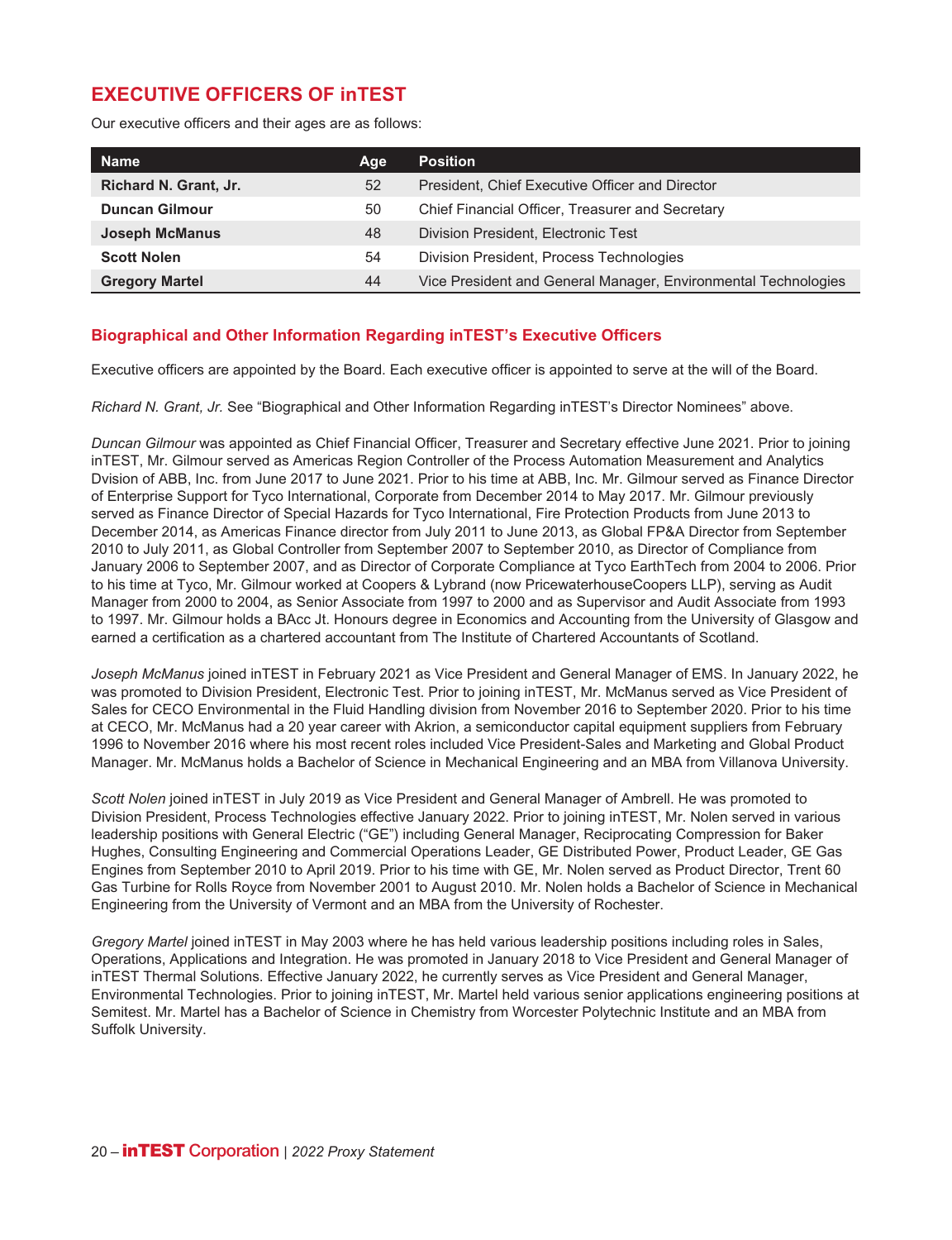## <span id="page-23-0"></span>**EXECUTIVE COMPENSATION**

#### **Executive Summary**

Since 2016, the Compensation Committee has retained an independent compensation consultant, Radford, to review our executive compensation structure and recommend changes to the structure and manner of compensating our executive officers. In March 2021, as a result of the Compensation Committee's analysis of information provided by, and the recommendations of Radford, the Compensation Committee adopted a compensation program for 2021 for our executive officers that aligned executive officer compensation with competitive market practices and specific objectives of the Company in addition to aligning our executive officers' long-term interests with those of our stockholders by targeting pay for performance. In March 2021, based on the recommendations of Radford and discussions with management, the Compensation Committee approved an executive compensation program based on the following for 2021:

- Prior year's compensation levels which had been benchmarked to market survey data based on a group of public capital equipment, semiconductor, network equipment, computer and communications companies with a median headcount of 304, median revenue of \$60 million and a median market capitalization of \$233 million;
- Updated market survey information provided by, and the recommendations of, Radford related to the appointment of Mr. Grant as our President and CEO in August 2020;
- Prior year's annual performance reviews:
- All elements of compensation—salary, bonus, total cash, long-term incentives and total direct compensation—were compared to the market;
- $\bullet$  An annual incentive plan was applied with competitive targets; and
- Long-term incentive guidelines were adopted for the executive officers.

In June 2021, our former CFO, Mr. Regan, retired (the "Retirement") and the Company appointed Duncan Gilmour as the new CFO. As a result of his resignation, Mr. Regan did not receive any short-term incentive compensation, and the Company agreed that certain options issued to Mr. Regan in March 2020 that were unvested on the effective date of his retirement continue to vest, subject to an expiration date of one year from their respective vesting dates. For a description of Mr. Regan's separation terms, please see "Separation Agreement" below. Finally, upon recommendations of Radford and the Compensation Committee, the Board approved compensation to Mr. Gilmour as our new CFO as described below.

#### **Overview of the Executive Compensation Program**

The executive compensation program is designed to reflect the performance of the Company and align the executive officers' interests with those of our stockholders. To achieve these ends, the executive compensation program consists of three components: base salary, performance-based short-term incentives, and long-term incentives, as more fully described below. While there is no fixed formula, the Compensation Committee seeks an appropriate balance between cash and non-cash compensation, short and long term incentives, at-risk compensation and a mix of various forms of equity compensation. In addition, consistent with market practices, the Compensation Committee believes that executive officers who have greater and more direct impact and ability to influence the Company's overall performance should receive a significant proportion of equity-based compensation relative to their total compensation, thus seeking to align the executive officers' incentives and impact with the value they bring to Company-wide performance.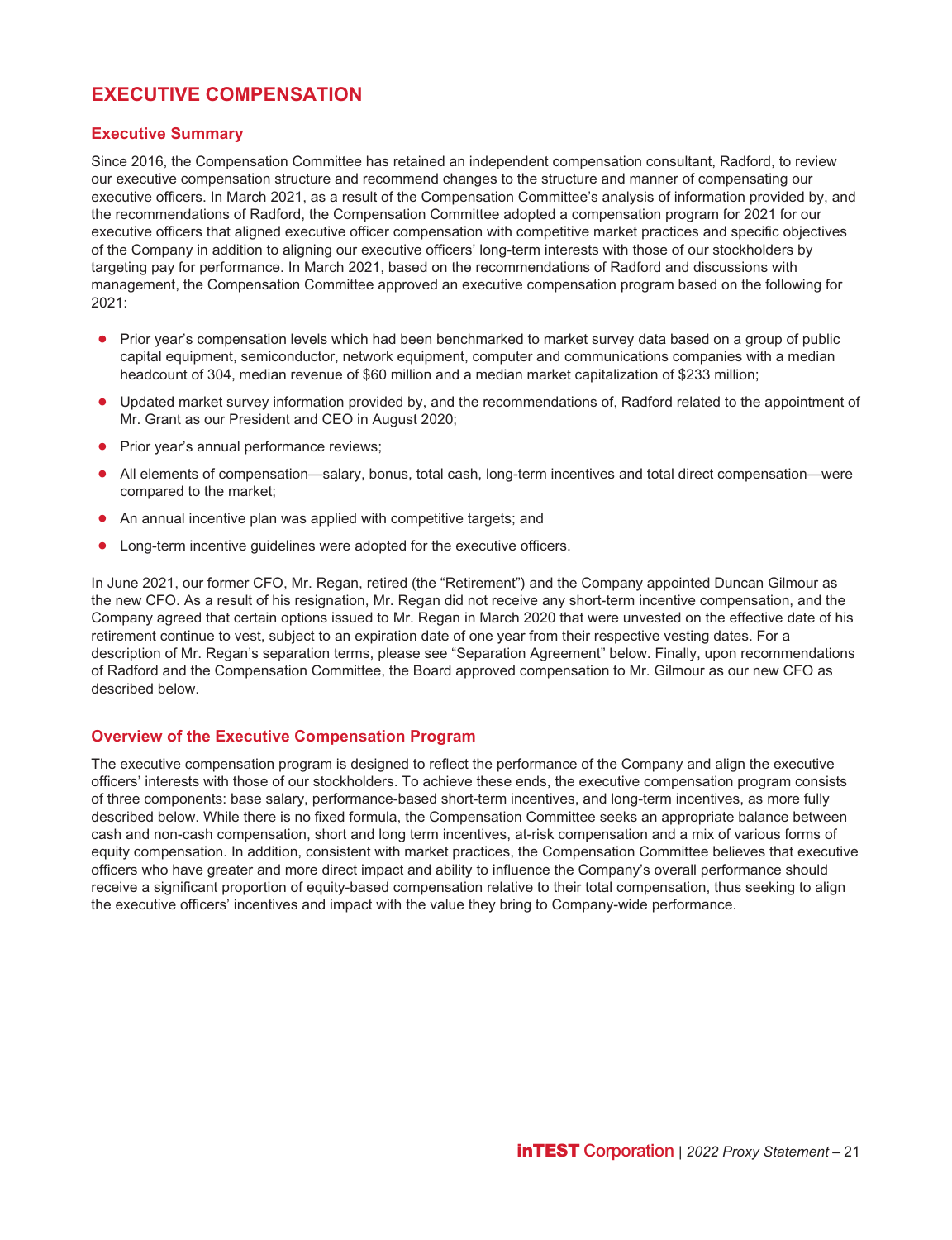The components of our 2021 Executive Compensation Plan were as follows:

| <b>Base Salary</b>           | Base salaries, which are established at hire, are reviewed and adjusted periodically by the<br>Compensation Committee based on a variety of factors which may include<br>competitiveness, individual performance, tenure, overall Company performance, internal<br>positioning and other factors.                                                                                                                                                                                                          |
|------------------------------|------------------------------------------------------------------------------------------------------------------------------------------------------------------------------------------------------------------------------------------------------------------------------------------------------------------------------------------------------------------------------------------------------------------------------------------------------------------------------------------------------------|
| <b>Short-Term Incentives</b> | Annual incentive percentages of base salary, Company and business unit performance<br>targets, and strategic performance criteria are established for short-term incentive<br>compensation. Cash incentives are intended to reward the achievement of annual<br>Company financial goals as well as individual accomplishments and contributions. For<br>2021, Company goals were based on revenue and earnings before income tax targets and<br>attainment of certain strategic objectives of the Company. |
| <b>Long-Term Incentives</b>  | Equity-based compensation serves to link the interests of the executives and our<br>stockholders and focuses the executives on the long-term appreciation of the Company's<br>stock. For 2021, equity-based compensation was awarded in the form of restricted stock<br>and stock options.                                                                                                                                                                                                                 |

#### **Philosophy**

The Compensation Committee is committed to the general principle that executive compensation should be commensurate with the Company's performance and the performance of the individual executive officer. The primary objectives of our executive compensation program are to:

- attract and retain executive officers who demonstrate the leadership and management skills necessary to drive our long-term success;
- reward the achievement of our business goals and individual contributions toward achievement of those goals; and
- provide compensation opportunities linked to the Company's performance and the interests of our stockholders.

Our pay philosophy is for the total compensation (base salary plus short-term incentive compensation and long-term equity-based compensation) of our named executive officers to be guided by the market median for similarly situated companies.

Underlying our executive compensation program is the philosophy that the interests of our stockholders are best served by a program that includes a significant variable component based on our performance. As a result, our executives have a significant portion of their compensation "at risk," either through the variability of the short-term incentive portion of the plan, or subject to the movement in the price of the Company's stock or the Company's performance through the longterm incentive portion of the plan. Amounts paid under the plan are further subject to repayment or "claw back" as needed to comply with all applicable laws and regulations.

Accordingly, and as more fully described below, the Compensation Committee approved the following compensation arrangements for our executive officers for 2021, who we refer to as our "named executive officers" ("2021 Executive Compensation Plan").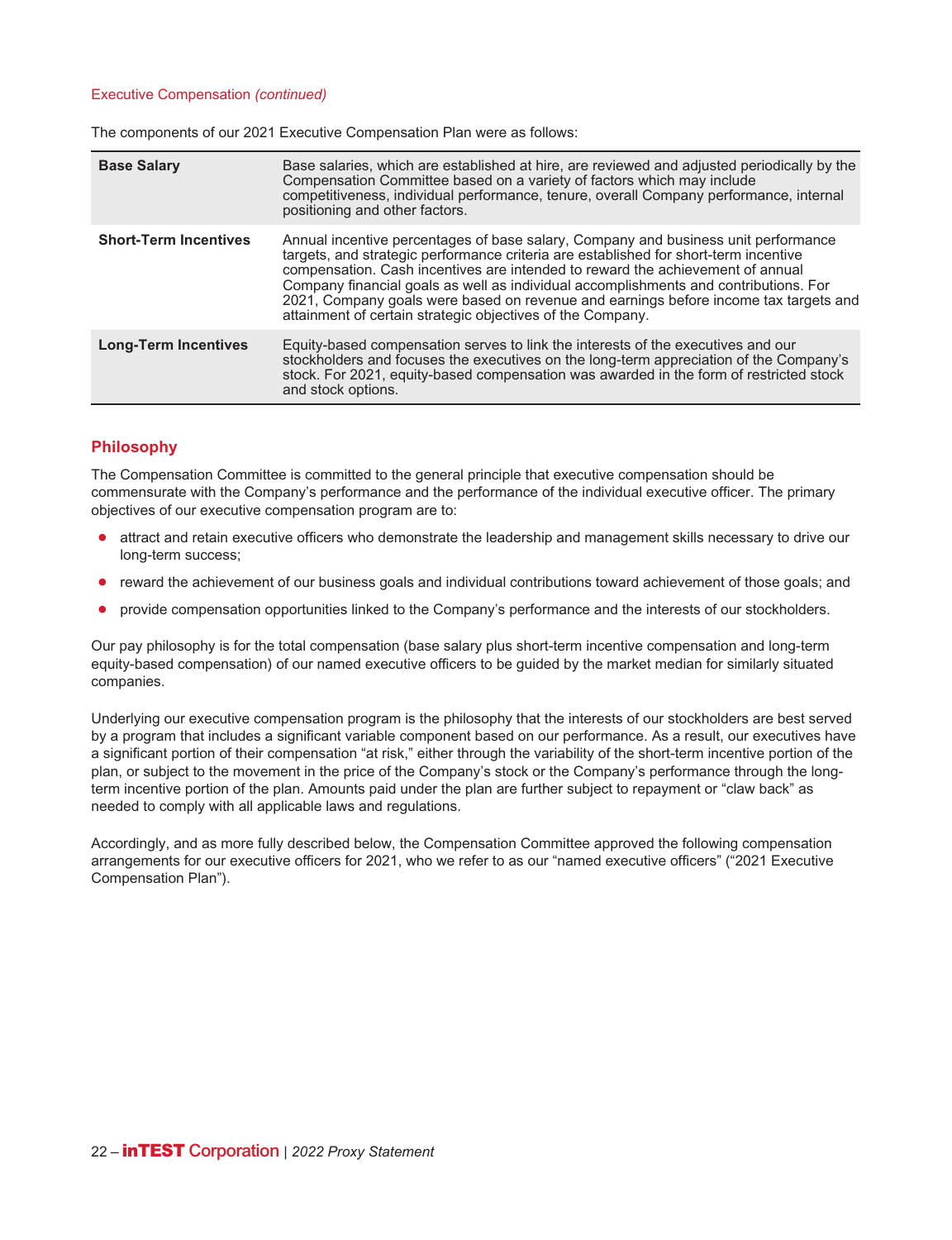#### **2021 Base Salary and Long-Term Incentive Compensation**

| <b>Name and Title</b>                                                              | Annual<br><b>Base</b><br><b>Salary</b> | <b>Restricted</b><br><b>Stock</b><br><b>Awarded</b> | <b>Options</b><br>Awarded |
|------------------------------------------------------------------------------------|----------------------------------------|-----------------------------------------------------|---------------------------|
| <b>Richard N. Grant, Jr., President and Chief Executive Officer</b>                | \$375,000                              | 18.668(1)                                           | 112.000(1)(2)             |
| <b>Duncan Gilmour, Chief Financial Officer, Treasurer and Secretary (a)</b>        | \$240,000                              | $7.941^{(3)}$                                       | 8.104(3)(4)               |
| Hugh T. Regan, Jr., Former Secretary, Treasurer and<br>Chief Financial Officer (b) | \$272,950                              | 8.800(1)                                            | 19.700(1)(2)              |

- (a) Effective June 14, 2021, Mr. Gilmour joined the Company and became our Chief Financial Officer, Treasurer and Secretary. The compensation information reflects the terms of his letter agreement dated June 10, 2021 described under "Employment Agreements." The actual pro-rated salary paid to Mr. Gilmour for 2021 is included in the Summary Compensation Table below.
- (b) Effective June 11, 2021, Mr. Regan retired as Secretary, Treasurer and Chief Financial Officer of the Company. On that date, all restricted stock and stock options awarded to him listed in the above table were forfeited. The actual pro-rated salary paid to Mr. Regan for 2021 is included in the Summary Compensation Table below.
- (1) The shares of restricted stock and stock options vest annually in equal increments over four years beginning on the first anniversary of the date of grant on March 10, 2022.
- (2) The exercise price is \$10.62 which was the closing price of our common stock on the date of grant, March 10, 2021.
- (3) 1,988 shares of restricted stock and stock options vest annually in equal increments over four years beginning on the first anniversary of the date of grant on June 14, 2022 and 5,953 shares are performance-based restricted stock that may vest on August 24, 2023 at a vesting percentage to be determined by the Compensation Committee based on the achievement of performance criteria.
- (4) The exercise price is \$16.80, which was the closing price of our common stock on the date of grant, June 14, 2021.

#### **Description of the Short-Term Incentive Portion of the 2021 Executive Compensation Plan**

The following is a summary of the short-term incentive portion of our 2021 Executive Compensation Plan that the Compensation Committee adopted for Mr. Grant (our CEO) and Mr. Regan (our former CFO) prior to the CFO transition. Mr. Gilmour's short-term incentive compensation is described in "Short-Term Incentive Compensation for New CFO" below.

- Target incentive opportunity of 70% of base salary for the CEO and 55% of base salary for the CFO.
- Performance bonus payment for Mr. Grant based upon satisfaction of the following weighted performance metrics: 70% on the achievement of revenue and earnings before income tax expense targets in a performance matrix (financial performance), 15% on completion of one or more acquisitions in 2021 (strategic performance), and 15% on the achievement of key elements of the 5 year Strategic Plan (strategic performance).
- Performance bonus payment for Mr. Regan based upon satisfaction of the following weighted performance metrics: 60% on the achievement of revenue and earnings before income tax expense targets in a performance matrix (financial performance), 20% on completion of one or more acquisitions in 2021 (strategic performance), and 20% on the achievement of CFO specific objectives (strategic performance), namely, implementation of a robust risk management program and creation and execution of an IT and business automation roadmap, both weighted equally.
- Minimum financial performance thresholds beginning at 80% for both the revenue target and earnings before income tax expense targets.
- At minimum financial performance, each of Mr. Grant and Mr. Regan would earn 0% of his target incentive opportunity for financial performance if none of the performance metrics are satisfied.
- Maximum financial performance limits at 120% for both the revenue and earnings before income tax expense targets.
- At maximum financial performance, each of Mr. Grant and Mr. Regan could earn 150% of his target incentive opportunity for financial performance.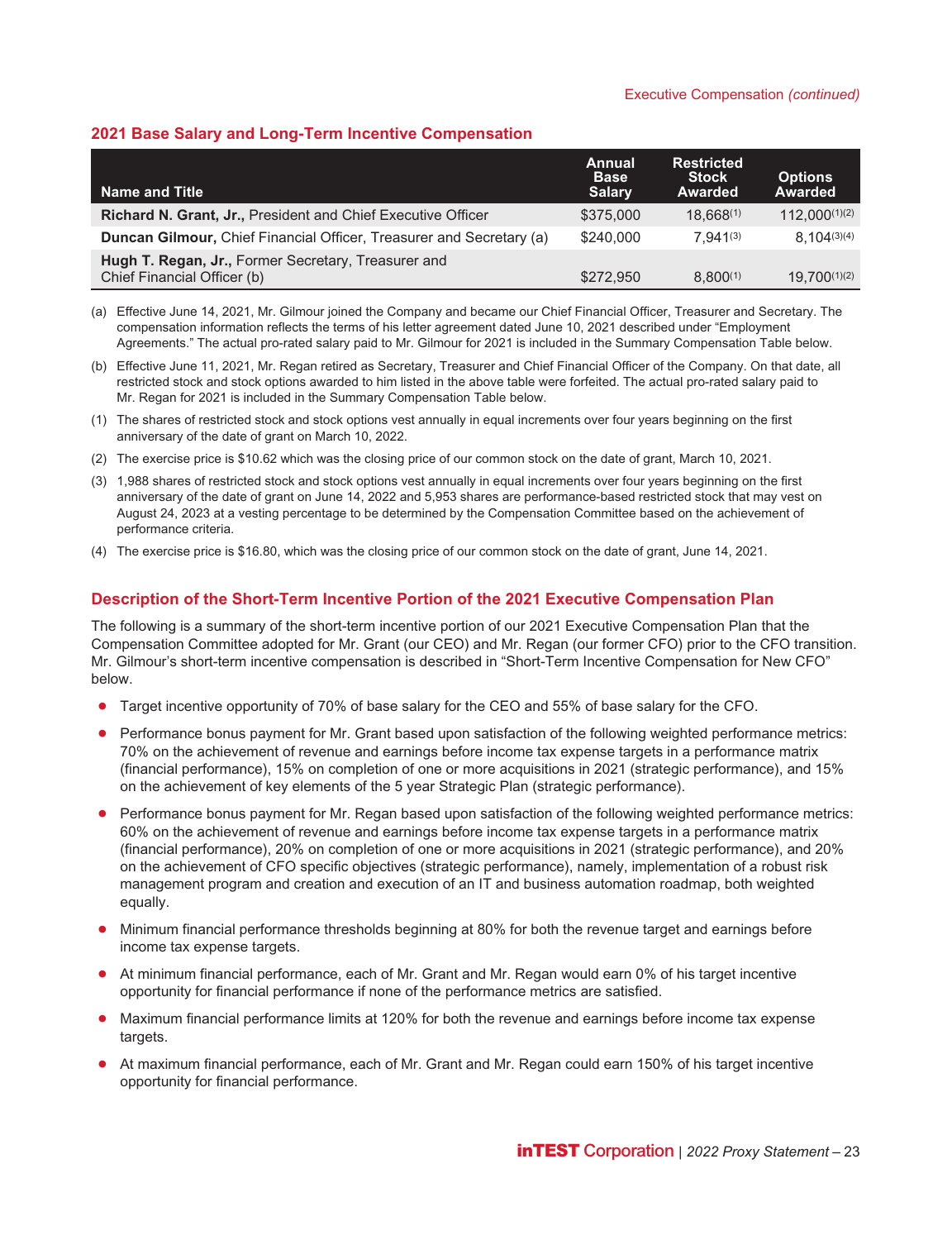The following matrix shows the payout opportunity for the financial performance portion of the short-term incentive program.

|                                                            |          | <b>Revenue v. Target</b> |       |      |       |      |       |
|------------------------------------------------------------|----------|--------------------------|-------|------|-------|------|-------|
|                                                            |          | $< 80\%$                 | 80%   | 90%  | 100%  | 110% | 120%  |
|                                                            | $< 80\%$ | $0\%$                    | $0\%$ | 0%   | $0\%$ | 0%   | $0\%$ |
| <b>Earnings</b>                                            | 80%      | $0\%$                    | 50%   | 63%  | 75%   | 88%  | 100%  |
| <b>Before</b><br><b>Income Tax Expense</b><br>v.<br>Target | 90%      | $0\%$                    | 63%   | 75%  | 88%   | 100% | 113%  |
|                                                            | 100%     | $0\%$                    | 75%   | 88%  | 100%  | 113% | 125%  |
|                                                            | 110%     | $0\%$                    | 88%   | 100% | 113%  | 125% | 138%  |
|                                                            | 120%     | 0%                       | 100%  | 113% | 125%  | 138% | 150%  |

For 2021, the revenue target was \$65.0 million and the actual revenue was \$84.9 million. The earnings before income tax expense target was \$3.7 million and the actual earnings before income tax expense was \$8.4 million.

The amounts in the table below are in thousands with the exception of percentages:

| 2021 Target revenue                                                        | \$65,015 |
|----------------------------------------------------------------------------|----------|
| 2021 Actual revenue                                                        | 84,878   |
| Actual revenue in excess of target                                         | \$19,863 |
| Percentage of adjusted actual revenue compared to target                   | 130.6%   |
| 2021 Target earnings before income tax expense                             | \$3,666  |
| 2021 Actual earnings before income tax expense                             | 8,402    |
| Actual earnings before income tax expense in excess of target              | \$4,736  |
| Percentage of actual earnings before income tax expense compared to target | 229.2%   |

For the short-term incentive program Mr. Grant achieved (1) the financial performance goals described above, which were weighted at 70%, and (2) the completion of one or more acquisitions in 2021, which was weighted at 15%. Mr. Grant did not fully achieve the key elements of the 5 year Strategic Plan, which was weighted at 15%.

As a result, the short-term incentive compensation payout to Mr. Grant for 2021 was as follows:

| Target       | <b>Actual</b>  | Actual as a |
|--------------|----------------|-------------|
| <b>Bonus</b> | <b>Payment</b> | % of Target |
| \$262,500    | \$330.750      | 126.0%      |

As a result of the Retirement, Mr. Regan did not receive any short-term incentive compensation for 2021.

#### **Short-Term Incentive Compensation for New CFO**

In connection with Mr. Gilmour's appointment as our Chief Financial Officer, Treasurer and Secretary, for 2021, Mr. Gilmour was eligible to receive a pro-rated annual bonus based upon his initial base salary for the last three quarters of 2021 (the "2021 Bonus"). Seventy percent of Mr. Gilmour's 2021 Bonus was based on the Company's achievement of its financial performance goals against its budget, with the potential for payment of up to 150% of target. Twenty percent of Mr. Gilmour's 2021 Bonus was based upon completion of merger and acquisitions targets, with the potential for payment of up to 100% of target. The remaining 10% of Mr. Gilmour's 2021 Bonus was based on risk management oversight, with the potential for payment of up to 100% of target. The Compensation Committee determined that Mr. Gilmour achieved these performance goals in 2021.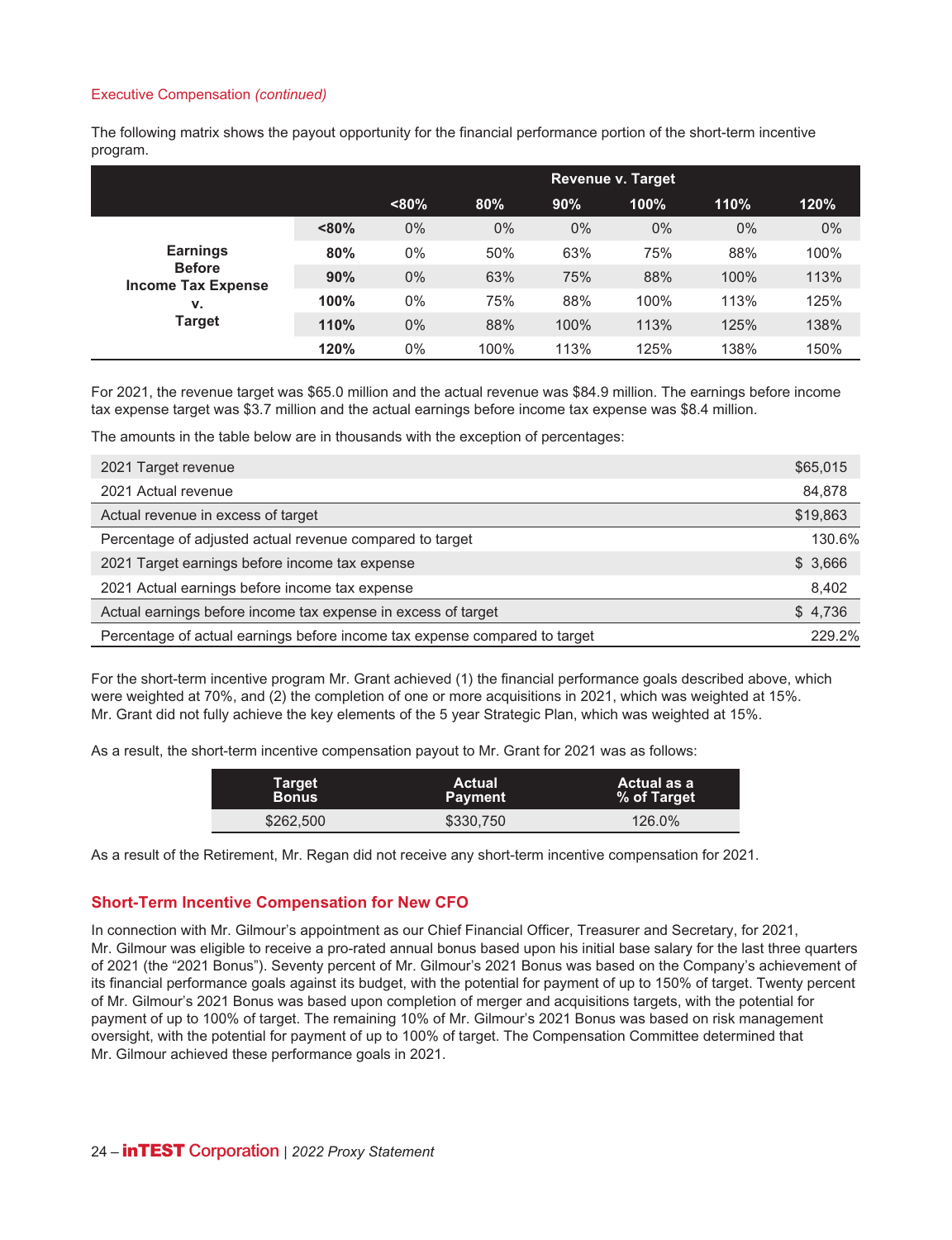As a result, the short-term incentive compensation payout to Mr. Gilmour for 2021 was as follows:

| Target       | Actual         | Actual as a |
|--------------|----------------|-------------|
| <b>Bonus</b> | <b>Payment</b> | % of Target |
| \$99,000     | \$133,650      | 135.0%      |

#### **Description of Long-Term Incentive Portion of the 2021 Executive Compensation Plan**

As part of Radford's scope of work, the Compensation Committee sought the consultant's advice and recommendations on the use of equity-based compensation for the executive officers. With such input from Radford, with respect to Mr. Grant and Mr. Regan, the Compensation Committee determined that:

- A regular program of long-term incentive awards would increase the linkage between the pay of the executive officers and the performance delivered to our stockholders;
- Stock options would be effective as a tool to reward the executive officers for focusing on growing the value of the Company over the long term; and
- Shares of restricted stock would be effective as a tool to provide both retention and increase the immediate connection between the executives and the stockholders.

Accordingly, the Compensation Committee continued to compensate Mr. Grant and Mr. Regan through the grant of stock options and shares of restricted stock as set forth above in the 2021 Base Salary and Long-Term Incentive Compensation table. In connection with the Retirement, the Company agreed that certain options issued to Mr. Regan in March 2020 that were unvested would continue to vest and would expire one year from their respective vesting dates.

#### **Long-Term Incentive Compensation for New CFO**

With respect to Mr. Gilmour, the Compensation Committee sought Radford's advice and recommendations on the use of the appropriate equity-based compensation for a new CFO. With such input from Radford, the Compensation Committee determined to grant Mr. Gilmour an equity award in connection with his start date on June 14, 2021 equal to \$100,000 divided by the closing price of the Company's common stock on such start date, consisting of 1/3 restricted common stock and 2/3 stock options. The closing price of the Company's common stock on Mr. Gilmour's start date was \$16.80. The award vests annually over four years at the rate of 25% on each anniversary of the grant date, which is Mr. Gilmour's start date. Mr. Gilmour also received a performance-based award of restricted common stock on June 14, 2021 equal to \$100,000 (based on target performance) divided by the closing price of the Company's common stock on such start date, which was equal to 5,953 shares of common stock at target. The performance award vests on August 24, 2023 at a vesting percentage as determined in the sole discretion of the Committee based on the achievement of performance criteria, comprised of the following:

- Revenue compounded annual growth rate ("CAGR") from the twelve-month period ending June 30, 2020 to the twelve-month period ended June 30, 2023; and
- Diluted earnings per share excluding amortization of intangible assets, for the twelve-month period ending June 30, 2023.

The maximum vesting percentage that Mr. Gilmour may achieve is 150% or 8,829 shares of common stock. For purposes of the Compensation Committee's determination of the appropriate level of vesting, the Committee retains the discretion to include or exclude the impact of merger and acquisition activity from the calculation of CAGR based on the facts and circumstances of any individual transaction.

#### **Management Stock Ownership Guidelines**

On November 4, 2020, the Board approved stock ownership guidelines for named executive officers and certain other members of the Company's management team (the "Management Ownership Guidelines"). The ownership target under the Management Ownership Guidelines is five times the base salary for the Chief Executive Officer, two times the base salary for the Chief Financial Officer, and 0.5 times the base salary for Vice Presidents and General Managers. Such persons have five years to achieve the ownership target from the later of the date on which the Management Ownership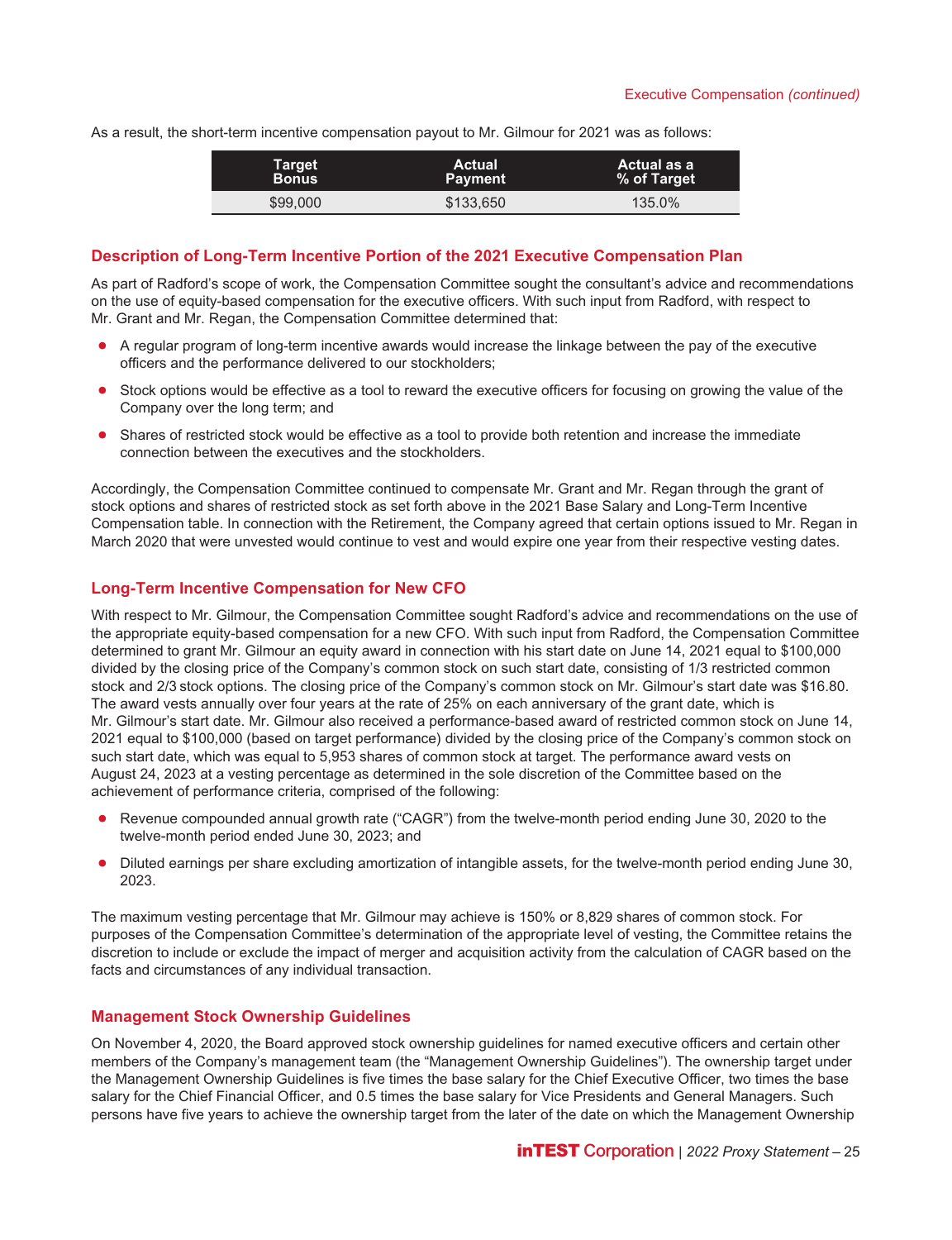Guidelines were approved or when they were hired or promoted to their position. The Chief Executive Officer, Chief Financial Officer, and Vice Presidents and General Managers (collectively, the "Covered Executives") must also remain at or above their required ownership level at the close of trading on April 1 of each year as long as they are employed by the Company. Each Covered Executive must retain 50 percent of all net shares (post tax) that vest until the applicable minimum ownership requirement is achieved. If the Covered Executive becomes subject to a higher ownership requirement, the new or higher requirement will apply 30 days after the change and 50 percent of net vested shares should be retained until the new applicable minimum ownership requirement is met.

For purposes of satisfying the minimum ownership requirement, the following will be included:

- i. Any shares of common stock of the Company held by the Covered Executive owned, either individually or jointly with such person's spouse and/or children, including any vested shares of restricted stock;
- ii. Stock held in trust for the economic benefit of the Covered Executive or the spouse or minor children of such individual; and
- iii. Any unvested shares of time-based restricted stock.

Unvested shares of performance-based restricted stock, and unexercised options (whether vested or unvested) will not be included in the determination of ownership calculations for purposes of meeting the minimum ownership requirement.

As of December 31, 2021, Mr. Grant and Mr. Gilmour did not meet the applicable minimum ownership requirement as they joined the Company in August 2020 and June 2021, respectively, and are within the five-year phase-in period.

#### **Tables and Additional Narrative Discussion**

The following tables and discussions set forth certain information with respect to the compensation we paid, or recognized as an expense in accordance with Accounting Standards Codification ("ASC") Topic 718 (Compensation— Stock Compensation), to our "named executive officers."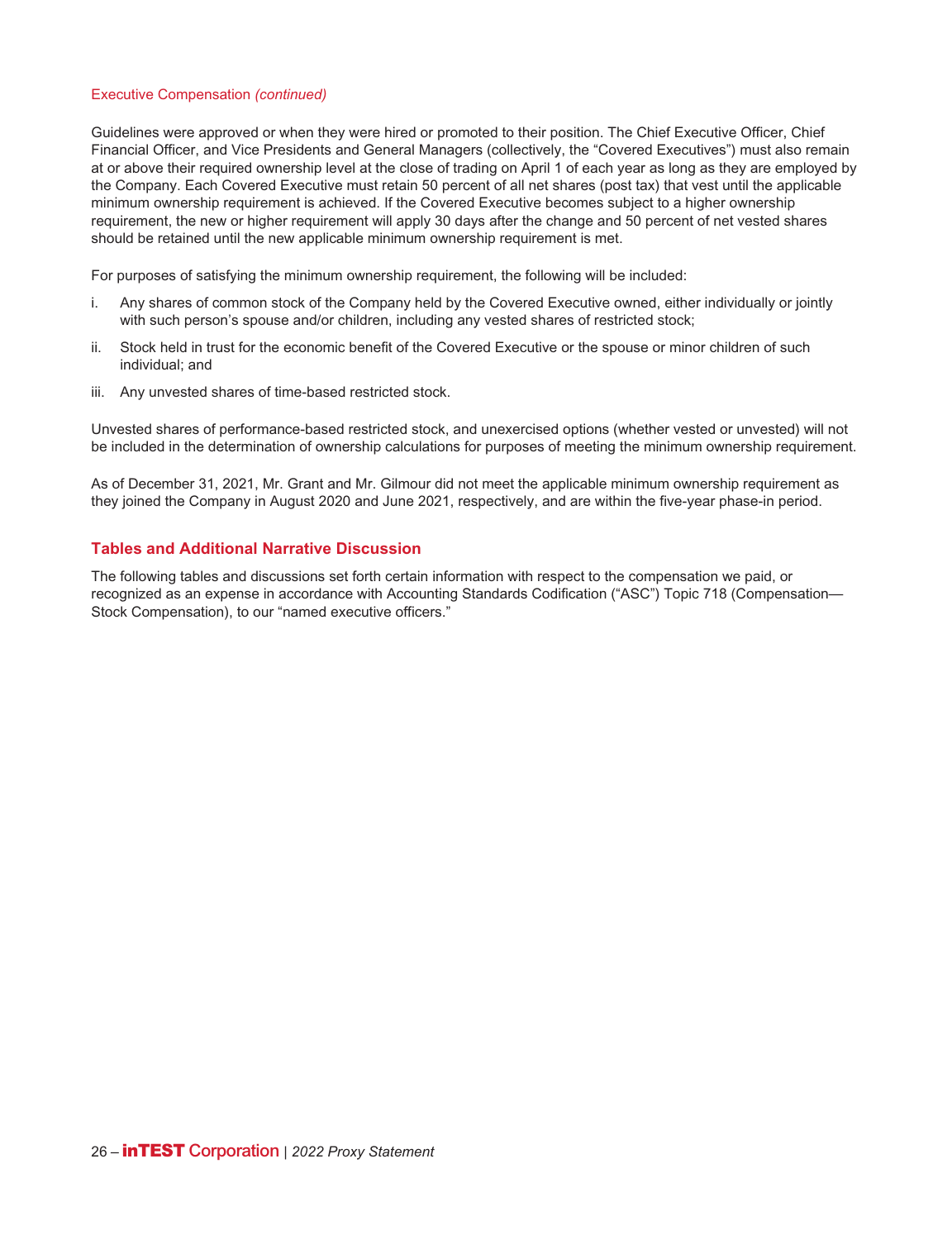| Name and<br><b>Principal Position</b>                                                | Year         | <b>Salary</b><br>$($ \$) | <b>Bonus</b><br>(\$)                           | <b>Stock</b><br>Awards<br>(\$)(A) | <b>Stock</b><br>\$)(B)   | <b>Non-Equity</b><br>Incentive Plan<br><b>Options Compensation Compensation</b><br>(\$)(C) | <b>All Other</b><br>(\$)     | Total<br>(\$)          |
|--------------------------------------------------------------------------------------|--------------|--------------------------|------------------------------------------------|-----------------------------------|--------------------------|--------------------------------------------------------------------------------------------|------------------------------|------------------------|
| Richard N. Grant, Jr.<br><b>President and Chief Executive</b><br>Officer             | 2021<br>2020 | 375,000                  | $\overline{\phantom{m}}$<br>122.596 206.250(3) | 650,004                           | 198.254 570.080          | 330.750(1)<br>56.250(4)                                                                    | $4.750^{(2)}$                | 1,478,834<br>1,035,100 |
| Duncan Gilmour (D)<br>Chief Financial Officer,<br><b>Treasurer and Secretary</b>     | 2021         | 124.616                  |                                                | 133,409                           | 66.696                   | 133.650(1)                                                                                 |                              | 458.371                |
| Hugh T. Regan, Jr. (E)<br>Former Secretary, Treasurer<br>and Chief Financial Officer | 2021         | 144,600<br>2020 265,000  | $\overline{\phantom{m}}$                       | 24.354                            | 93,456 268,752<br>30.535 | 36.438(6)                                                                                  | $156.281^{(5)}$<br>10.096(5) | 663,089<br>366.423     |

#### **Summary Compensation Table For the Fiscal Year Ended December 31, 2021**

(A) The amounts in this column reflect restricted stock awards granted to our named executive officers which are subject to certain vesting terms. The above amounts represent the fair market value of the restricted stock based on the closing price of our stock on the date of grant as computed in accordance with ASC Topic 718. On March 10, 2021, Mr. Grant was granted 18,668 shares of restricted stock and Mr. Regan was granted 8,800 shares of restricted stock that vest 25% upon each of the next four anniversaries of the date of grant. The closing price of our stock on March 10, 2021 was \$10.62. On June 14, 2021, Mr. Gilmour was granted 1,988 shares of restricted stock that vest 25% upon each of the next four anniversaries of the date of grant and 5,963 Performance-Based Shares issued at target performance that may vest on August 24, 2023 at a vesting percentage to be determined by the Compensation Committee based on the achievement of performance criteria. The maximum number of shares that may vest pursuant to the performance criteria is 8,929, and the grant date fair value assuming the maximum level of performance achieved under Mr. Gilmour's performance-based restricted stock award is \$150,007. The closing price on June 14, 2021 was \$16.80. On August 24, 2020, Mr. Grant was granted 66,448 shares of restricted stock that vest 25% upon each of the next four anniversaries of the date of grant and 75,162 Performance-Based Shares issued at target performance that may vest three years after the grant date at a vesting percentage to be determined by the Compensation Committee based on the achievement of performance criteria. The maximum number of shares that may vest pursuant to the performance criteria is 112,743, and the grant date fair value assuming the maximum level of performance achieved under Mr. Grant's performance-based restricted stock award is \$517,502. The closing price of our stock on August 24, 2020 was \$4.59. On March 9, 2020, Mr. Regan was granted 6,600 shares of restricted stock that vest 25% upon each of the next four anniversaries of the date of grant. The closing price of our stock on March 9, 2020 was \$3.69. For a discussion of assumptions made in the foregoing valuations, see Note 15 to the consolidated financial statements in the Company's Annual Report on Form 10-K for the year ended December 31, 2021 filed with the SEC on March 23, 2022.

- (B) Stock options granted to our named executive officers vest 25% upon each of the next four anniversaries of the date of grant. On March 10, 2021, Mr. Grant was issued 118,000 options and Mr. Regan was issued 52,800 options. On June 14, 2021, Mr. Gilmour was issued 8,104 options. On March 9, 2020, Mr. Regan was issued 19,700 options. The per share fair value of the stock options granted were estimated at the date of grant using the Black-Scholes option pricing model. Based on this method, for March 10, 2021, June 14, 2021 and March 9, 2020, the per share weighted average fair value was \$5.09, \$8.23 and \$1.55, respectively. For a discussion of assumptions made in the foregoing valuations, see Note 15 to the consolidated financial statements in the Company's Annual Report on Form 10-K for the year ended December 31, 2021 filed with the SEC on March 23, 2022.
- (C) The material terms of the non-equity incentive plan awards, including a general description of the formula and criteria that was applied in determining the amounts paid, are described above under the heading "Description of the Short-Term Incentive Portion of the 2021 Executive Compensation Plan" and "Short-Term Incentive Compensation for New CFO".
- (D) Effective June 14, 2021, Mr. Gilmour joined inTEST as our Chief Financial Officer, Treasurer and Secretary.
- (E) Effective June 11, 2021, Mr. Regan retired as Secretary, Treasurer and Chief Financial Officer. In connection with the Retirement, all 8,800 shares (\$93,456) of restricted stock and 52,800 stock options (\$268,752) awarded to him in 2021 were forfeited, as all were unvested. The awards for 2021 forfeited by Mr. Regan are included in the Stock Awards and Stock Options columns.
- (1) The amount consists of the cash incentive portion of the Executive Compensation Plan of 2021 paid in March 2022. See "Description of the Short-Term Incentive Portion of the 2021 Executive Compensation Plan" and "Short Term Incentive Compensation for New CFO".
- (2) The amount of \$4,750 is for matching contributions to Mr. Grant's 401(k) plan account in 2021.
- (3) The amount consists of the minimum cash bonus equal to 55% of Mr. Grant's non-prorated base salary that Mr. Grant was entitled to under the terms of his letter agreement dated July 24, 2020.
- (4) The amount consists of the cash incentive equal to 15% of Mr. Grant's non-prorated base salary that Mr. Grant was eligible for under the terms of his letter agreement dated July 24, 2020, as described under "Employment Agreements."
- (5) The amounts consist of \$4,750 for matching contributions to Mr. Regan's 401(k) plan account in both 2021 and 2020. The amounts for 2021 also consist of \$120,000 in severance, \$22,500 in consulting fees per the terms of Mr. Regan's separation agreement dated June 10, 2021, \$7,644 of vacation buyback offered to all employees, and \$1,387 service award in 2021. The amounts for 2020 also consist of \$5,096 of vacation buyback offered to all employees and \$250 in consideration for amendments to his Change of Control agreement.
- (6) The amount consists of the cash incentive portion of the Executive Compensation Plans of 2020 paid in March 2021.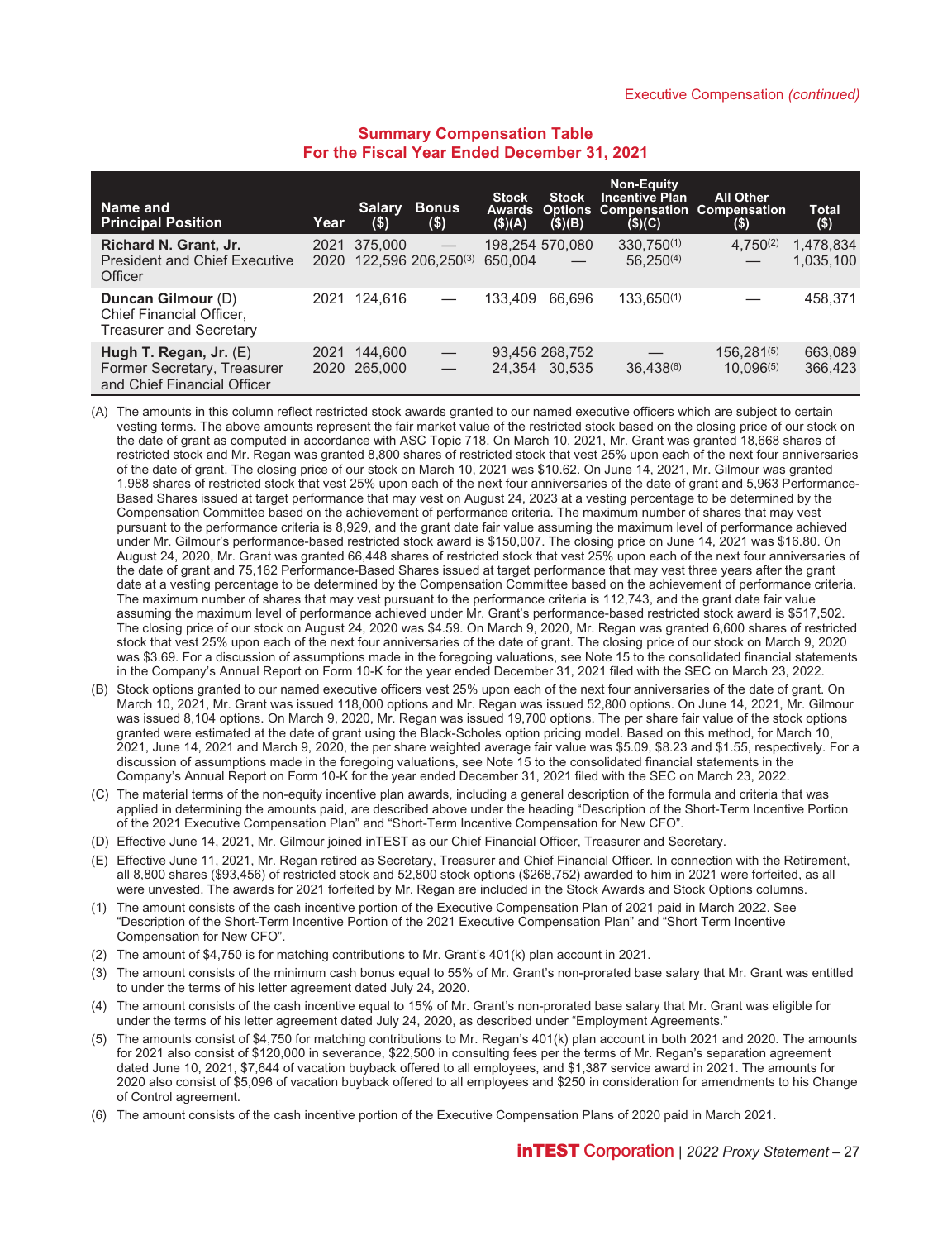#### **Outstanding Equity Awards at Fiscal Year-End For the Fiscal Year Ended December 31, 2021**

|                        | <b>Option Awards</b>                                                                                           |                                                                                                                         |                                                             |                                                   | <b>Stock Awards</b>                                                                            |                                                                                                              |  |
|------------------------|----------------------------------------------------------------------------------------------------------------|-------------------------------------------------------------------------------------------------------------------------|-------------------------------------------------------------|---------------------------------------------------|------------------------------------------------------------------------------------------------|--------------------------------------------------------------------------------------------------------------|--|
| <b>Name</b>            | Number of<br><b>Securities</b><br><b>Underlying</b><br><b>Unexercised</b><br>Options (#)<br><b>Exercisable</b> | Number of<br><b>Securities</b><br><b>Underlying</b><br><b>Unexercised</b><br><b>Options</b> (#)<br><b>Unexercisable</b> | <b>Option</b><br><b>Exercise</b><br><b>Price</b><br>$($ \$) | <b>Option</b><br><b>Expiration</b><br><b>Date</b> | Number of<br><b>Shares or</b><br>Units of<br><b>Stock That</b><br><b>Have Not</b><br>Vested(#) | <b>Market</b><br>Value<br>of Shares<br>or Units of<br><b>Stock That</b><br><b>Have Not</b><br>$Vested($(1))$ |  |
| Richard N. Grant, Jr.  |                                                                                                                | 112,000                                                                                                                 | 10.62                                                       | 3/09/2031                                         | 124.998(2)                                                                                     | 1,589,975                                                                                                    |  |
|                        |                                                                                                                |                                                                                                                         |                                                             |                                                   | $18.668^{(3)}$                                                                                 | 237,457                                                                                                      |  |
| <b>Duncan Gilmour</b>  |                                                                                                                | 8,104                                                                                                                   | 16.80                                                       | 6/13/2031                                         | $7.941^{(4)}$                                                                                  | 101.010                                                                                                      |  |
| Hugh T. Regan, Jr. (5) |                                                                                                                | 4,925                                                                                                                   | 3.69                                                        | 3/09/2022(5)                                      | $4.950^{(5)}$                                                                                  | 62.964                                                                                                       |  |
|                        |                                                                                                                | 4.925                                                                                                                   | 3.69                                                        | 3/09/2023(5)                                      |                                                                                                |                                                                                                              |  |
|                        |                                                                                                                | 4,925                                                                                                                   | 3.69                                                        | 3/09/2024(5)                                      |                                                                                                |                                                                                                              |  |

(1) Based on the closing share price on December 31, 2021 of \$12.72.

- (2) Represents the unvested portion of restricted stock that was granted on August 24, 2020 under the 2014 Stock Plan. 66,448 shares vest in equal portions on August 24, 2021, 2022, 2023 and 2024. 75,162 shares issued at target performance that may vest on August 24, 2023, three years from the date of grant at a vesting percentage to be determined by the Compensation Committee based on the achievement of performance criteria. The maximum number of shares that may vest pursuant to the performance criteria is 112,743.
- (3) Represents the unvested portion of restricted stock that was granted on March 10, 2021 under the 2014 Stock Plan. These shares vest in equal portions on March 10, 2022, 2023, 2024 and 2025.
- (4) Represents the unvested portion of restricted stock that was granted o June 14, 2021 under the 2014 Stock Plan. 1,988 shares vest in equal portions on June 14, 2022, 2023, 2024 and 2025. 5,953 shares issued at target performance that may vest on August 24, 2023 at a vesting percentage to be determined by the Compensation Committee based on the achievement of performance criteria. The maximum number of shares that may vest pursuant to the performance criteria is 8,929.
- (5) All of Mr. Regan's unvested restricted stock and options were forfeited upon his retirement on June 11, 2021, with the exception of his March 9, 2020 restricted stock and options under the 2014 Stock Plan. Per the terms of the award agreements both the restricted stock and options will continue to vest in equal portion on March 9, 2022, 2023 and 2024. With regard to the options, upon each vesting, Mr. Regan will have one year from each vesting date to exercise the vested options.

#### **Employment Agreements**

#### *Richard N. Grant, Jr.*

In connection with his appointment as our Chief Executive Officer and President, we have entered into a letter agreement with Mr. Grant, dated July 24, 2020, which provides that Mr. Grant's employment will be on an at-will basis and that he will be entitled to an annual base salary ("Grant Base Salary") of \$375,000 per year, subject to periodic review by the Compensation Committee. During Mr. Grant's employment, he is eligible to participate in the Company's annual bonus award plan. For 2020, Mr. Grant's target bonus opportunity was 70% of the Grant Base Salary which includes a minimum cash bonus equal to 55% of his non-prorated Grant Base Salary. Mr. Grant was, at the discretion of the Compensation Committee, eligible to earn the remaining 15% of his non-prorated Grant Base Salary upon the satisfaction of certain performance goals by December 31, 2020. For fiscal years 2021 and thereafter, Mr. Grant's goals for his annual bonus award are set forth in the Company's executive officer compensation plan for such fiscal year and his award thereunder.

Under the terms of the letter agreement, Mr. Grant received an initial equity award in connection with his start date on August 24, 2020 equal to (a) \$650,000 (based on target performance) divided by (b) the closing price of the Company's common stock on such date. Of that amount, \$305,000 is subject to time-based vesting (the "Time-Vesting Portion"), and \$345,000 is subject to performance based vesting (the "Performance-Vesting Portion"). The Time-Vesting Portion vests over four years at the rate of 25% on each anniversary of the grant date. The Performance-Vesting Portion may vest on the third anniversary of the grant date at a vesting percentage to be determined by the Compensation

#### 28 – **inTEST Corporation** | *2022 Proxy Statement*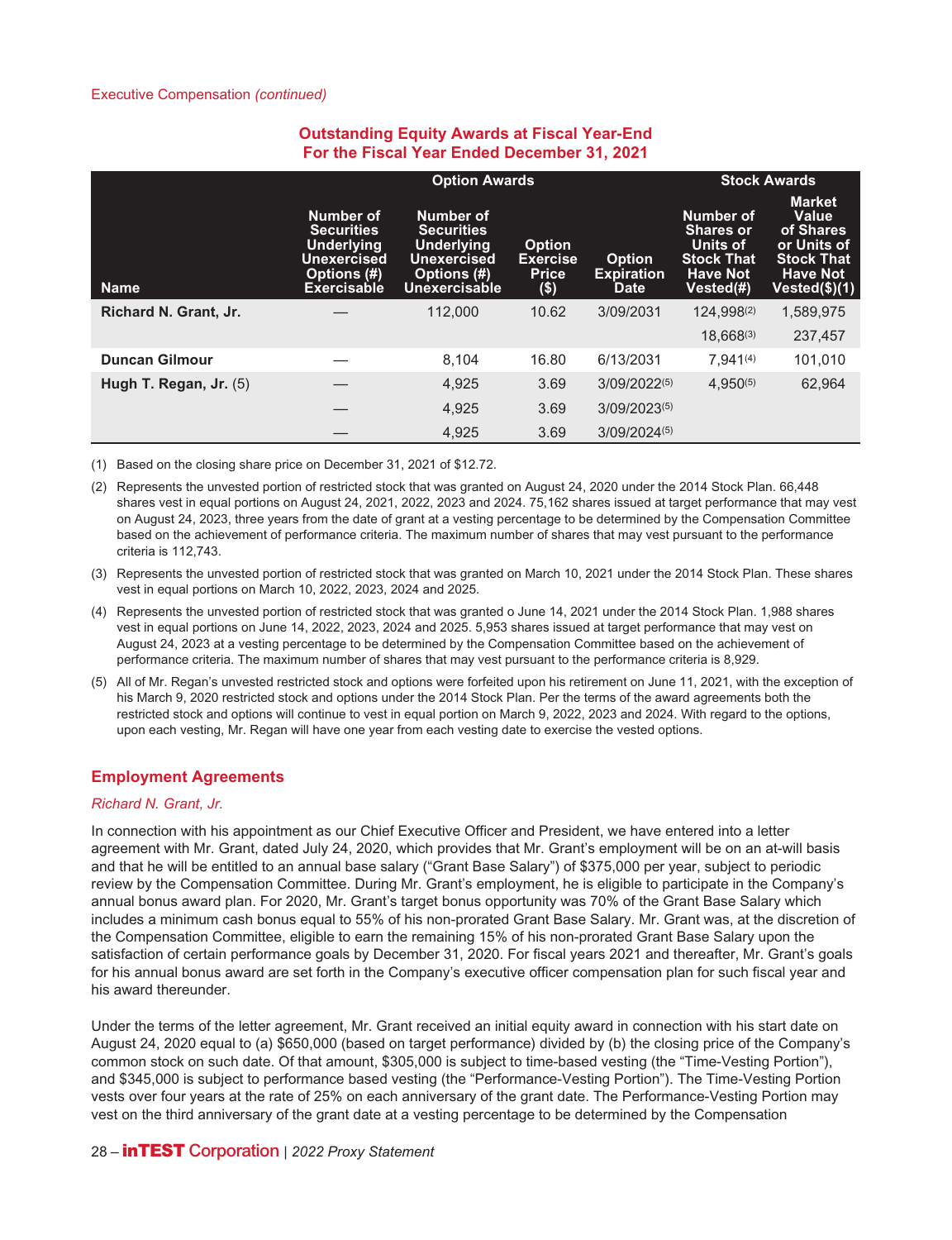Committee, based on the achievement of performance criteria. Mr. Grant is also be eligible to participate in the employee benefit plans and programs (excluding severance) generally available to the Company's senior executives and consistent with such plans and programs of the Company, including but not limited to medical, life and disability insurance, retirement, vacation/paid time off, fringe benefit, perquisite, business expense reimbursement and travel plans or programs, in accordance with and subject to eligibility and other terms and conditions of such plans and programs, as in effect from time to time. As a condition of accepting his offer of employment, Mr. Grant also executed a Confidentiality, Non-Competition and Non-Solicitation Agreement, which includes standard restrictive covenants, assignment of inventions, confidentiality and non-disparagement, and non-competition and non-solicitation of employees, customers and suppliers provisions.

#### *Duncan Gilmour*

In connection with his appointment as our Chief Financial Officer, Treasurer and Secretary, we have entered into a letter agreement with Mr. Gilmour, dated June 10, 2021, which provides that Mr. Gilmour's employment will be on an at-will basis and that he will be entitled to an annual base salary ("Gilmour Base Salary") of \$240,000 per year, subject to periodic review by the Compensation Committee. During Mr. Gilmour's employment, he is eligible to participate in the Company's annual bonus award plan, and his initial target bonus opportunity being 55% of the Gilmour Base Salary, subject to annual review by the Compensation Committee. For 2021, Mr. Gilmour was eligible to receive the 2021 Bonus, which was a pro-rated annual bonus based upon his initial Gilmour Base Salary for the last three quarters of 2021. Seventy percent of the 2021 Bonus was based on the Company's achievement of its financial performance goals against its budget, with the potential for payment of up to 150% of target. Twenty percent of the 2021 Bonus was based upon completion of merger and acquisitions targets, with the potential for payment of up to 100% of target. The remaining 10% of the 2021 Bonus was based on risk management oversight, with the potential for payment of up to 100% of target. For fiscal years 2022 and thereafter, Mr. Gilmour's actual bonus payment under the annual bonus award plan will be set forth in the Company's executive officer compensation plan for such fiscal year and his award.

Under the terms of his offer letter, Mr. Gilmour also received an additional performance-based award (the "Performance Award") of restricted common stock. The total number of shares of restricted common stock subject to the Performance Award is equal to (a) \$100,000 (based on target performance) divided by (b) the closing price of the Company's common stock on June 14, 2021. The Performance Award will vest on August 24, 2023 at a vesting percentage as determined in the sole discretion of the Committee under the performance goals described in a written restricted stock agreement. As a condition of his employment, Mr. Gilmour also executed a Confidentiality, Non-Competition and Non-Solicitation Agreement, which includes standard restrictive covenants, assignment of inventions, confidentiality and non-disparagement, and non-competition and non-solicitation of employees, customers and suppliers provisions.

#### **Separation Agreement**

In connection with the Retirement, we entered into a separation and consulting agreement (the "Separation and Consulting Agreement"), with Mr. Regan dated June 11, 2021 pursuant to which Mr. Regan agreed to provide consulting services to us for three months, subject to an extension of up to an additional three months at the option of the Company, which option the Company did not exercise. The Separation and Consulting Agreement entitled Mr. Regan to a severance benefit of \$100,000. The Separation and Consulting Agreement provided that, in consideration for the consulting services that Mr. Regan performed for the Company, we pay Mr. Regan a consulting fee of \$375 per hour, with a guaranteed minimum of \$7,500 per month during the initial three-month consulting period, and a guaranteed minimum of \$3,750 per month during any optional period. The Separation and Consulting Agreement also entitled Mr. Regan to a severance benefit of \$120,000. In connection with the Retirement, the Company has also agreed that certain options issued to Mr. Regan in March 2020 that were unvested on the date of the Retirement continue to vest and will expire one year from their respective vesting dates. In addition, under the Separation and Consulting Agreement, the Company pays the cost to continue Mr. Regan's participation in our standard health care benefits programs under COBRA for up to twelve months, and the Company will not charge COBRA premiums for any period in which Mr. Regan timely elects COBRA continuation coverage and is eligible to receive subsidized COBRA coverage.

#### **Retirement Benefits**

Our named executive officers are provided retirement benefits under the tax-qualified 401(k) plan provided to our other domestic employees. Our named executive officers are subject to provisions that allow participants to make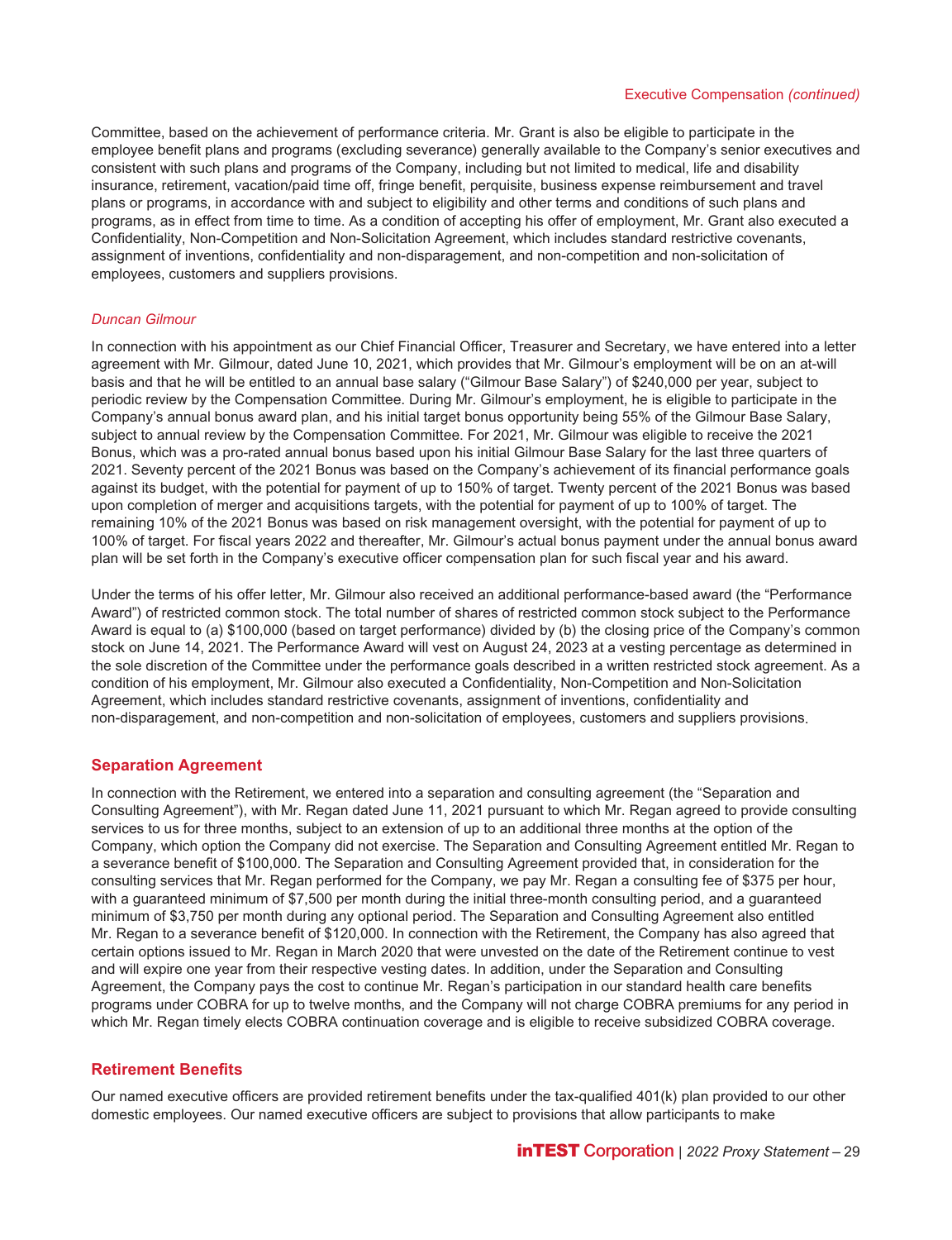contributions from their own salary on a pre-tax basis and provide a discretionary employer matching contribution not to exceed \$4,750 a year. If eligible, the amount of employer contributions made to our 401(k) plans for our named executive officers for 2021 and 2020 are included in the column entitled "All Other Compensation" in the Summary Compensation Table above. We do not provide any other retirement benefits to our named executive officers.

#### **Potential Payments upon Termination Following a Change of Control**

We have Change of Control Agreements with Mr. Grant, our President and Chief Financial Officer, and Mr. Gilmour, our Chief Financial Officer, Treasurer, and Secretary (the "Change of Control Agreements"). The Change of Control Agreements provide for the payment of certain benefits upon the executive officer's separation from service by us without Cause or by the executive officer for Good Reason within two years following a Change of Control. These benefits consist of the continuation of the executive officer's base salary and continued coverage under group benefit plans for the one year period following the separation of such executive officer's service from the Company and payment of the variable performance based compensation that he would have earned for such one year period.

Under the Change of Control Agreements, a "Change of Control" occurs in the event of:

- our dissolution or liquidation;
- the sale of substantially all of our assets, except to a stockholder who as of the date of the Change of Control Agreements owned 20% or more of our stock (a "Related Person");
- our merger or consolidation with another company unless our stockholders own stock in that company in the same proportion that they own stock in us prior to the transaction;
- any person or entity other than a Related Person obtains the voting control of 40% or more of our stock; or
- our directors and those persons our directors may nominate to become our directors, cease to comprise a majority of our Board members.

Under the Change of Control Agreements, a termination for "Cause" means the executive's termination by us because of an act of fraud upon inTEST, a violation of inTEST's Code of Ethics, willful refusal to perform the duties assigned to him by the Board or conviction for any crime involving dishonesty or breach of trust or for any crime that is a felony or of moral turpitude.

The term "Good Reason" under the Change of Control Agreements means a material adverse change in an executive's status, responsibilities or benefits; a failure to be nominated or elected to his current officer position; a requirement to report to anyone other than his direct report; an assignment of duties inconsistent with his current officer position; any reduction in base salary, variable component or formula for determining the variable component which would have the effect of reducing his variable component, or other reduction in compensation or benefits; or a requirement to relocate more than thirty miles from his current office.

The benefits payable under the Change of Control Agreements are subject to the release of any claims that the named executive officers may have against us pursuant to the agreements as we may request. Benefits will be reduced or eliminated to the extent that comparable benefits are received from another source. Furthermore, the benefits will be reduced to the extent that the payments would not be deductible by us (in whole or in part) under Section 280G of the Internal Revenue Code.

Also in the event of a Change of Control, all equity awards issued to our executive officers become 100% vested.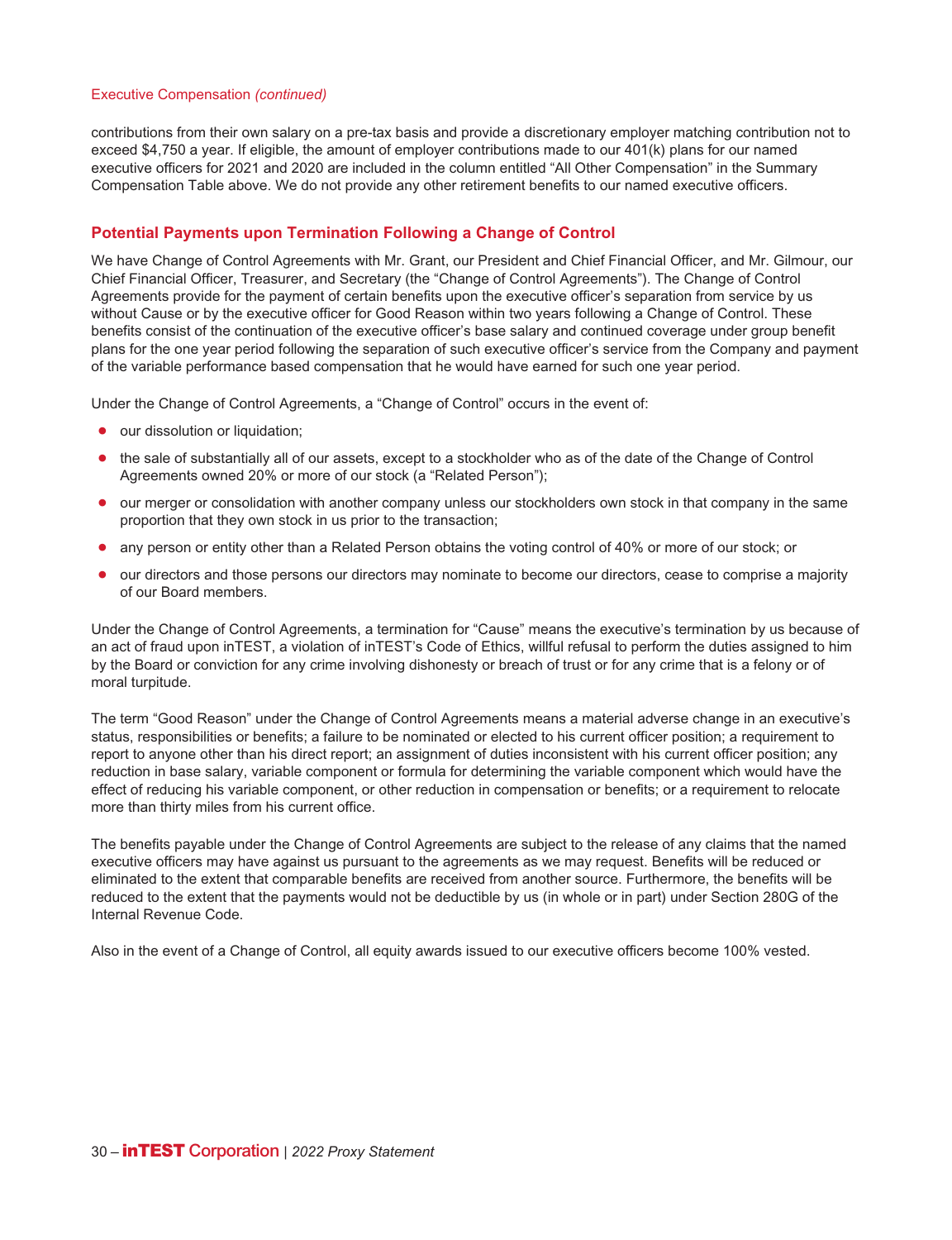## <span id="page-33-0"></span>**DIRECTOR COMPENSATION**

In 2021, non-employee directors received an annual retainer of \$25,000, and the Chairperson of the Board received an additional annual retainer of \$40,000. The Chairperson of each of the Committees of the Board were paid an additional annual fee as follows: the Chairperson of the Audit Committee received an additional annual fee of \$20,000 and the Chairpersons of the Compensation Committee and Nominating and Corporate Governance Committee each received an additional annual fee of \$10,000, respectively. The members of the Committees, other than the Chairpersons, receive additional annual fees of: \$10,000 for members of the Audit Committee and \$5,000 for members of each of the Compensation Committee and Nominating and Corporate Governance Committee, respectively. Also, in March 2021, based upon the evaluation and recommendation of Radford, the Compensation Committee recommended, and the Board approved, the award of 9,000 shares of restricted stock to each of the non-employee directors to further align their interests with those of our stockholders. Such shares vested 25% on each of the following dates: March 31, 2021, June 30, 2021, September 30, 2021 and December 31, 2021 subject to certain conditions, including, but not limited to, the continued service to inTEST of the respective non-employee director through each such vesting date.

In addition, the Company reimburses non-employee directors' travel expenses and other costs associated with attending Board or committee meetings. The Company does not pay additional compensation to any executive officer for service as a director.

The following table sets forth the compensation earned by, or paid to, the members of our Board, who are not executive officers, for the year ended December 31, 2021:

| <b>Name</b>               | <b>Fees</b><br><b>Earned or</b><br>Paid in Cash.<br>\$) | <b>Stock</b><br><b>Awards</b><br>(\$)(A) | All<br><b>Other</b><br><b>Compensation</b><br>$($ \$) | Total<br>$($ \$) |
|---------------------------|---------------------------------------------------------|------------------------------------------|-------------------------------------------------------|------------------|
| Steven J. Abrams, Esq.    | $$50,000^{(1)}$                                         | \$95,580                                 | $s-$                                                  | \$145,580        |
| Jeffrey A. Beck           | $$42.611^{(2)}$                                         | \$95,580                                 | $s-$                                                  | \$138.191        |
| Joseph W. Dews IV         | $$77.389^{(3)}$                                         | \$95,580                                 | $s-$                                                  | \$172,969        |
| <b>Gerald J. Maginnis</b> | $$50.000^{(4)}$                                         | \$95,580                                 |                                                       | \$145,580        |

(A) These amounts represent the fair market value of the award of restricted stock based on the closing price of our common stock on the date of grant of \$10.62 as computed in accordance with ASC Topic 718.

(1) Consists of \$25,000 annual retainer, \$10,000 for service as Chairperson of the Nominating and Corporate Governance Committee, \$10,000 for service as a member of the Audit Committee, and \$5,000 for service as a member of the Compensation Committee.

- (2) Consists of \$25,000 annual retainer, \$10,000 for service as a member of the Audit Committee, \$5,222\* for service as Chairperson of the Compensation Committee, and \$2,389\* for service as a member of the Compensation Committee.
- (3) Consists of \$25,000 annual retainer, \$40,000 for service as Chairperson of the Board, \$4,778\* for service as Chairperson of the Compensation Committee, \$2,611\* for service as a member of the Compensation Committee and \$5,000 for service as a member of the Nominating and Corporate Governance Committee.
- (5) Consists of \$25,000 annual retainer, \$20,000 for service as Chairperson of the Audit Committee, and \$5,000 for service as a member of the Nominating and Corporate Governance Committee.
- The amounts marked above by an asterisk in footnotes 2 and 3 were pro-rated as a result of the Board structure and committee composition changes made following the 2021 Annual Meeting of Stockholders on June 23, 2021.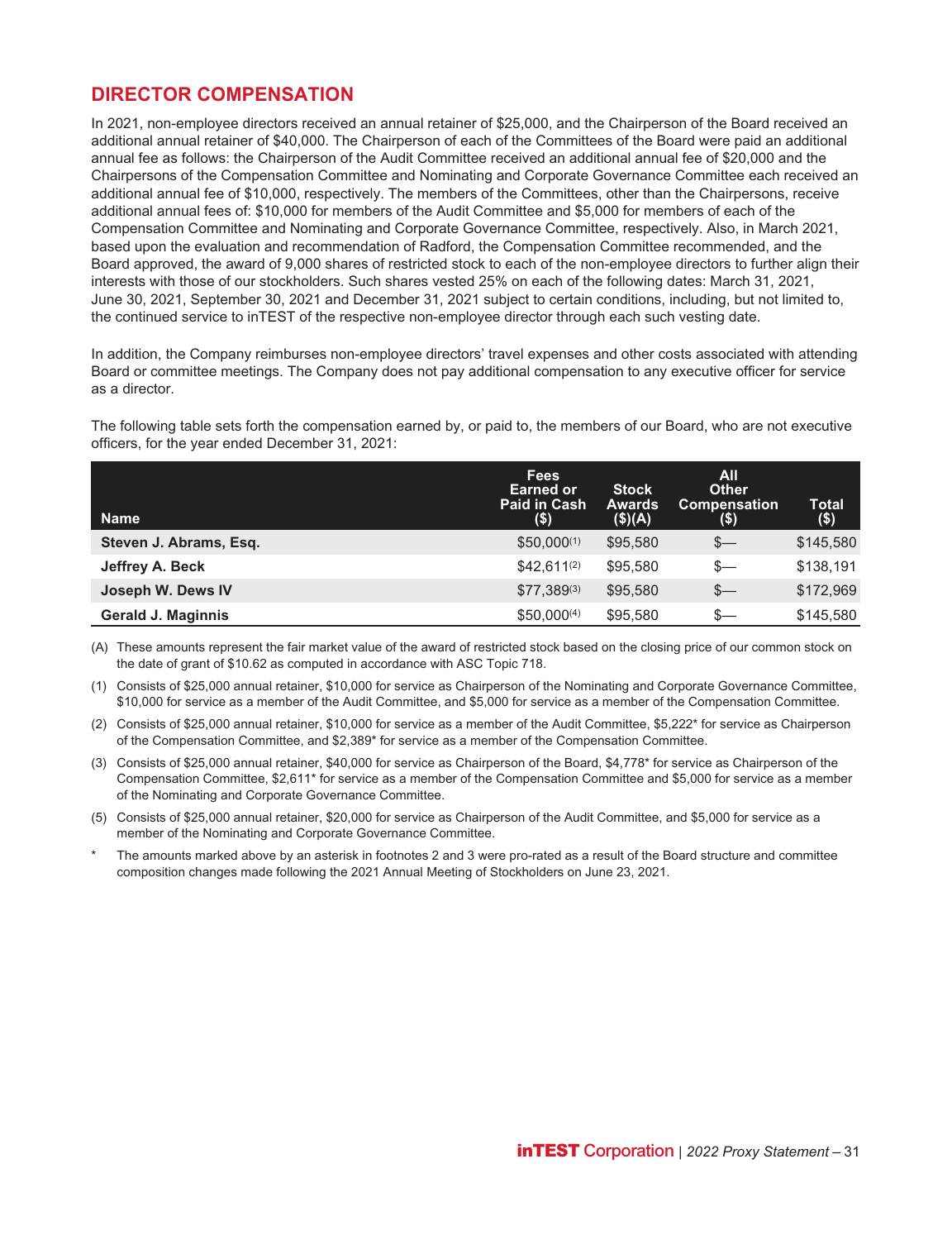## <span id="page-34-0"></span>**PROPOSAL 2: APPROVAL OF AMENDMENT AND RESTATEMENT OF THE INTEST CORPORATION THIRD AMENDED AND RESTATED 2014 STOCK PLAN TO INCREASE THE NUMBER OF SHARES**

#### **Overview**

The Board has approved and is submitting for stockholder approval an amendment and restatement to the 2014 Stock Plan, in the form of a Fourth Amended and Restated 2014 Stock Plan, which is attached to this proxy statement as Appendix A. The Fourth Amended and Restated 2014 Stock Plan increases by 500,000 shares the number of authorized shares of common stock available for issuance. Accordingly, if this proposal is approved by stockholders, the number of shares of common stock that may be delivered pursuant to awards granted under the 2014 Stock Plan will increase from 2,000,000 to 2,500,000 shares.

The amendment and restatement of the 2014 Stock Plan was approved by the Board on March 9, 2022 and became effective on that date and will terminate unless approved by stockholders within twelve months of the date of the approval by the Board pursuant to the 2014 Stock Plan.

Our 2014 Stock Plan was initially adopted by the Board on March 4, 2014 and was approved by our stockholders on June 25, 2014. In 2018, the Board approved, subject to stockholder approval which was obtained at our meeting in June 2018, an increase by 500,000 shares in the number of shares underlying the 2014 Stock Plan.

Subsequently, in 2019, the Board approved, subject to stockholder approval which was obtained at our meeting in June 2019, an increase by 1,000,000 shares in the number of shares underlying the 2014 Stock Plan. In connection with increasing the shares, the following amendments were also made to the 2014 Stock Plan: (i) the elimination of discretionary vesting of awards, except in cases of death, disability, or upon a Change of Control (as defined in the 2014 Stock Plan); (ii) the creation of a restriction that awards will continue to vest following retirement, subject to the employee signing a post-employment non-competition agreement, only if the sum of the retiring individual's age plus years of service to the Company are equal to or greater than seventy-five; (iii) the limitation of vesting of an award upon a Change of Control only if stockholders approve such Change of Control, and such Change of Control is consummated, and either (a) the acquiring entity does not assume or substitute awards, (b) the recipient of an award is terminated within two years following the Change of Control, or (c) the recipient of an award resigns for Good Reason as defined in the amended plan; and (iv) the establishment of a provision that any dividends to be paid on unvested awards will accrue and vest when the award vests.

The Company has evaluated its compensation policies with respect to senior management. Upon recommendation of the Compensation Committee's compensation consultant and following review and discussion, the Company has determined that in order to align pay for performance not only for the executive officers but also for senior management and to incentivize employees and directors, the Company requires additional shares available for issuance under the 2014 Stock Plan, particularly in light of the three acquisitions completed by the Company in 2021 which resulted in the addition of approximately 82 employees to the Company. The Board, the Compensation Committee and management believe that senior management's long-term interests should be aligned with those of our stockholders. In accordance with this philosophy, the Company has determined that in order to create such incentive pay practices, additional shares will be necessary under the 2014 Stock Plan.

The Board believes that our continued growth and success depends, in large part, on our ability to retain, incent and attract existing and future directors, officers, key employees and consultants ("Recipients") through grants of equitybased awards as described in the 2014 Stock Plan and in the summary below. An increase in shares available under the 2014 Stock Plan is necessary not only to retain current employees, but also to attract new talent as we grow as well as to meet the pay for performance philosophy for senior management described above. We anticipate that the shares currently available under our 2014 Stock Plan will be insufficient to meet our future needs, thus potentially impairing our ability to attract and retain key employees and consultants through the grant of stock-based awards. The 2014 Stock Plan is designed to attract, motivate and retain Recipients and to further the growth and financial success of the Company by aligning the interests of such persons through ownership with the interests of our stockholders.

We have previously issued options and restricted stock awards pursuant to the 2014 Stock Plan. As of April 27, 2022, we have outstanding options to purchase 447,409 shares of common stock and 323,555 shares of unvested restricted stock awards under the 2014 Stock Plan and 610,289 shares available for future awards under the 2014 Stock Plan. Additional shares may become available under the 2014 Stock Plan to the extent that awards are forfeited. As of April 27, 2022, 10,962,117 shares of our common stock were issued and outstanding. As of April 27, 2022, the closing price of our common stock on NYSE American was \$8.37.

#### 32 – **inTEST Corporation** | *2022 Proxy Statement*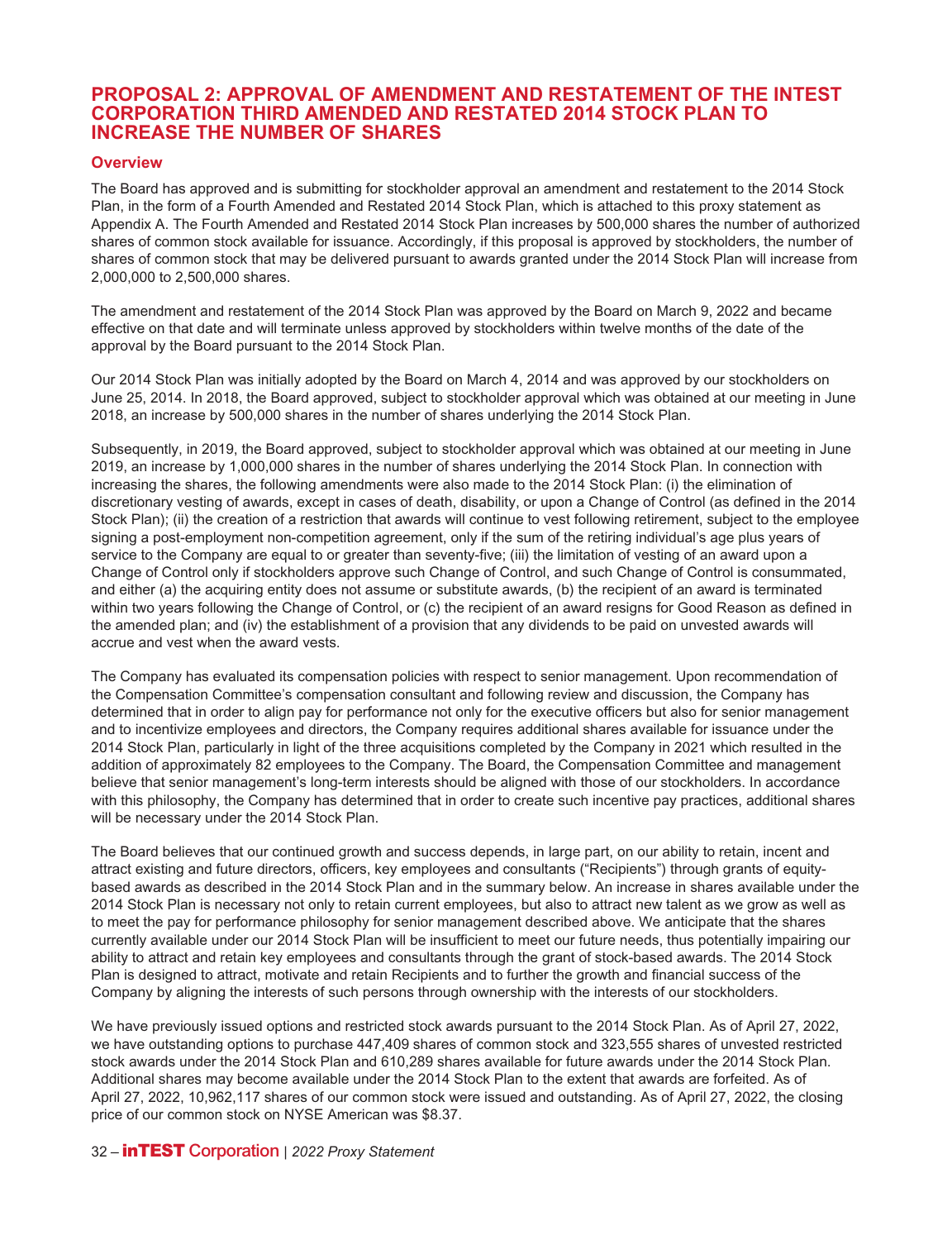The remainder of this discussion, when referring to the 2014 Stock Plan, refers to the amended and restated 2014 Stock Plan as if this proposal is approved by our stockholders, unless otherwise specified or the context otherwise references the 2014 Stock Plan prior to the amendment and restatement.

#### **Summary of 2014 Stock Plan**

The following information provides a summary of the 2014 Stock Plan. This summary is qualified in its entirety by the terms of the 2014 Stock Plan, which is attached to this proxy statement as Appendix A.

The purpose of the 2014 Stock Plan is to promote our overall business objectives by motivating the selected Recipients to achieve long-term growth of our equity, and by continuing our association with individuals who are instrumental in achieving this growth. The 2014 Stock Plan provides incentives to Recipients to enter into or remain in our service or employ, and to devote themselves to our success, by granting to them an opportunity to acquire or increase interests in our common stock through receipt of four different kinds of equity-based "Awards": (i) options to acquire shares of our common stock, including both incentive stock options and non-qualified stock options ("Options"); (ii) awards of stock appreciation rights ("SARs"); (iii) awards of shares of our common stock ("Stock Awards"); and (iv) awards of restricted stock units ("RSUs").

The 2014 Stock Plan consists of two parts: the "Non-Qualified Plan" and the "Key Employee Plan." Our non-employee directors and consultants are eligible to receive Awards under the Non-Qualified Plan, and our officers and other key employees are eligible to receive Awards under the Key Employee Plan.

The Non-Qualified Plan and Key Employee Plan are administered by the Compensation Committee of the Board, which is referred to in this summary as the "Administrator." The Administrator has sole discretion to determine when and to whom Awards will be granted, the number of shares covered by each Award, the type of Award, and the terms, provisions and kind of consideration payable, if any, with respect to any Award, subject to the provisions of the 2014 Stock Plan. In determining the persons to whom awards will be granted and the number of shares covered by each award, the Administrator may take into account the duties of the respective persons, their present and potential contribution to our success and such other factors as the Administrator may deem relevant. Awards which are made to all directors require the further approval of a majority of the Board, in addition to a majority of the independent directors.

#### **Awards Under the 2014 Stock Plan**

#### *Options*

Options granted under the Key Employee Plan may be either incentive stock options ("ISOs") within the meaning of Section 422 of the Internal Revenue Code of 1986, as amended (the "Code"), or non-qualified stock options ("NSOs"). All Options granted under the Non-Qualified Plan will be NSOs. The exercise price of any Option will be determined by the Administrator, but will not be less than 100% of the "Fair Market Value," as defined in the 2014 Stock Plan on the date of grant. In the case of ISOs, certain limitations will apply with respect to the aggregate value of option shares which can become exercisable for the first time during any one calendar year, and certain additional limitations will apply to ISOs granted to persons who, at the time the option is granted, own more than 10% of the outstanding voting power of our stock. The Administrator may provide in any option agreement that the payment of the exercise price may be made in cash, by delivery of shares of common stock held by the Recipient for more than one year and having a Fair Market Value equal to such option price, by a combination thereof, or by any other method the Administrator may approve.

Generally, Options granted under the 2014 Stock Plan (unless otherwise determined by the Administrator at the time of grant), to the extent not earlier exercised, will expire on the earliest of (i) the last business day immediately preceding the tenth anniversary of the date of grant, (ii) one year following the Recipient's termination of his or her employment or service (unless such termination is for cause, as defined in the 2014 Stock Plan, in which case any options held by such Recipient will terminate immediately upon a finding that the termination was for cause) or (iii) a date set by the Administrator upon a finding that a change in the financial accounting treatment for the Options has been adopted that may have a material adverse effect on us. In addition, in the event of a Change of Control, as defined in the 2014 Stock Plan, the Administrator may take various actions with respect to outstanding options as it deems necessary or advisable, including accelerating the expiration date of any outstanding Option to a date not earlier than thirty (30) days from the date notice of such acceleration is given to the Recipient, terminating any Option to the extent not then vested, or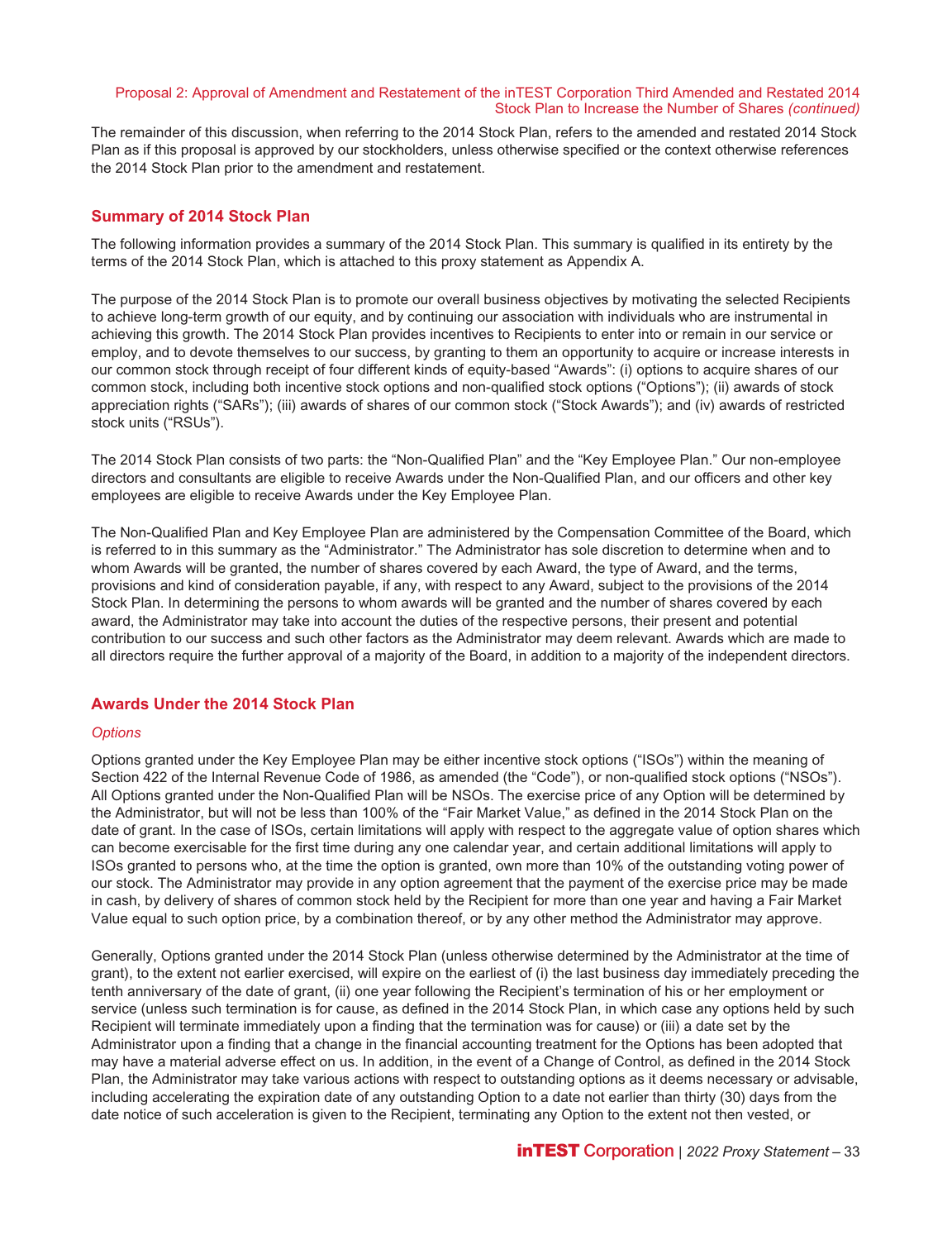accelerating the vesting of any Option provided the acquiring entity does not assume or substitute Awards granted under the 2014 Stock Plan, the Optionee's employment is terminated within two years following the Change of Control other than for Cause, as defined in the 2014 Stock Plan, or the Optionee resigns for Good Reason, as defined in the 2014 Stock Plan.

#### *Stock Appreciation Rights*

A SAR is an Award entitling the holder, upon exercise, to receive cash or shares of common stock, or a combination thereof, in an amount determined solely by reference to appreciation, from and after the date of grant, in the fair market value of a share of common stock. SARs may be granted in tandem with, or independently of, Options granted under the 2014 Stock Plan. A SAR granted in tandem with an Option will be exercisable only at such time or times, and to the extent, that the related Option is exercisable, provided that the SAR will generally terminate upon exercise of the related Option, and the Option will terminate and no longer be exercisable upon the exercise of the related SAR. The Administrator may accelerate vesting of a SAR granted independently of an Option upon a Change of Control provided the acquiring entity does not assume or substitute Awards granted under the 2014 Stock Plan, the Recipient's employment is terminated within two years following the Change of Control other than for Cause, as defined in the 2014 Stock Plan, or the Recipient resigns for Good Reason, as defined in the 2014 Stock Plan.

#### *Restricted Stock and Restricted Stock Units*

Stock Awards will consist of awards of restricted stock, which are shares of common stock that are subject to a risk of forfeiture or other restrictions that lapse upon the satisfaction of specified conditions. Subject to any restrictions applicable to the Stock Award, a Recipient holding restricted stock, whether vested or unvested, will be entitled to enjoy all rights of a stockholder with respect to such restricted stock, including the right to receive dividends and to vote the shares. Restrictions may lapse, and restricted stock may not be subject to the risk of forfeiture upon a Change of Control provided the acquiring entity does not assume or substitute Awards granted under the 2014 Stock Plan, the Recipient's employment is terminated within two years following the Change of Control other than for Cause, as defined in the 2014 Stock Plan, or the Recipient resigns for Good Reason, as defined in the 2014 Stock Plan.

RSUs represent a right to receive shares of common stock in the future, with the right to future delivery of the shares subject to a risk of forfeiture or other restrictions that will lapse upon satisfaction of specified conditions. A Recipient holding an RSU does not own the underlying shares, and may not vote the shares represented by the RSU. Restrictions may lapse, and the Administrator may accelerate vesting of RSUs upon a Change of Control provided the acquiring entity does not assume or substitute Awards granted under the 2014 Stock Plan, the Recipient's employment is terminated within two years following the Change of Control other than for Cause, as defined in the 2014 Stock Plan, or the Recipient resigns for Good Reason, as defined in the 2014 Stock Plan.

#### *Dividends*

The Committee may grant dividends with respect to any Award subject to the terms and conditions the Committee establishes. To the extent an unvested Award qualifies for dividends, such dividends will accrue and be paid by the Company at the time the Award vests.

#### *Amendment of Awards; No Repricing*

The Administrator has the right to amend any outstanding Award, subject to the Recipient's consent, if such amendment would not be favorable to the Recipient, except that the consent of the Recipient will not be required for any amendment made in the event of a Change of Control. Notwithstanding the foregoing, however, the Administrator may not take any of the following actions without stockholder approval: (i) reduce the exercise price of an outstanding Award, (ii) exchange an Award that has an exercise price per share greater than the then-Fair Market Value, either for cash or shares, or (iii) cancel an Award in exchange for a replacement Award.

#### *Adjustments*

If this proposal is approved by our stockholders, up to 2,500,000 shares of common stock may be issued in the aggregate pursuant to Awards granted under the 2014 Stock Plan including without limitation the Key Employee Plan.

#### 34 – **inTEST Corporation** | *2022 Proxy Statement*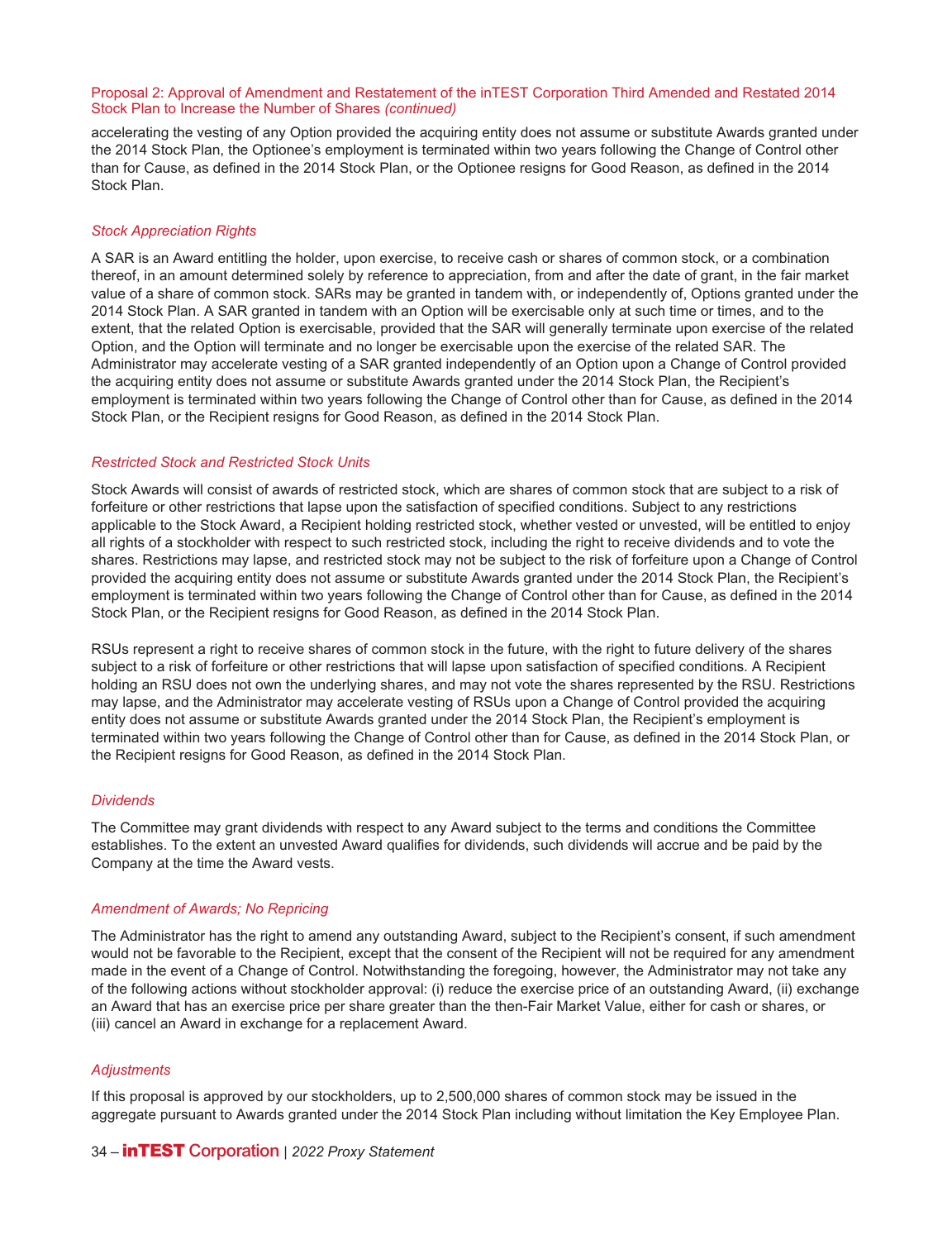This number is subject to adjustment in the event of a stock dividend, stock split or similar increase or decrease in the number of issued and outstanding shares of common stock resulting from a subdivision or consolidation of the common stock or other capital adjustment (but not an amendment of the Company's certificate of incorporation to authorize a greater number of shares of capital stock) effected without receipt of consideration by the Company.

#### *Termination of Plan and Awards*

No Award may be granted under the 2014 Stock Plan on or after March 4, 2024, but Awards granted before that date may be exercised thereafter to the extent so provided in the Award. The Administrator may amend, suspend or terminate the 2014 Stock Plan or any portion thereof at any time; provided, however, any amendment of the Key Employee Plan that would change the eligibility of employees or the class of employees eligible to receive an Award, or increase the maximum number of shares as to which Awards may be granted, will not be effective without stockholder approval, to the extent that approval is necessary for the 2014 Stock Plan to satisfy the requirements of Section 422 of the Code, or of applicable securities laws or securities exchange listing requirements. If any Award expires, or is terminated, surrendered or forfeited, in whole or in part, then unissued shares covered by such Award will again be available for the grant of Awards under the 2014 Stock Plan.

#### **Federal Income Tax Consequences of Awards**

The following is a summary of material U.S. federal income tax consequences relating to the 2014 Stock Plan. This discussion does not purport to be a complete description of the U.S. federal income tax aspects of the 2014 Stock Plan and does not address state, local or foreign tax consequences.

#### *Stock Awards*

The federal income tax treatment of a Recipient who is granted a Stock Award depends upon whether the restricted stock issued to the Recipient is considered for federal income tax purposes to be subject to a "substantial risk of forfeiture" within the meaning of Section 83 of the Code.

If the restricted stock issued to a Recipient is not subject to a substantial risk of forfeiture, then the Recipient will be required to recognize ordinary compensation income for federal income tax purposes in an amount equal to the excess of the fair market value of the restricted stock as of the date the restricted stock was issued over the amount paid for the restricted stock.

In contrast, if the restricted stock issued to a Recipient is subject to a substantial risk of forfeiture, and the Recipient does not make a timely election under Section 83(b) of the Code, the Recipient will be subject to federal income tax at the time (or times) that the restricted stock becomes vested (i.e., as the substantial risk of forfeiture lapses) based on the excess of the fair market value of the restricted stock on the date of vesting over the amount paid for the restricted stock.

If the restricted stock is issued subject to a substantial risk of forfeiture, the Recipient may, within thirty days of such issuance, file an election with the Internal Revenue Service under Section 83(b) of the Code. If the Recipient files a timely election under Section 83(b) of the Code, the Recipient will be treated for federal income tax purposes in the same manner as if the restricted stock had not been subject to a substantial risk of forfeiture. Thus, the Recipient will recognize ordinary compensation income, in the year the restricted stock was issued, equal to the excess of the fair market value of the restricted stock on the date of issuance, determined without regard to the risk of forfeiture, over the amount paid for such restricted stock.

The Company generally will be allowed a deduction for federal income tax purposes at the same times and in the same amounts as the Recipient who is issued restricted stock recognizes ordinary compensation income.

#### *Nonqualified Stock Options*

Under the Code, the grant of a nonqualified stock option is generally not taxable to the Recipient. On exercise of a nonqualified stock option granted under the 2014 Stock Plan, a Recipient will generally recognize ordinary income equal to the excess, if any, of the fair market value of the shares acquired over the exercise price. Upon a Recipient's exercise of a nonqualified stock option, the Company generally will be entitled to a deduction for U.S. federal income tax purposes at such time and in the same amount as the Recipient recognizes ordinary income.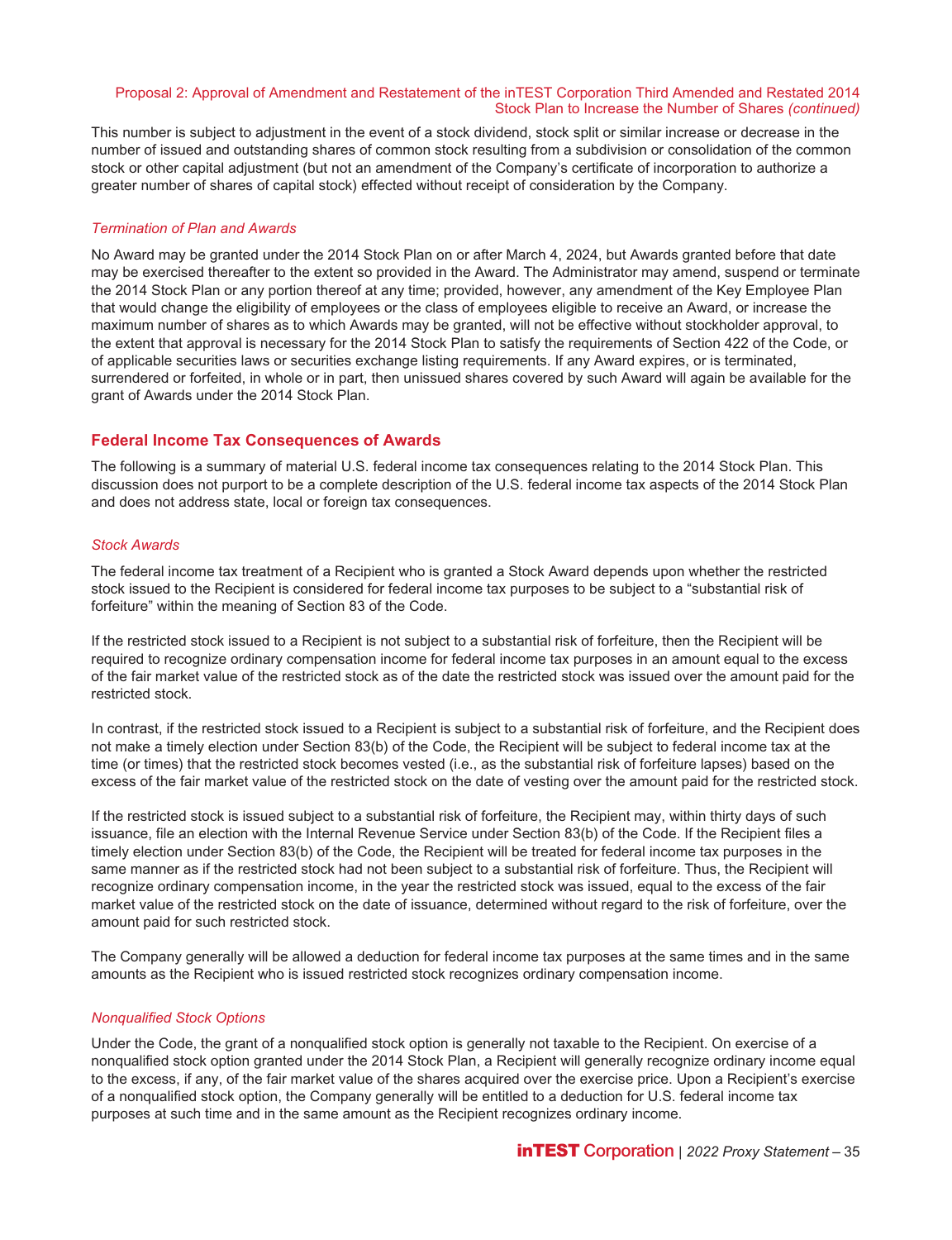#### *Incentive Stock Options*

Under the Code, a Recipient recognizes no taxable income at the time an ISO is granted, and no taxable income is generally recognized at the time an ISO is exercised. However, the amount by which the fair market value (at the time of exercise) of the purchased stock exceeds the exercise price will be included in the Recipient's income for purposes of the alternative minimum tax. The Recipient will, however, recognize taxable income in the year in which the purchased stock is sold or otherwise made the subject of a taxable disposition. For Federal tax purposes, dispositions are divided into two categories: (1) qualifying and (2) disqualifying. A qualifying disposition occurs if the sale or other disposition is made after the Recipient has held the stock for more than two years after the option grant date and more than one year after the exercise date. If either of these two holding periods is not satisfied, then a disqualifying disposition will result.

Upon a qualifying disposition, the Recipient will recognize long-term capital gain in an amount equal to the excess of (1) the amount realized upon the sale or other disposition of the purchased stock over (2) the exercise price paid for the stock. If there is a disqualifying disposition of the stock, then the excess of (1) the lesser of the fair market value of the stock on the exercise date or the sale date over (2) the exercise price paid for the stock will be taxable as ordinary income to the Recipient. Any additional gain or loss recognized upon the disposition will be recognized as a capital gain or loss by the Recipient.

If the Recipient makes a disqualifying disposition of the purchased stock, then the Company will be entitled to an income tax deduction, for the taxable year in which such disposition occurs, equal to the excess of (1) the fair market value of such stock on the option exercise date or the sale date, if less, over (2) the exercise price paid for the stock. In no other instance will the Company be allowed a deduction with respect to the Recipient's disposition of the purchased stock.

#### *Restricted Stock Units*

A Recipient normally will not realize taxable income upon the award of RSUs. A Recipient will be subject to tax on the earlier of the year in which the Recipient receives the underlying shares of common stock or the year in which the award is no longer subject to a substantial risk of forfeiture. In that year, the Recipient will recognize income equal to the fair market value of the shares of the common stock received, or no longer subject to a substantial risk of forfeiture, and the Company generally will be entitled to a deduction in the same amount.

#### *Stock Appreciation Rights*

The Company may grant SARs separate from any other award or in tandem with options under the 2014 Stock Plan. Generally, the Recipient of a SAR will not recognize any taxable income at the time the SAR is granted. When the SAR is exercised, the Recipient receives the appreciation inherent in the SARs in cash and such cash will be taxable as ordinary compensation income to the Recipient at the time that the cash is received. If the Recipient receives the appreciation inherent in the SARs in shares of stock, the Recipient will recognize ordinary compensation income equal to the excess of the fair market value of the stock on the day it is received over any amounts paid by the Recipient for the stock. The Company generally will be entitled to a deduction for U.S. Federal income tax purposes in an amount equal to the amount recognized by the Recipient as ordinary income.

#### *Dividends*

A Recipient that receives a dividend with respect to any award generally will not recognize taxable income at the time of grant, and the Company will not be entitled to a deduction at that time. When a dividend is paid, the Recipient generally will recognize ordinary income, and the Company will be entitled to a corresponding deduction.

#### **Eligibility**

All or any portion of the available Awards under the 2014 Stock Plan may be granted to our officers, directors, key employees and consultants. As of April 27, 2022, we had five executive officers (one of whom is also a director), approximately 300 employees who are not executive officers and four non-employee directors, who may receive Awards under the 2014 Stock Plan. The number of consultants who may receive Awards under the 2014 Stock Plan varies from time to time.

#### 36 – **inTEST Corporation** | *2022 Proxy Statement*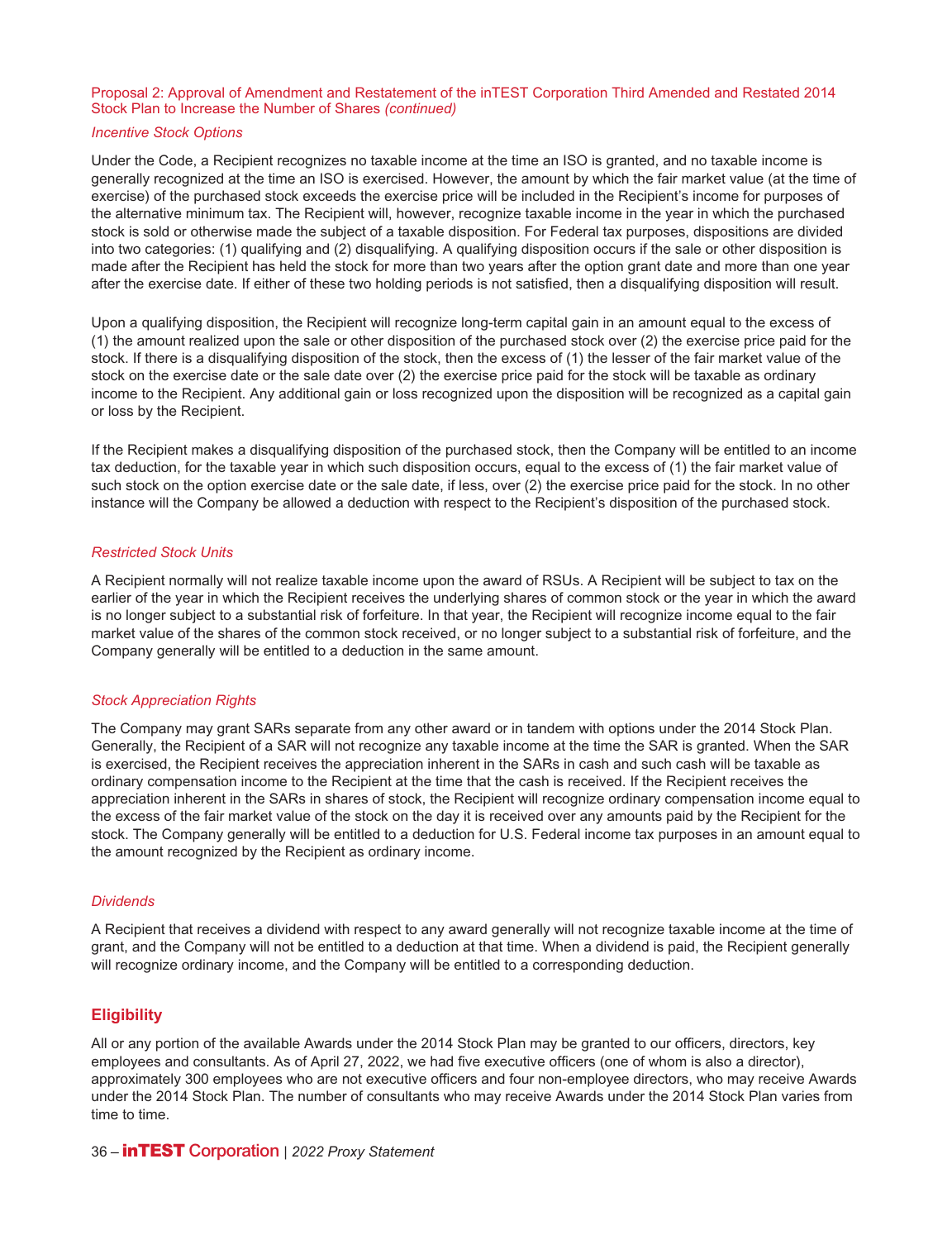#### **New Plan Benefits**

No grants have been issued with respect to the additional 500,000 shares to be reserved for issuance based on this proposal. The number of shares that may be granted to Recipients under the 2014 Stock Plan is not determinable at this time, as such grants are subject to the discretion of the Compensation Committee. The following table provides information with respect to the number of shares granted under the 2014 Stock Plan for the fiscal year ended December 31, 2021. Additional information about the number of shares granted to our Chief Executive Officer and Chief Financial Officer can be found herein under the heading "Outstanding Equity Awards at Fiscal Year End".

|                                                                                    | 2021                                                                       |               |                                                                           |           |  |
|------------------------------------------------------------------------------------|----------------------------------------------------------------------------|---------------|---------------------------------------------------------------------------|-----------|--|
| <b>Name and Title</b>                                                              | Number of<br><b>Shares</b><br><b>Subject</b><br>to Stock<br><b>Options</b> | \$            | Number of<br><b>Shares</b><br><b>Subject</b><br>to Stock<br><b>Awards</b> | \$        |  |
| <b>Richard N. Grant, Jr., President and Chief Executive Officer</b>                | 112,000                                                                    | 570.080<br>S. | 18,668                                                                    | \$198,254 |  |
| <b>Duncan Gilmour, Chief Financial Officer, Treasurer and</b><br>Secretary         | 8.104                                                                      | \$<br>66.696  | 7.941                                                                     | \$133,409 |  |
| Hugh T. Regan, Jr., Former Secretary, Treasurer and Chief<br>Financial Officer (1) | $52,800^{(1)}$                                                             | 268.752<br>S. | 8.800(1)                                                                  | \$93.456  |  |
| All Current Executive Officers as Group                                            | 202.904                                                                    | \$1,098,728   | 63.909                                                                    | \$754.144 |  |
| All Current Non-Executive Directors as a Group                                     |                                                                            |               | 36,000                                                                    | \$382,320 |  |
| All Current Non-Executive Officer Employee Group                                   | 79.500                                                                     | S<br>511.980  | 31.300                                                                    | \$404.569 |  |

(1) On June 10, 2021, the Board accepted the retirement of Mr. Regan from the positions of Chief Financial Officer, Treasurer and Secretary, which resulted in the forfeiture of these stock options and restricted stock awards.

#### **Recommendation of the Board of Directors**

The Board recommends a vote "**FOR**" the approval of the amendment and restatement of the 2014 Stock Plan to increase the maximum number of shares authorized for issuance thereunder to 2,500,000.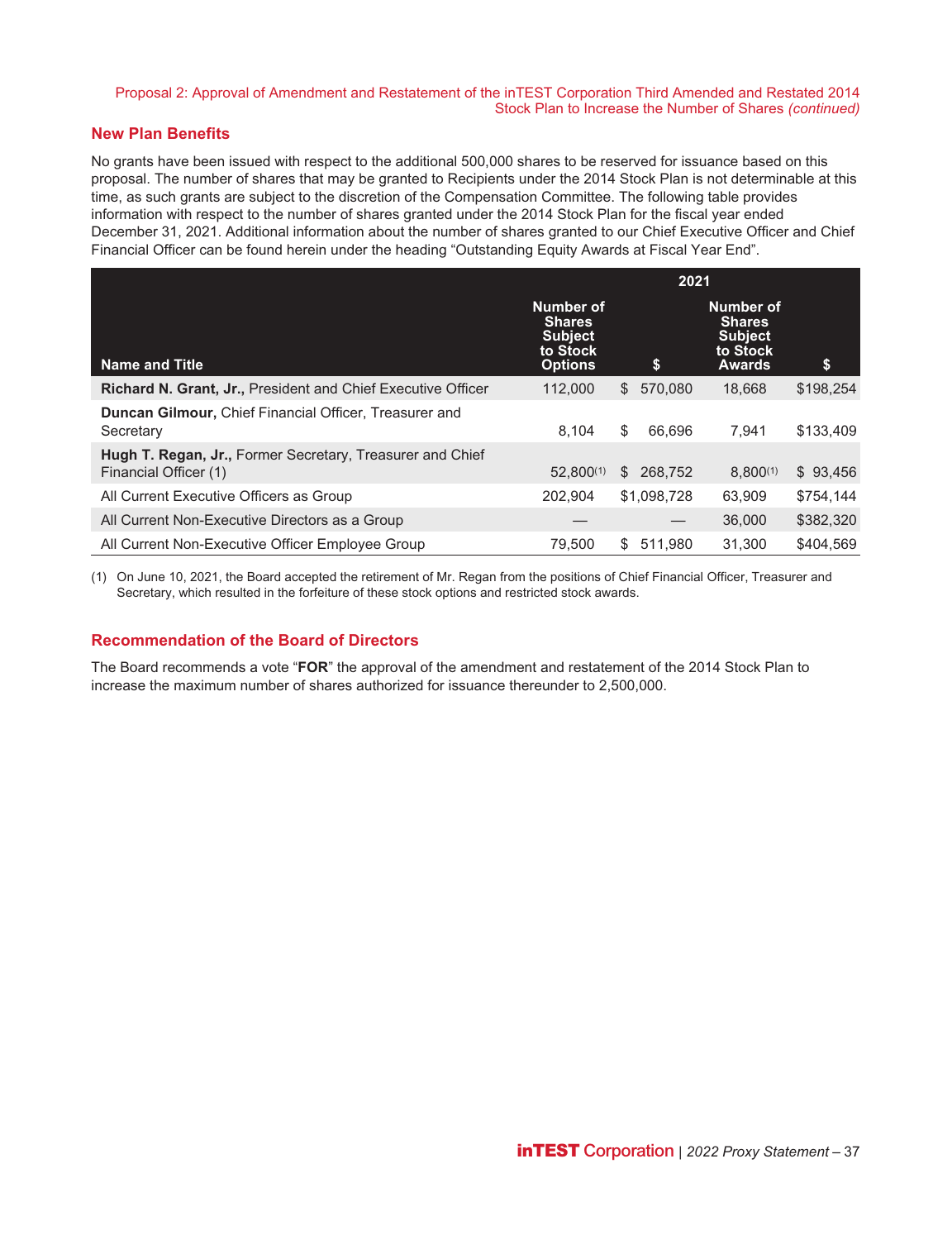## **EQUITY COMPENSATION PLAN INFORMATION**

The following table shows the number of securities that may be issued pursuant to our equity compensation plans (including individual compensation arrangements) as of December 31, 2021:

| <b>Plan Category</b>                                       | Number of<br>securities<br>to be issued<br>upon<br>exercise of<br>outstanding<br>options,<br>warrants and<br>rights(1) | Weighted<br>average<br>exercise price<br><b>of</b><br>outstanding<br>options,<br>warrants and<br>rights | Number of<br>securities<br>remaining<br>available<br>for future<br><b>issuance</b><br>under equity<br>compensation<br>plans(2) |
|------------------------------------------------------------|------------------------------------------------------------------------------------------------------------------------|---------------------------------------------------------------------------------------------------------|--------------------------------------------------------------------------------------------------------------------------------|
| Equity compensation plans approved by security holders     | 408,869                                                                                                                | \$9.07                                                                                                  | 984,574                                                                                                                        |
| Equity compensation plans not approved by security holders |                                                                                                                        |                                                                                                         |                                                                                                                                |
| Total                                                      | 408.869                                                                                                                | \$9.07                                                                                                  | 984.574                                                                                                                        |

(1) The securities that may be issued are shares of inTEST common stock, issuable upon exercise of outstanding stock options.

(2) The securities that remain available for future issuance include 738,565 that are issuable pursuant to the 2014 Stock Plan and 246,009 that are issuable pursuant to the inTEST Corporation Employee Stock Purchase Plan.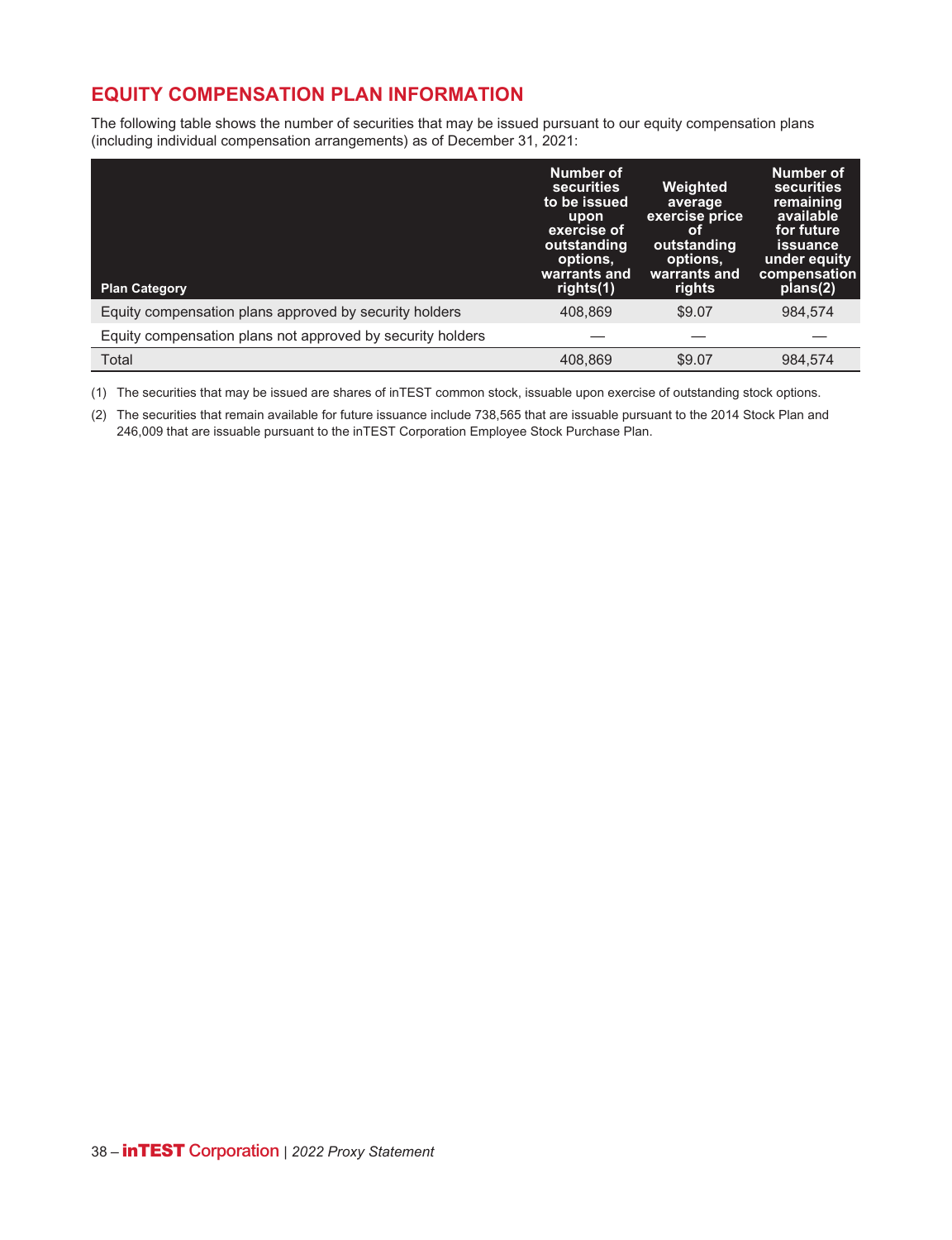## <span id="page-41-0"></span>**PROPOSAL 3: RATIFICATION OF INDEPENDENT REGISTERED PUBLIC ACCOUNTING FIRM**

RSM US LLP was appointed as our independent registered public accounting firm ("IRPA Firm") on June 16, 2008. RSM US LLP audited our consolidated financial statements for the years ended December 31, 2021 and 2020. The Audit Committee of our Board has appointed RSM US LLP as our IRPA Firm for the year ending December 31, 2022, subject to the determination of the 2022 audit fees. The Audit Committee has the sole authority and responsibility to select, appoint, evaluate and, where appropriate, discharge and replace RSM US LLP as our IRPA Firm, and the appointment of our IRPA Firm is not required to be submitted to a vote of the stockholders for ratification. The Audit Committee has elected to submit its appointment of RSM US LLP for ratification by stockholders. Notwithstanding the outcome of the vote by the stockholders, the Audit Committee is not bound to retain the IRPA Firm or to replace the IRPA Firm, where, in either case, after considering the outcome of the vote, the Audit Committee determines its decision regarding the IRPA Firm to be in the best interests of inTEST. Representatives of RSM US LLP will attend the Annual Meeting, and will be available to respond to questions and if they desire, make a statement.

The following table sets forth the fees billed by RSM US LLP as described below:

|                           | 2021      | 2020      |
|---------------------------|-----------|-----------|
| <b>Fee Category:</b>      |           |           |
| <b>Audit Fees</b>         | \$356,500 | \$354,500 |
| <b>Audit-Related Fees</b> | 105,000   | 15,750    |
| Tax Fees                  | 155,000   | 102,761   |
| All Other Fees            | 331,000   | 56,521    |
| <b>Total Fees</b>         | \$947,500 | \$529,532 |

**Audit Fees:** Consists of fees billed for professional services rendered in connection with the audit of our consolidated financial statements and review of the interim condensed consolidated financial statements for 2021 and 2020, respectively, that are included in quarterly reports during those years and services that are normally provided by our IRPA Firm in connection with statutory and regulatory filings or engagements, and attest services, except those not required by statute or regulation.

**Audit-Related Fees:** Consists of fees billed in each of 2021 and 2020 for assurance and related services that are reasonably related to the performance of the audit or review of our consolidated financial statements and are not reported under "Audit Fees." These services would include auditing procedures in connection with acquisitions and divestitures, attest services that are not required by statute or regulation, and auditing procedures in connection with the adoption of financial accounting and reporting standards.

**Tax Fees:** Consists of fees billed in each of 2021 and 2020 for tax related services including advice, preparation of returns and other tax services related to federal, state and international taxes.

**All Other Fees:** Consists of fees billed in each of 2021 and 2020 for all products and services provided by the principal accountant, other than those reported above. For 2021, \$306,000 was related to tax due diligence, tax planning and structure related to acquisitions completed in the year.

In accordance with the Sarbanes-Oxley Act of 2002, the Audit Committee's policy is to pre-approve all audit and non-audit services provided by our IRPA Firm. On an ongoing basis, management defines and communicates specific projects and categories of service for which the advance approval of the Audit Committee is requested. The Audit Committee reviews these requests and advises management if the Audit Committee approves the engagement of our IRPA Firm for such services. The Audit Committee has also delegated authority to the Chairperson of the Audit Committee, and if the Chairperson of the Committee is unavailable, to any other Audit Committee member, to pre-approve permitted services. Any such pre-approval must be reported to the Audit Committee at its next meeting. The Audit Committee did not approve any services pursuant to the de minimis exception of Rule 2-01(c)(7)(i)(C) of Regulation S-X during 2021.

## **Recommendation of the Board**

The Board recommends a vote "**FOR**" the ratification of the appointment of RSM US LLP as our independent registered public accounting firm for the year ending December 31, 2022.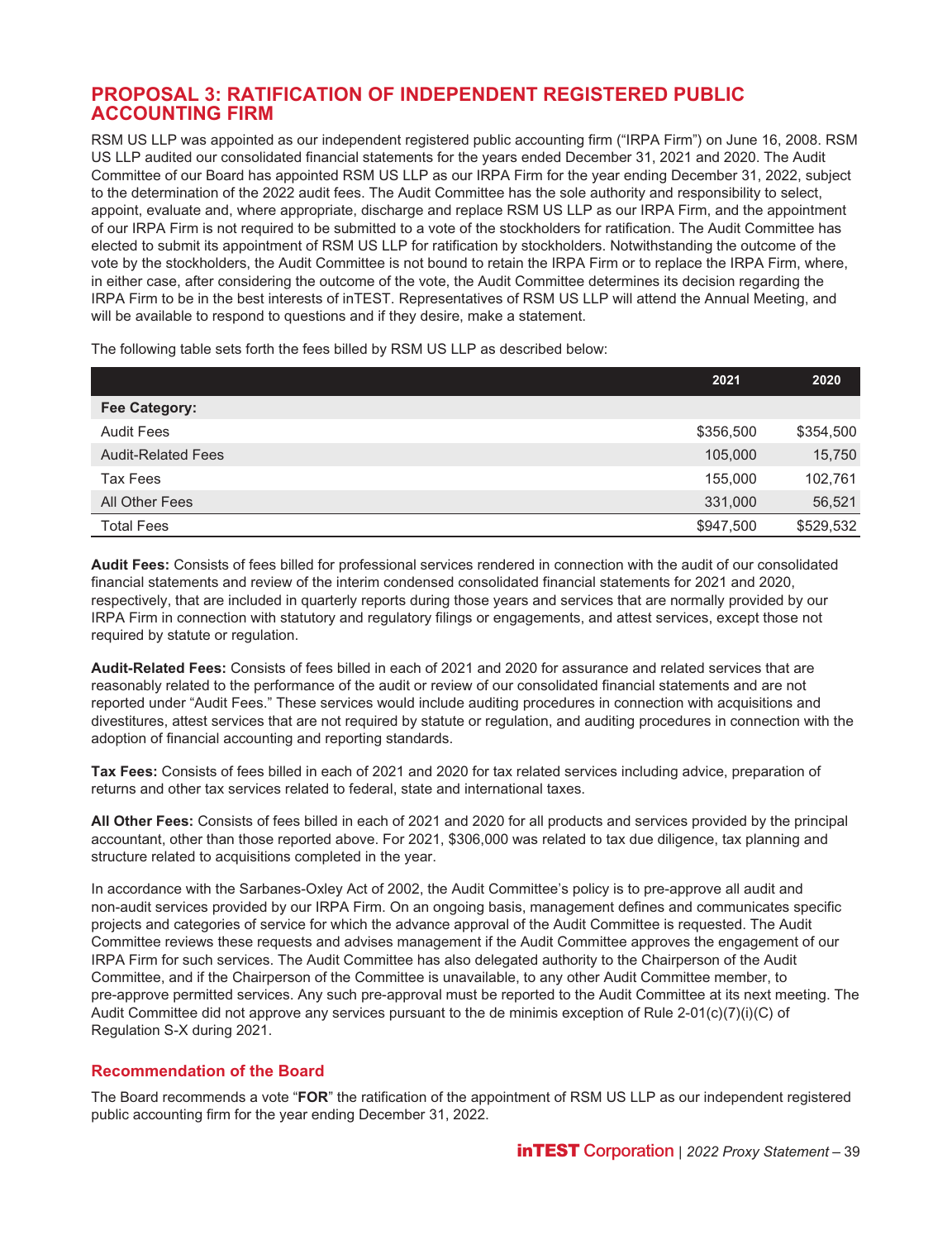## <span id="page-42-0"></span>**PROPOSAL 4: ADVISORY VOTE ON THE COMPENSATION OF OUR NAMED EXECUTIVE OFFICERS**

In accordance with Section 14A of the Securities Exchange Act of 1934, as amended (the "Exchange Act"), we are again providing our stockholders with the opportunity at the Annual Meeting to approve, on a non-binding advisory basis, the 2021 compensation of our named executive officers as disclosed in the Executive Compensation section of this proxy statement, including the Overview of the Executive Compensation Program, the Summary Compensation Table and the related tables, notes, and narratives. Currently this "say on pay" vote is conducted every year. As previously reported, the option of holding the advisory vote on the compensation of the Company's named executive officers every year was approved on an advisory basis by a vote of the stockholders at the 2020 Annual Meeting of Stockholders. The Company's Board considered the outcome of such advisory vote and determined to hold future stockholder advisory votes on executive compensation every year, until the Board determines that a different frequency for such votes is in the best interests of the Company's stockholders or until the next required vote of the Company's stockholders on the frequency of such votes.

We urge stockholders to read the discussion in this proxy statement of Executive Compensation which describes our 2021 executive compensation program principles and practices in more detail, including the Summary Compensation table and other related tables, notes and narratives, which provide detailed information about the compensation of our named executive officers.

While this proposal is an advisory vote that will be non-binding, the Board and the Compensation Committee will review and consider the voting results when making future decisions regarding the compensation of our named executive officers.

The next advisory vote on the compensation of our named executive officers will take place at our Annual Meeting of Stockholders to be held in 2023.

#### **Recommendation of the Board**

The Board recommends that you vote **"FOR"** the approval, on an advisory basis, of the compensation of our named executive officers.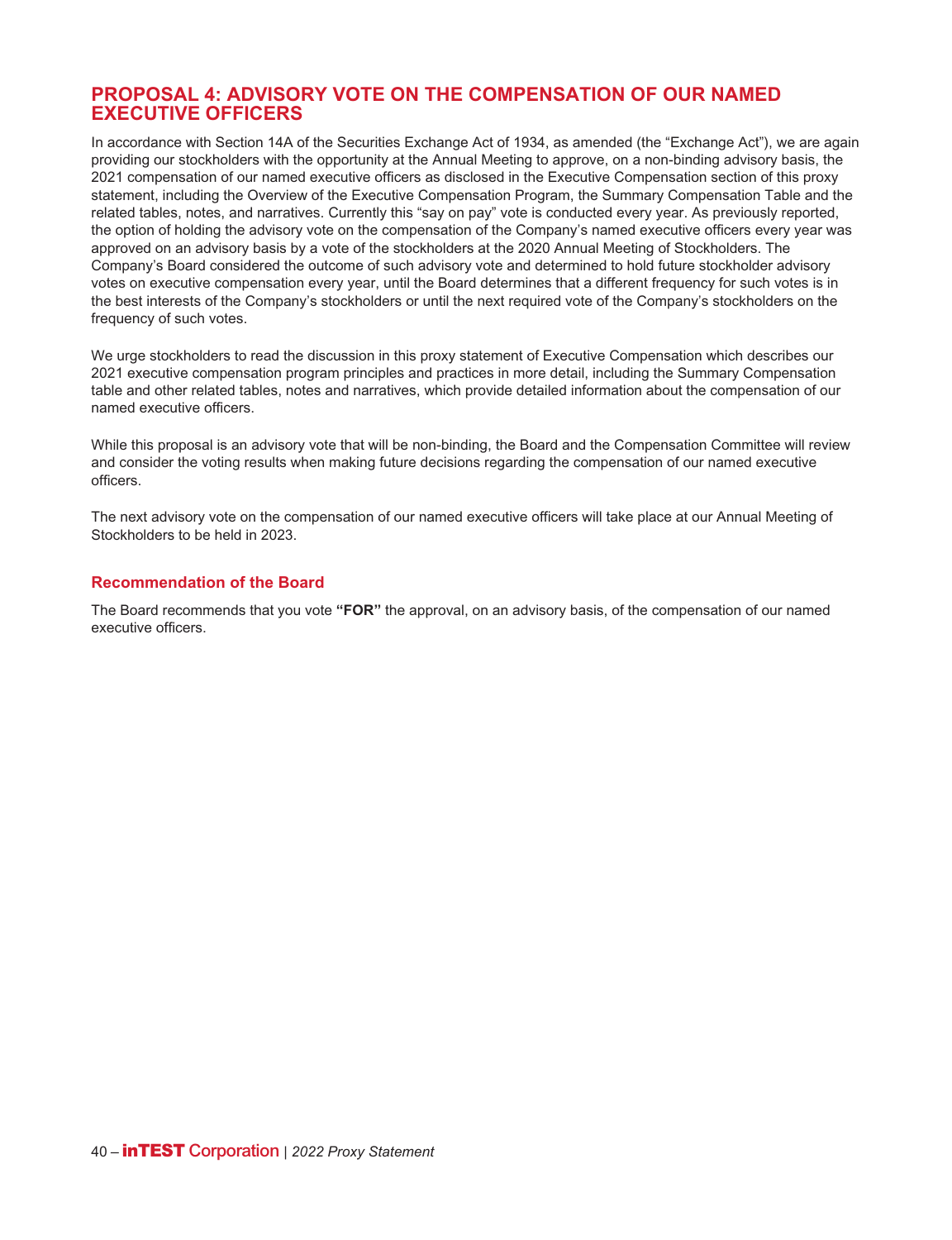### <span id="page-43-0"></span>**INFORMATION REGARDING DEADLINES AND PROCEDURES FOR SUBMISSION OF STOCKHOLDER PROPOSALS AND NOMINATION OF DIRECTORS**

Under the proxy rules of the SEC, stockholders intending to submit proposals to be included in our proxy statement for our Annual Meeting of Stockholders to be held in 2023 must send their proposals to Duncan Gilmour, Secretary at 804 East Gate Drive, Suite 200, Mt. Laurel, New Jersey 08054, not later than January 18, 2023. These proposals must relate to matters appropriate for stockholder action and be consistent with regulations of the SEC relating to stockholder proposals ("Rule 14a-8") in order to be considered for inclusion in our proxy statement relating to that meeting.

Under our Bylaws, certain procedures are provided that a stockholder must follow to nominate persons for election as directors or to introduce an item of business at an annual meeting of stockholders. These procedures provide that nominations for director nominees and/or an item of business to be introduced at an annual meeting of stockholders must be submitted in writing to the Secretary of inTEST at the address set forth above, not later than 90 days and not earlier than 120 days prior to the first anniversary of the preceding year's annual meeting of stockholders, subject to certain exceptions. Accordingly, a notice of a stockholder proposal, submitted outside of Rule 14a-8 under the Exchange Act, or a stockholder nomination for the 2023 Annual Meeting of Stockholders will be untimely if received by inTEST's Secretary before February 22, 2023 or after March 24, 2023, unless the date of the 2023 Annual Meeting of Stockholders is advanced by more than 30 days or delayed (other than as a result of adjournment) by more than 30 days from the anniversary of the 2022 Annual Meeting. If the date of the 2023 Annual Meeting of Stockholders is changed by more than 30 days from the anniversary of the 2022 Annual Meeting, then notice by the stockholder to be timely must be delivered not earlier than the 120th day prior to the date of the 2023 Annual Meeting of Stockholders and not later than the close of business on the later of the 90th day prior to such annual meeting or the 10th day following the day on which public announcement of the date of such meeting is first made.

To comply with the universal proxy rules (once effective), stockholders who intend to solicit proxies in support of director nominees other than nominees for our Annual Meeting of Stockholders to be held in 2023 must provide notice that sets forth the information required by Rule 14a-19 under the Exchange Act no later than April 23, 2023.

Our Bylaws set forth various qualifications and disclosure requirements for such advance written notice of a nomination or proposal to be in proper form. A stockholder wishing to submit such a notice should review the provisions of our Bylaws (which are filed with our Annual Report on Form 10-K for the year ended December 31, 2021). In general, the disclosure requirements include information about the stockholder making the nomination or proposal, information regarding the nominee or proposal, and in the case of a nomination, a certification and consent from the nominee. If a stockholder fails to comply with the time of notice procedures set forth in our Bylaws, that stockholder will not be entitled to present the proposal or nomination at the meeting. If, however, notwithstanding the requirements of our Bylaws, a proposal is brought before the meeting, then under the SEC's proxy rules, the proxies inTEST solicits with respect to the 2023 Annual Meeting of Stockholders will confer discretionary voting authority on the persons so named as proxies with respect to such proposal.

## <span id="page-43-1"></span>**ANNUAL REPORT**

Our Annual Report to Stockholders (which includes our consolidated financial statements for the year ended December 31, 2021), accompanies this proxy statement. The Annual Report to Stockholders does not constitute a part of the proxy solicitation materials.

By Order of the Board of Directors,

Duncan Gilmour *Secretary*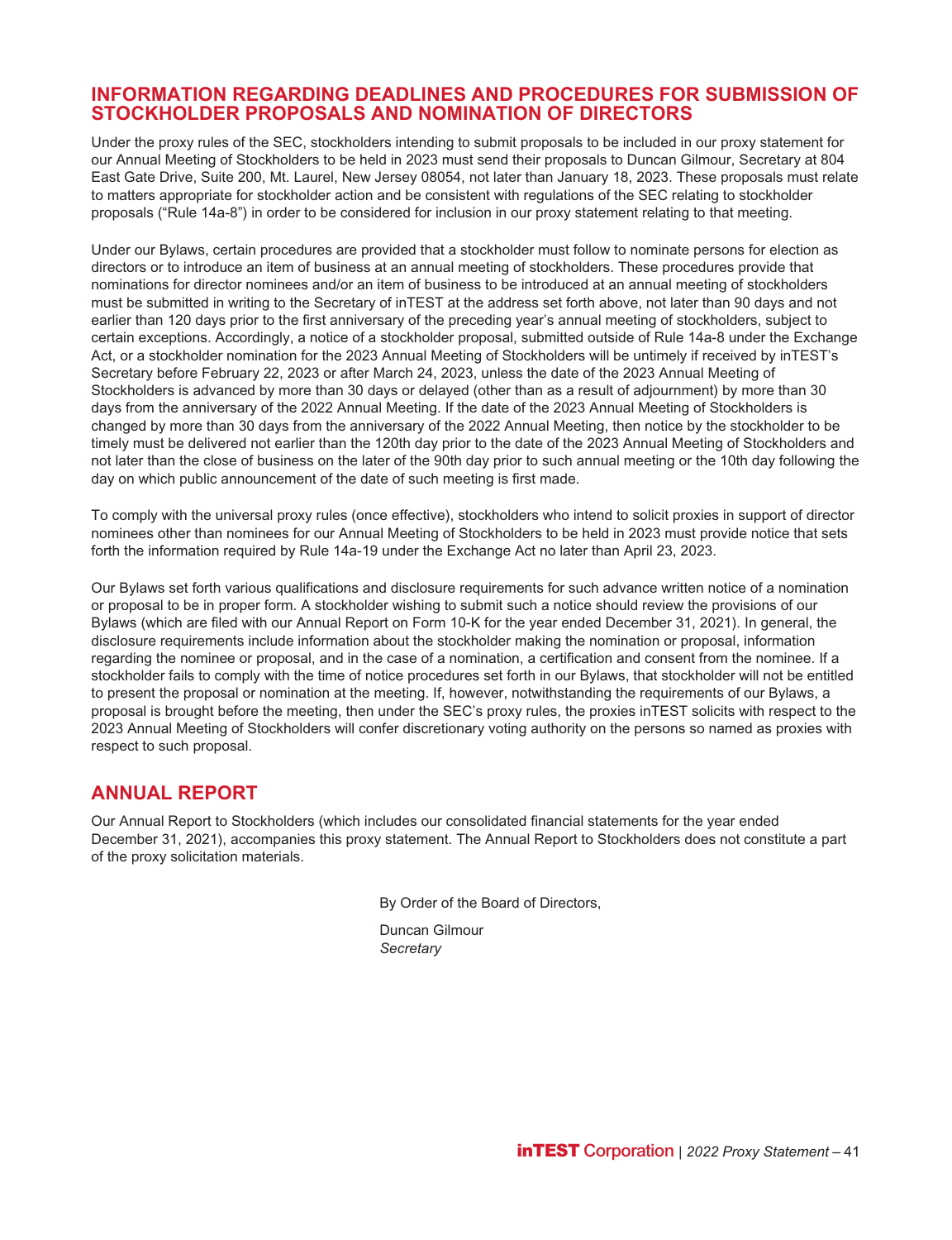## <span id="page-44-0"></span>**APPENDIX A**

#### **inTEST CORPORATION FOURTH AMENDED AND RESTATED 2014 STOCK PLAN**

#### **ARTICLE I ESTABLISHMENT**

#### **1.1 Purpose**

The inTEST Corporation Fourth Amended and Restated 2014 Stock Plan (the "Plan") is hereby established by inTEST Corporation (the "Company"). The purpose of the Plan is to promote the overall financial objectives of the Company and its stockholders by motivating those persons selected to participate in the Plan to achieve long-term growth in the equity of the Company and by retaining the association of those individuals who are instrumental in achieving this growth. The Plan provides additional incentives to officers and other key employees ("Key Employees"), consultants ("Consultants") and members of the Board of Directors of the Company (the "Board of Directors") or its Affiliates, as defined herein ("Directors"), to enter into or remain in the service or employ of the Company or its Affiliates and to devote themselves to the Company's success by granting such individuals an opportunity to acquire or increase their proprietary interest in the Company through receipt of Awards.

"Awards" may consist of: (i) "Option(s)," or rights to acquire the Company's Common Stock, par value \$.01 per share (the "Common Stock"), including "ISOs" and "NQSOs" as hereinafter defined, (ii) awards of shares of Common Stock ("Stock Awards"), (iii) awards of stock appreciation rights ("Stock Appreciation Rights," or "SARs") or (iv) awards of restricted stock units ("Restricted Stock Units," or "RSUs").

#### **1.2 Two-Part Plan**

The Plan shall be divided into two sub-plans: the "Key Employee Plan," which will govern benefits for Key Employees, as defined above, and the "Non-Qualified Plan," which will govern benefits to Directors and Consultants. All provisions hereunder which refer to the "Plan" shall apply to each of the Key Employee Plan and the Non-Qualified Plan.

#### **ARTICLE II STOCK SUBJECT TO PLAN**

#### **2.1 Aggregate Maximum Number**

The aggregate maximum number of shares of the Common Stock for which Awards may be granted under the Plan, including without limitation, the Key Employee Plan, is 2,500,000 shares (the "Plan Shares"), which number is subject to adjustment as provided in Section 9.6. Plan Shares shall be issued from authorized and unissued Common Stock or Common Stock held in or hereafter acquired for the treasury of the Company. If any outstanding Award granted under the Plan expires, lapses or is terminated for any reason, or if, pursuant to the terms of a Stock Award, the shares so awarded are forfeited, then the Plan Shares allocable to the unexercised portion of such Awards, or the forfeited shares under a Stock Award, as the case may be, may again be the subject of an Award granted pursuant to the Plan.

#### **2.2 Terms Applicable to All Awards**

For any Award granted under the Plan, the Committee shall not accelerate vesting except upon death or disability, or upon a Change of Control, as it is defined in subsections 9.1(b) and 9.1(c).

#### **2.3 Dividends**

The Committee may grant dividends with respect to any Award subject to the terms and conditions the Committee establishes. To the extent an unvested Award qualifies for dividends, such dividends will accrue and be paid by the Company at the time the Award vests.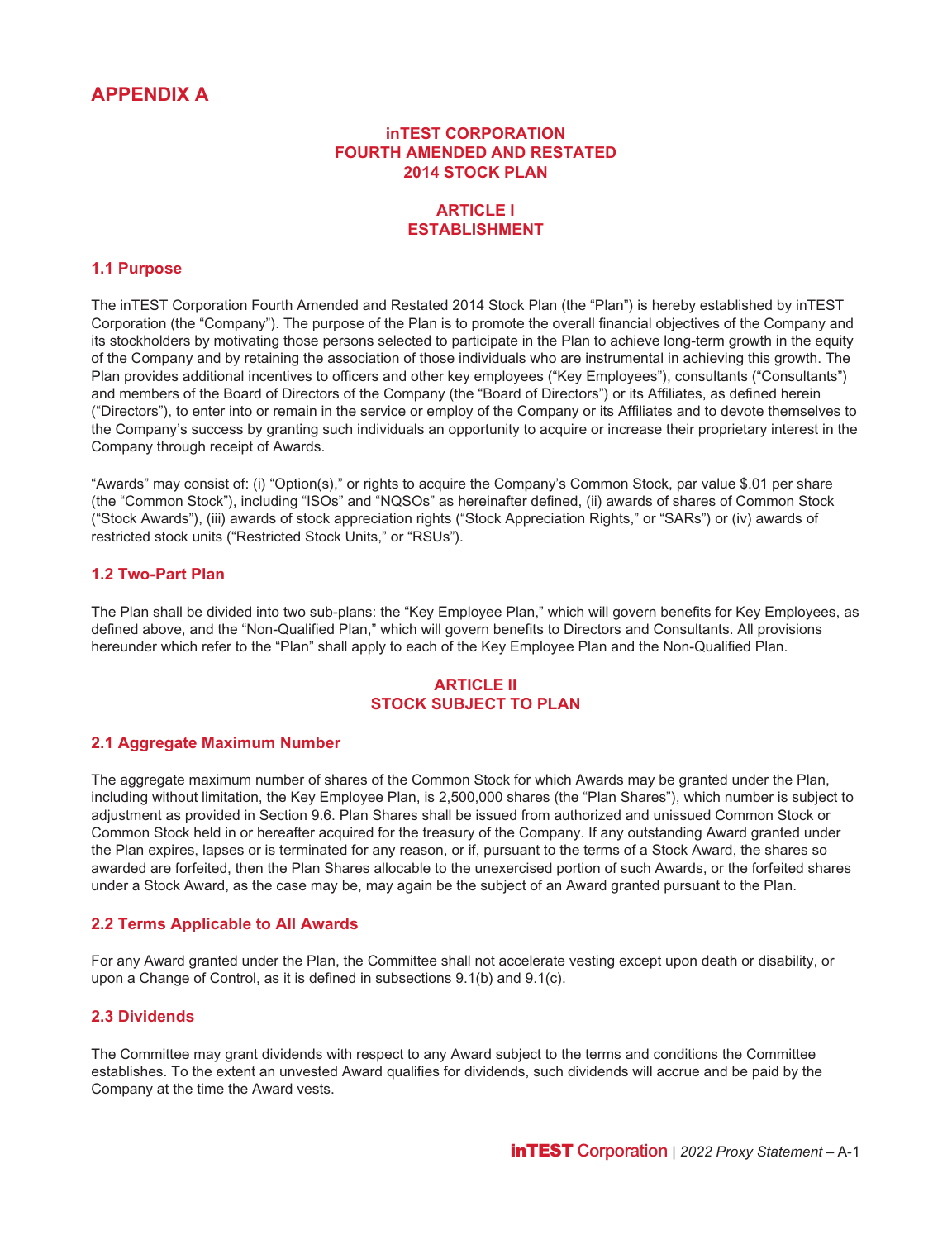#### **ARTICLE III TERM OF PLAN**

#### **3.1 Term of Plan**

The Plan shall commence on the date of approval of the Plan by the Board of Directors of the Company ("Effective Date"), but shall terminate unless the Plan is approved by the stockholders of the Company within twelve months of such date as set forth in Section 422(b)(1) of the Internal Revenue Code of 1986, as amended (the "Code"). Any Awards granted pursuant to the Plan prior to approval of the Plan by the stockholders of the Company that were not approved under the Third Amended and Restated 2014 Stock Plan (the "Prior Plan") shall be subject to such approval and, notwithstanding anything to the contrary herein or in any Award Document (as defined below), shall not be exercisable until such approval is obtained. Any Stock Awards granted pursuant to the Plan prior to approval of the Plan by the stockholders of the Company that were not approved under the Prior Plan shall not vest until after such approval is obtained. No Award may be granted under the Plan on or after March 4, 2024.

#### **ARTICLE IV ELIGIBILITY**

#### **4.1 Key Employee Plan**

Except as herein provided, the persons who shall be eligible to participate in the Key Employee Plan and be granted Awards shall be those Key Employees who shall be in a position, in the opinion of the Committee, as defined herein, to make contributions to the growth, management, protection and success of the Company and its Affiliates. Of those persons described in the preceding sentence, the Committee, as herein defined, may, from time to time, select persons to be granted Awards and shall determine the terms and conditions with respect thereto. In making any such selection and in determining the form of the Award, the Committee may give consideration to the person's functions and responsibilities, the person's contributions to the Company and its Affiliates, the value of the individual's service to the Company and its Affiliates and such other factors deemed relevant by the Committee. The term "Affiliates" shall mean any entity in which the Company owns, directly or indirectly, 50 percent or more of the voting equity at the time of the granting of the Award.

#### **4.2 Non-Qualified Plan**

NQSOs (as defined herein), Stock Awards, SARS and RSUs may be granted to Directors and Consultants pursuant to the Non-Qualified Plan as herein provided.

#### **ARTICLE V STOCK OPTIONS**

#### **5.1 Key Employee Plan Options**

Options granted under the Key Employee Plan may be either ISOs, as defined herein, or NQSOs. Each Option granted under the Key Employee Plan is intended to be an incentive stock option ("ISO") within the meaning of Section 422(b) of the Code for federal income tax purposes, except to the extent (i) any such ISO grant would exceed the limitation of subsection 5.3(a) below, (ii) any Option is specifically designated at the time of grant of the Award (the "Grant Date") as not being an ISO (an Option which is not an ISO, and therefore is a non-qualified option, is referred to herein as an "NQSO"), (iii) any Option is granted to a person who is not an employee of the Company or any Affiliate on the Grant Date or (iv) as may be otherwise provided in any option agreement hereunder. Under the Key Employee Plan, Options may be granted to Key Employees at such times, in such amounts, and on such terms and conditions as determined by the Committee, in accordance with the terms of the Plan, and, in the case of Options granted to any executive officer of the Company, subject to the further approval and recommendation of a majority of the Independent Directors and the Board of Directors. "Independent Director" shall have the same meaning as given to that term in Section 803A and 805(c)(1) of the NYSE American Company Guide, as it may from time to time be amended or superseded by any successor rule of the NYSE American or the primary exchange on which the Company Common Stock is listed for trading.

#### A-2 – **inTEST Corporation** | *2022 Proxy Statement*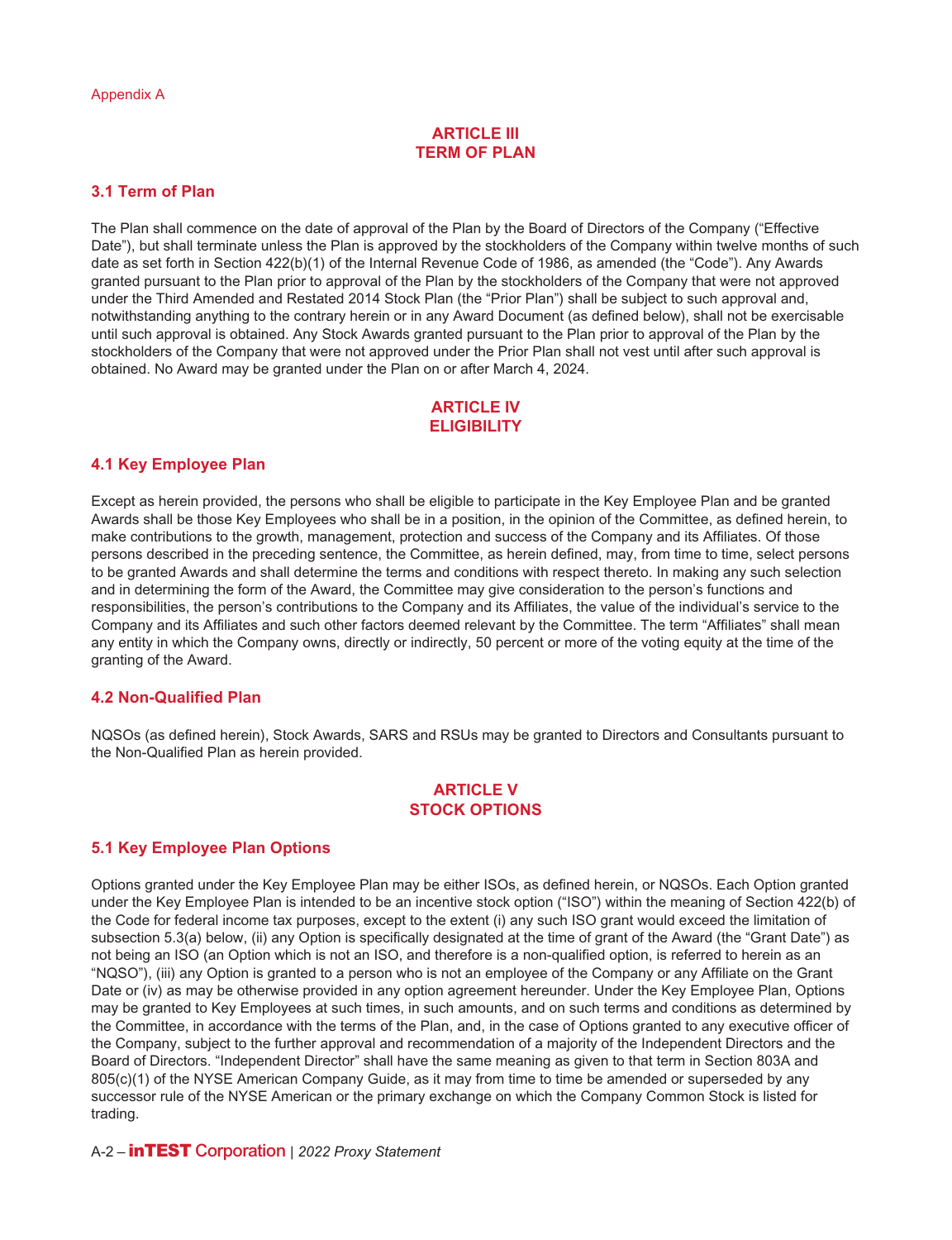#### **5.2 Non-Qualified Plan Options**

Any Options granted under the Non-Qualified Plan shall be NQSOs. Such Options may be granted to Directors and Consultants at such times, in such amounts, and on such terms and conditions as determined by the Committee in accordance with the terms of the Plan.

#### **5.3 Terms and Conditions of Options**

Options granted pursuant to the Plan shall be evidenced by written option agreements in such form as the Committee shall from time to time approve, subject to the following terms and conditions. Option agreements may also contain such other terms and conditions (including vesting schedules for the exercisability of Options) which the Committee shall from time to time provide which are not inconsistent with the terms of the Plan. Persons to whom Options are granted are hereinafter referred to as "Optionees."

#### **(a) Number of Option Shares**

Each option agreement shall state the number of shares of Common Stock ("Option Shares") to which it pertains. If the aggregate fair market value of Option Shares with respect to which ISOs are exercisable for the first time by an Optionee during any calendar year (determined as of the date the ISO is granted) and any options granted under other incentive stock option plans of the Company exceed \$100,000, the portion of such options in excess of \$100,000 shall be treated as options which are not ISOs in accordance with Section 422(d) of the Code.

#### **(b) Option Price**

Each option agreement shall state the price at which an Option Share may be purchased (the "Option Price"), which shall be not less than 100% of the "Fair Market Value" of a share of the Common Stock on the Grant Date. If the Common Stock is listed on a national securities exchange, the Fair Market Value is the closing price of the Common Stock on the relevant date (or, if such date is not a business day or a day on which quotations are reported, then on the immediately preceding date on which quotations were reported), as reported by the principal national exchange on which such shares are traded (in the case of an exchange). If the Common Stock is not listed on a national securities exchange, the Fair Market Value will be as determined by the Committee in good faith in accordance with Section 409A of the Code. If an ISO is granted to an Optionee who then owns, directly or by attribution under Section 424(d) of the Code, shares possessing more than ten percent (10%) of the total combined voting power of all classes of stock of the Company, then the Option Price shall be not less than One Hundred and Ten Percent (110%) of the Fair Market Value of an Option Share on the Grant Date.

#### **(c) Medium of Payment**

An Optionee shall pay for Option Shares (i) in cash, (ii) by bank check payable to the order of the Company or (iii) by such other mode of payment as the Committee may approve, including payment through a broker in accordance with procedures permitted by Regulation T of the Federal Reserve Board. Furthermore, the Committee may provide in an option agreement that payment may be made in whole or in part in shares of the Common Stock held by the Optionee for more than one year. If payment is made in whole or in part in shares of the Common Stock, then the Optionee shall deliver to the Company certificates registered in the name of such Optionee representing shares of Common Stock legally and beneficially owned by such Optionee, free of all liens, claims and encumbrances of every kind and having a Fair Market Value on the date of delivery of such notice that is not less than the Option Price of the Option Shares with respect to which such Option is to be exercised, accompanied by stock powers duly endorsed in blank by the record holder of the shares represented by such certificates. If certificates for shares of the Company's Common Stock delivered to the Company represent a number of shares in excess ("Excess Shares") of the number of shares required to make payment for the Option Price of the Option Shares (or the relevant portion thereof) with respect to which such Option is to be exercised by payment in shares of Common Stock, the stock certificate issued to the Optionee shall represent the total of the Option Shares in respect of which payment is so made plus such Excess Shares. Notwithstanding the foregoing, the Board of Directors, in its sole discretion, may refuse to accept shares of Common Stock in payment of the Option Price. In that event, any certificates representing shares of Common Stock which were delivered to the Company shall be returned to the Optionee with notice of the refusal of the Board of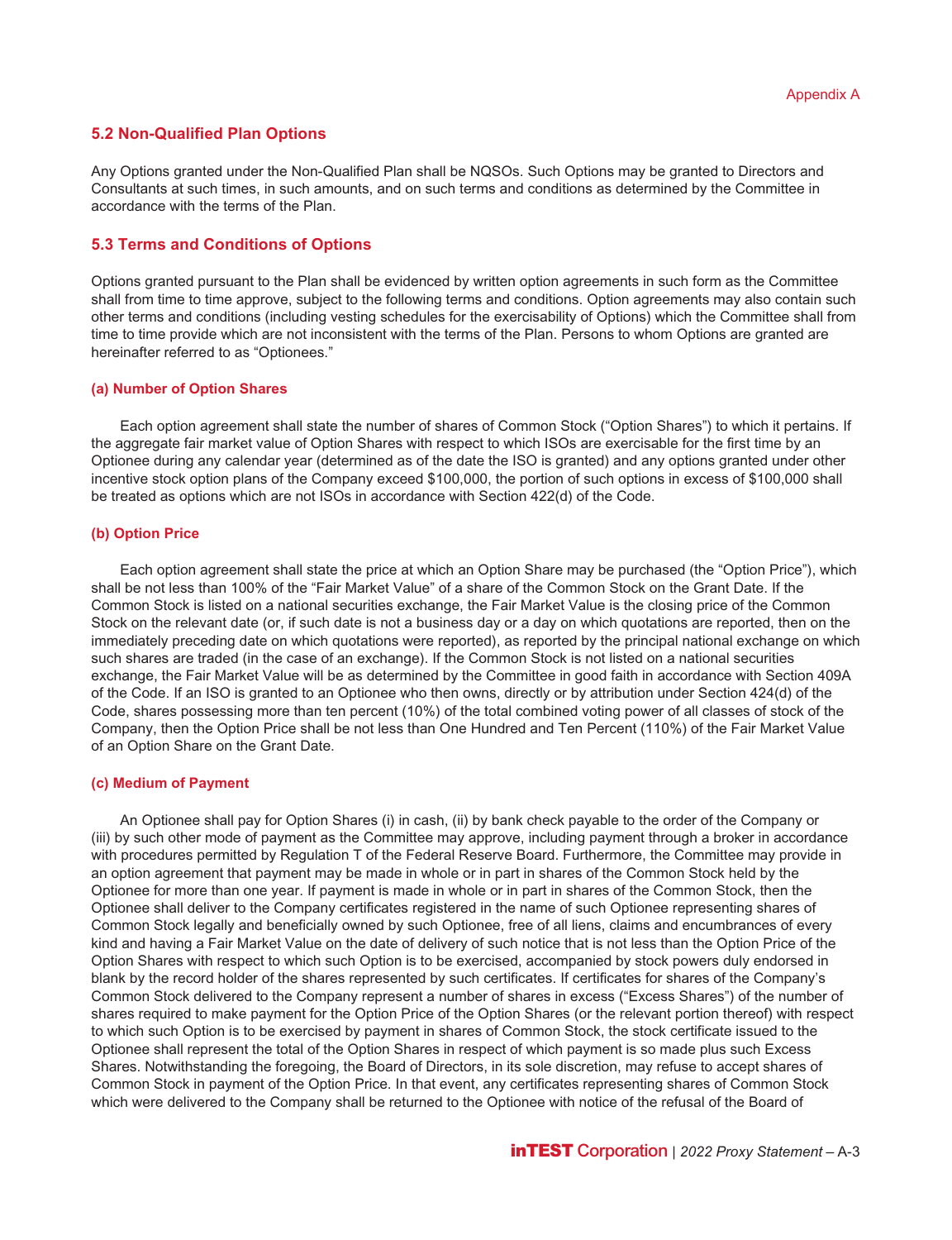#### Appendix A

Directors to accept such shares in payment of the Option Price. The Board of Directors may impose such limitations or prohibitions on the use of shares of the Common Stock to exercise an Option as it deems appropriate, subject to the provisions of the Plan.

#### **(d) Initial Exercise**

The Committee shall determine and set forth in the option agreement the time at which an Option may first be exercised.

#### **(e) Termination of Options**

All Options shall expire at such time as the Committee may determine and set forth in the option agreement, which date shall not be later than the last business date immediately preceding the tenth anniversary of the Grant Date of such Option (the "Expiration Date"). No Option may be exercised later than the Expiration Date. Notwithstanding the foregoing, no Option shall be exercisable after the first to occur of the following:

(i) In the case of an ISO, five years from the Grant Date if, on the Grant Date the Optionee owns, directly or by attribution under Section 424(d) of the Code, shares possessing more than ten percent (10%) of the total combined voting power of all classes of stock of the Company;

(ii) The date set by the Board of Directors of the Company to be an accelerated Expiration Date after a finding by the Board of Directors of the Company that a change in the financial accounting treatment for Options from that in effect on the date the Plan was adopted materially adversely affects or, in the determination of the Board of Directors, may materially adversely affect in the foreseeable future, the Company, provided the Board of Directors may take whatever other action, including acceleration of any exercise provisions, it deems necessary should it make the determination referred to hereinabove;

(iii) Expiration of one year (or such other period as the Committee may select and set forth in the option agreement) from the date the Optionee's employment or service with the Company terminates for any reason other than circumstances described by Subsection (e)(v), below;

(iv) In the event of a "Change of Control" (as defined in Section 9.1, below), the Committee can (A) accelerate the Expiration Date of any Option which has vested provided an Optionee who holds an Option is given written notice at least thirty (30) days before the date so fixed, (B) terminate any Option which has not then vested or (C) accelerate the vesting schedule of any Option subject to Section 9.2; or

(v) In the case of an Option granted under the Key Employee Plan, a finding by the Committee that the Optionee has been discharged from employment with the Company for Cause. For purposes of this Section, "Cause" shall mean: (A) a breach by Optionee of his employment agreement with the Company, (B) a breach of Optionee's duty of loyalty to the Company, including without limitation any act of dishonesty, embezzlement or fraud with respect to the Company, (C) the commission by Optionee of a felony, a crime involving moral turpitude or other act causing material harm to the Company's standing and reputation, (D) Optionee's continued failure to perform his duties to the Company or (E) unauthorized disclosure by Optionee of trade secrets or other confidential information belonging to the Company. In the event of a finding that the Optionee has been discharged for Cause, in addition to immediate termination of the Option, the Optionee shall automatically forfeit all Option Shares for which the Company has not yet delivered the share certificates upon refund of the Option Price.

#### **(f) Transfers**

No ISO granted under the Plan may be transferred, except by will or by the laws of descent and distribution. During the lifetime of the person to whom an ISO is granted, such Option may be exercised only by such person. No NQSO under the Plan may be transferred, except by will or by the laws of descent and distribution or pursuant to a qualified domestic relations order as defined by the Code or Title I of the Employee Retirement Income Security Act, or the rules thereunder.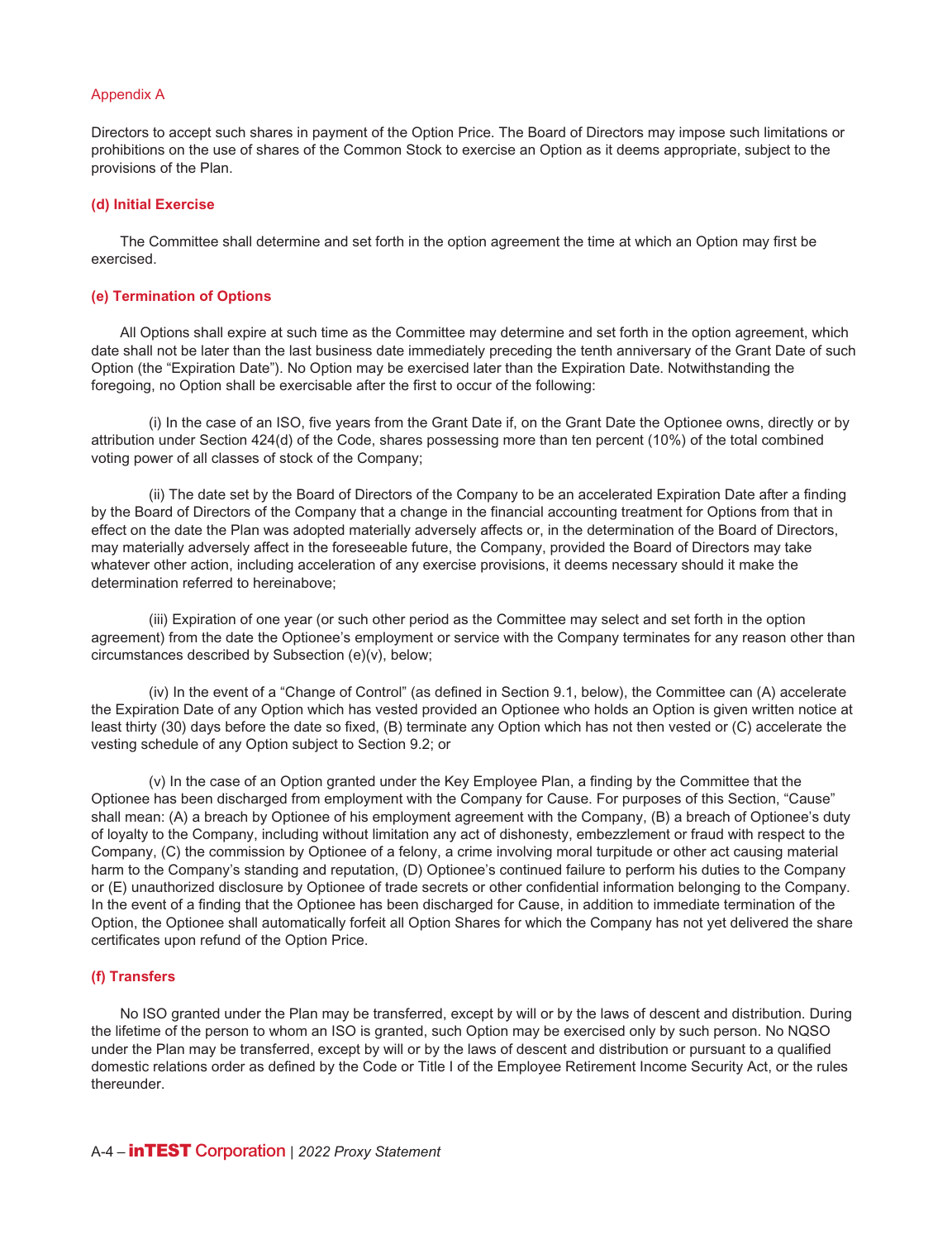#### **(g) Other Provisions**

The option agreements shall contain such other provisions including, without limitation, additional restrictions upon the exercise of the Option or additional limitations upon the term of the Option, as the Committee shall deem advisable.

#### **5.4 Exercise**

#### **(a) Notice**

No Option shall be deemed to have been exercised prior to the receipt by the Company of written notice of such exercise and of payment in full of the Option Price for the Option Shares to be purchased. Each such notice shall (i) specify the number of Option Shares to be purchased, (ii) satisfy the securities law requirements set forth in this Section 5.4, and (iii) in the case of an ISO, state that the Optionee acknowledges that the Option Shares may not be sold within one year of exercise or two years from the Grant Date and that the Option must be exercised within three months following termination of employment or, in the case of termination of employment because of death or disability, one year from the date of death or disability, in order to maintain the ISO status of the Option.

#### **(b) Restricted Stock**

Each exercise notice shall (unless the Option Shares are covered by a then current registration statement or a Notification under Regulation A under the Securities Act of 1933, as amended (the "Securities Act")), contain the Optionee's acknowledgment in form and substance satisfactory to the Company that (i) such Option Shares are being purchased for investment and not for distribution or resale (other than a distribution or resale which, in the opinion of counsel satisfactory to the Company, may be made without violating the registration provisions of the Securities Act); (ii) the Optionee has been advised and understands that (A) the Option Shares have not been registered under the Securities Act and are "restricted securities" within the meaning of Rule 144 under the Securities Act and are subject to restrictions on transfer and (B) the Company is under no obligation to register the Option Shares under the Securities Act or to take any action which would make available to the Optionee any exemption from such registration, (iii) such Option Shares may not be transferred without compliance with all applicable federal and state securities laws, and (iv) an appropriate legend referring to the foregoing restrictions on transfer and any other restrictions imposed in an option agreement may be endorsed on the certificates. Notwithstanding the above, should the Company be advised by counsel that the issuance of Option Shares upon the exercise of an Option should be delayed pending (A) registration under federal or state securities laws, (B) the receipt of an opinion that an appropriate exemption therefrom is available, (C) the listing or inclusion of the Option Shares on any securities exchange or in an automated quotation system or (D) the consent or approval of any governmental regulatory body whose consent or approval is necessary in connection with the issuance of such Option Shares, the Company may defer the exercise of any Option granted hereunder until either such event in A, B, C or D has occurred.

#### **(c) Notice of Disqualifying Disposition**

An Optionee shall notify the Committee if any Option Shares received upon the exercise of an ISO are sold within one year of exercise or two years from the Grant Date.

#### **ARTICLE VI RESTRICTED STOCK AWARDS**

#### **6.1 Grants of Stock Awards**

Stock Awards will consist of shares of Common Stock ("Restricted Stock") transferred to recipients ("Recipient"), either without payment therefor or with such payment as may be required by the Committee, as additional compensation for such Recipient's service to the Company. Stock Awards shall be subject to such terms and conditions as the Committee determines appropriate as evidenced in a written document (an "Award Document"), including, without limitation, restrictions on the sale or other disposition of such Restricted Stock and rights of the Company to reacquire such Restricted Stock upon termination of the Recipient's employment or service within specified periods.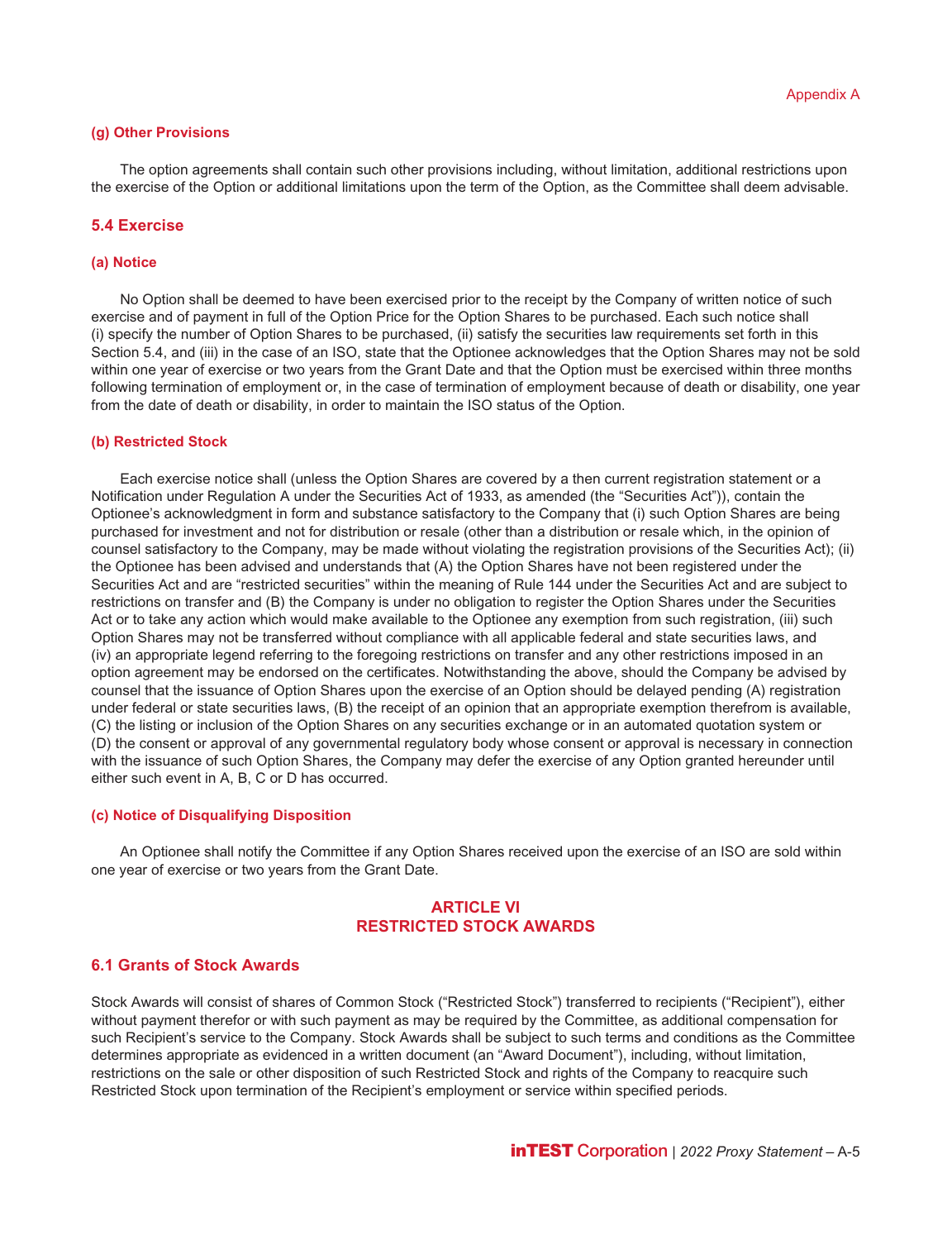#### **6.2 Transferability; Legends**

Restricted Stock may be transferred only if (i) the Restricted Stock is covered by a then current registration statement or a Notification under Regulation A under the Securities Act, or such transfer complies with the requirements of Rule 144 of the Exchange Act; and (ii) such transfer does not violate any restriction imposed on the Stock Award. Restricted Stock may bear a legend referring to  $(x)$  the restrictions on transferability of such Restricted Stock, or  $(y)$  if the Recipient is subject to Section 16 of the Exchange Act at the time the Restricted Stock is issued, the liability which may arise under Section 16 upon disposition of the Restricted Stock.

#### **ARTICLE VII STOCK APPRECIATION RIGHTS**

#### **7.1 Stock Appreciation Rights**

A Stock Appreciation Right, or "SAR," is an Award entitling the Recipient, upon exercise, to receive an amount in cash or Common Stock, or a combination thereof (such form to be determined by the Committee), determined solely by reference to appreciation, from and after the date of grant, in the Fair Market Value of a share of Common Stock. The date as of which such appreciation or other measure is determined shall be the exercise date of the SAR Award.

#### **7.2 Grants**

SARs may be granted in tandem with, or independently of, Options granted under the Plan. When SARs are expressly granted in tandem with Options, then (i) the SARs will be exercisable only at such time or times, and to the extent, that the related Option is exercisable, and will be exercisable in accordance with the procedure required for exercise of the related Option; (ii) the SARs will terminate and no longer be exercisable upon the termination or exercise of the related Option, except that a SAR granted with respect to fewer than the full number of shares covered by an Option will not be terminated until and only to the extent that the number of shares as to which the related Option has been exercised or has terminated exceeds the number of shares not covered by the SAR; (iii) the Option will terminate and no longer be exercisable upon the exercise of the related SAR; and (iv) the SAR will be transferable only with the related Option. A SAR not expressly granted in tandem with an Option will become exercisable at such time or times, and on such conditions, as the Committee may specify in the SAR Award.

#### **7.3 Terms and Conditions**

The Committee shall determine all terms and conditions of a SAR Award, including, but not limited to (i) the number of shares subject to such SAR Award or a formula for determining such, (ii) the terms and conditions on the grant, vesting (including any time- or performance-based vesting criteria), issuance and/or forfeiture of the shares, and (iii) such further terms and conditions as may be determined from time to time by the Committee, in each case not inconsistent with this Plan. The exercise price of a Stock Appreciation Right shall not be less than 100 percent of the Fair Market Value of the stock on the date of grant. To the extent that an award of Stock Appreciation Rights is subject to Section 409A, it may contain such additional terms and conditions as the Committee shall determine in its sole discretion in order for such Award to comply with the requirements of Section 409A.

#### **7.4 Vesting of SAR Awards**

At the time of the grant of a SAR Award, the Committee shall establish a vesting date or vesting dates with respect to such SAR Award, provided that SARs awarded in tandem with Options shall be subject to the same vesting date or vesting dates established by the Committee pursuant to Section 4(g) for such related Options and shall be exercisable only to the extent that such related Option shall then be exercisable. The Committee may establish vesting dates based upon the passage of time and/or the satisfaction of performance criteria or other conditions as deemed appropriate by the Committee.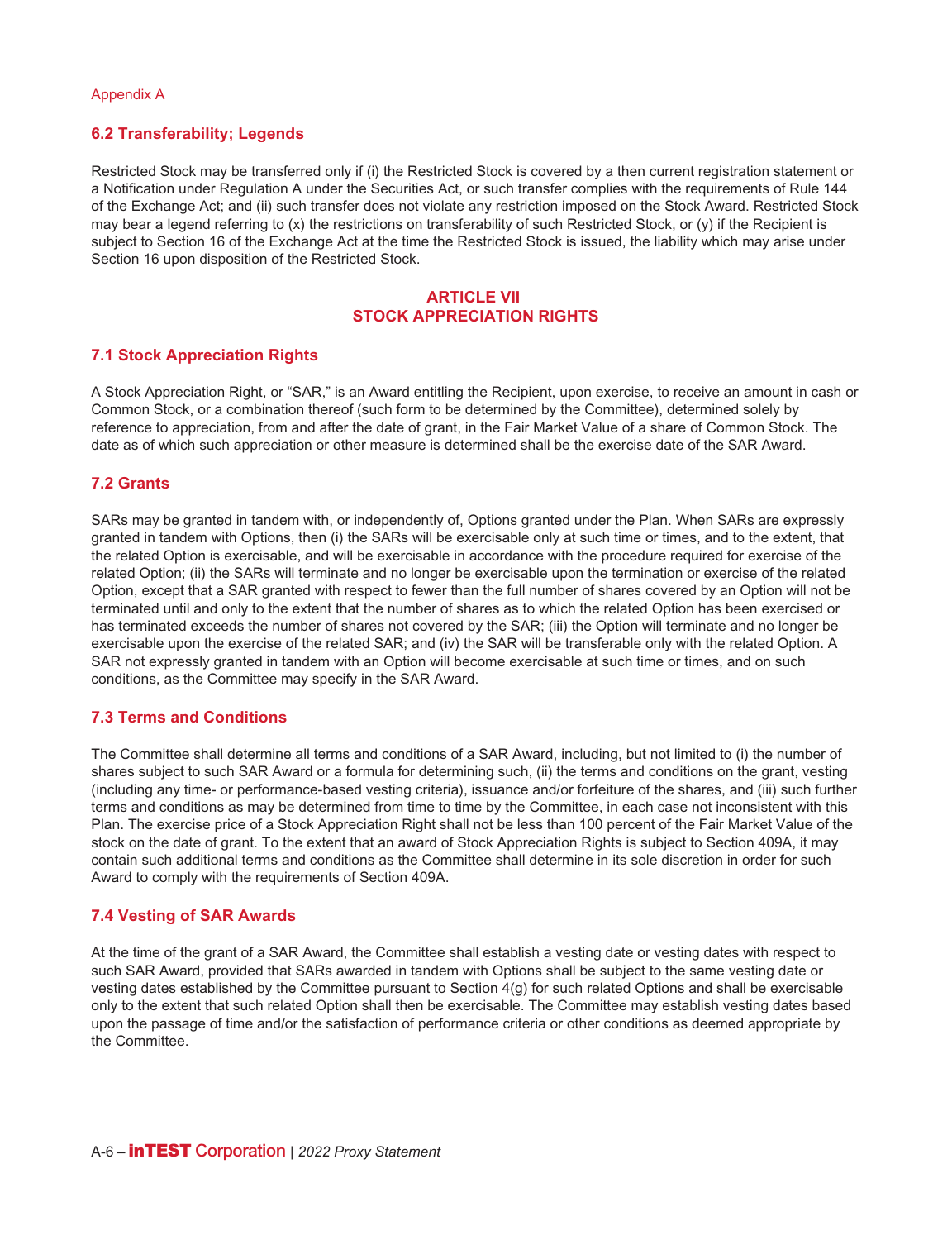#### **ARTICLE VIII RESTRICTED STOCK UNITS**

#### **8.1 RSU Grants**

The Committee may grant Awards in the form of Restricted Stock Units. A Restricted Stock Unit or RSU is a bookkeeping entry representing the equivalent of one share of Common Stock for each Restricted Stock Unit awarded to the Recipient and represents an unfunded and unsecured obligation of the Company. The Committee shall determine the restrictions and conditions applicable to each Restricted Stock Unit at the time of grant. Conditions may be based on continuing employment (or other service relationship) and/or achievement of pre-established performance goals and objectives. The terms and conditions of each RSU shall be determined by the Committee, and such terms and conditions may differ among individual Awards. At the end of the vesting period, the Restricted Stock Units, to the extent vested, shall be settled in the form of shares of Common Stock. To the extent that an award of Restricted Stock Units is subject to Section 409A, it may contain such additional terms and conditions as the Committee shall determine in its sole discretion in order for such Award to comply with the requirements of Section 409A.

#### **8.2 Terms and Conditions**

The Committee shall determine all terms and conditions of any such Restricted Stock Unit, including, but not limited to (i) the number of shares subject to such Restricted Stock Unit or a formula for determining such, (ii) the purchase price of the shares, if any, and the means of payment for the shares, (iii) the performance criteria, if any, and level of achievement of such performance criteria that shall determine the number of shares granted, issued, retainable and/or vested, (iv) the terms and conditions on the grant, issuance and/or forfeiture of the shares, and (v) such further terms and conditions as may be determined from time to time by the Committee, in each case not inconsistent with this Plan. A Participant may not vote the shares represented by a Restricted Stock Unit. A Restricted Stock Unit may be settled in cash or Common Stock, or a combination, as determined by the Committee, with the amount of the cash payment based on the Fair Market Value of the shares of Common Stock at the time of vesting. Any such settlements may be subject to such conditions, restrictions and contingencies as the Committee shall establish.

#### **8.3 Vesting of Restricted Stock Unit**

At the time of the grant of a Restricted Stock Unit, the Committee shall establish a vesting date or vesting dates with respect to the shares of Common Stock covered by such Restricted Stock Unit, which vesting dates may be based upon the passage of time and/or the satisfaction of performance criteria or other conditions as deemed appropriate by the Committee.

#### **8.4 Rights as a Stockholder**

A Recipient shall have the rights as a stockholder only as to shares of Common Stock acquired by the Recipient upon the settlement of vested Restricted Stock Units.

#### **8.5 Termination**

Except as may otherwise be provided by the Committee either in the Award or in writing after the Award is issued, the Recipient's right in any Restricted Stock Units that have not vested shall automatically terminate upon the Recipient's termination of employment (or cessation of service relationship) with the Company or any Affiliate for any reason.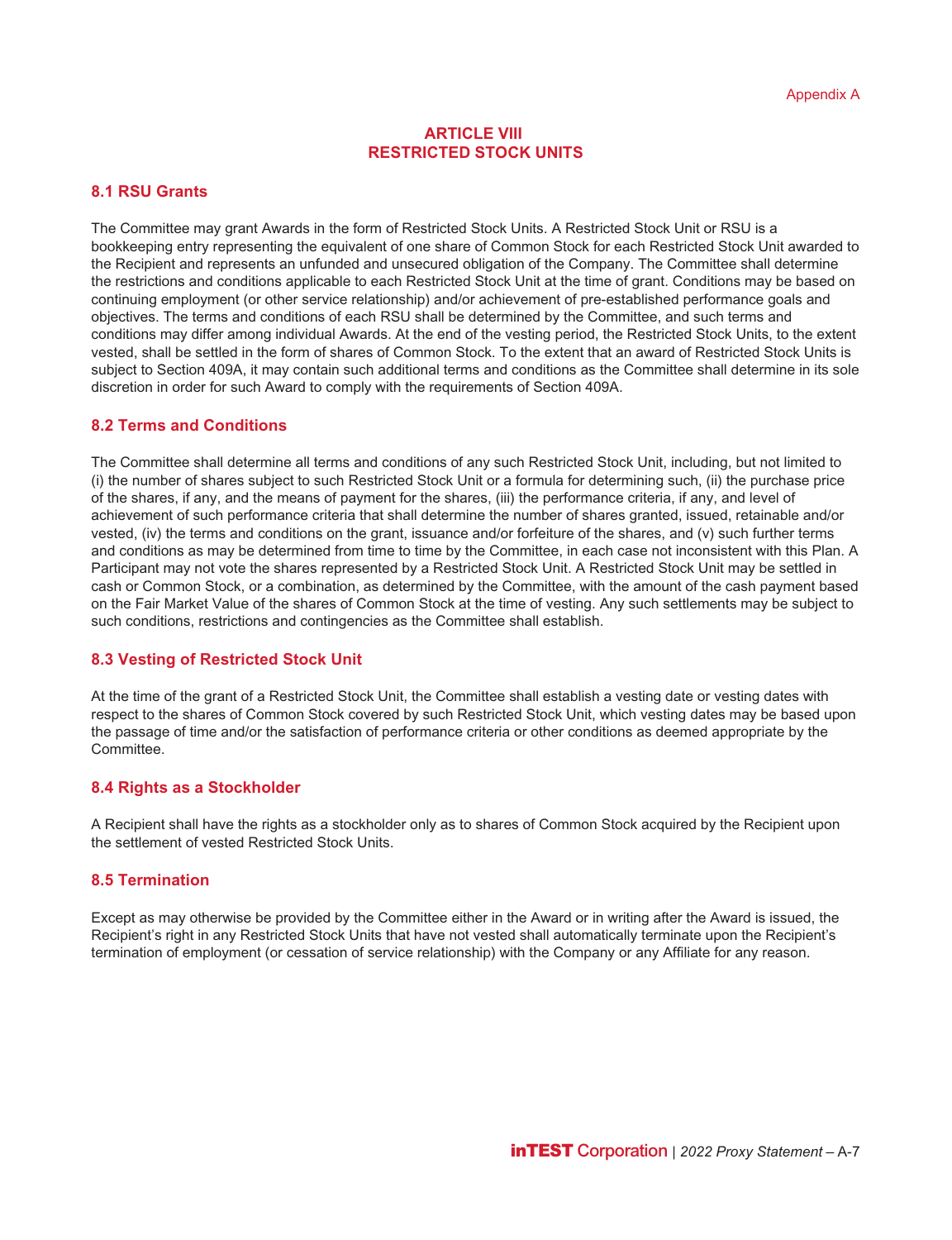#### **ARTICLE IX CHANGE OF CONTROL OF THE COMPANY**

#### **9.1 Change of Control**

A "Change of Control" shall be deemed to have occurred upon the earliest to occur of the following events:

#### **(a) Dissolution or Liquidation**

The date the stockholders of the Company (or the Board of Directors, if stockholder action is not required) approve a plan or other arrangement pursuant to which the Company will be dissolved or liquidated;

#### **(b) Sale of Assets**

Upon approval of the stockholders of the Company (or the Board of Directors, if stockholder action is not required), the date the Company consummates a definitive agreement to sell or otherwise dispose of all or substantially all of the assets of the Company to any "Unrelated Person" or "Unrelated Persons" (as defined below) acting in concert with one another. "Person" means any entity, person or group (within the meaning of Section 13(d)(3) or Section 14(d) (2) of the Exchange Act of 1934). "Unrelated Person" means any Person other than (1) the Company or any of its Affiliates or any employee benefit plan (or related trust) sponsored or maintained by the Company or any of its Affiliates or (2) any Person who, as of the Effective Date, is the beneficial owner of at least twenty percent (20%) of the outstanding Common Stock of the Company;

#### **(c) Merger or Consolidation**

Upon approval of the stockholders of the Company (or the Board of Directors, if stockholder action is not required) and the stockholders of the other constituent corporation (or its board of directors if stockholder action is not required), the date the Company consummates a merger or consolidation of the Company with or into such other corporation, and such other corporation is an Unrelated Person, other than a merger or consolidation of the Company in which holders of shares of the Common Stock of the Company immediately prior to the merger or consolidation will hold at least a majority of the ownership of common stock of the surviving corporation (and, if one class of common stock is not the only class of voting securities entitled to vote on the election of directors of the surviving corporation, a majority of the voting power of the surviving corporation's voting securities) immediately after the merger or consolidation, which common stock (and, if applicable, voting securities) is to be held in substantially the same proportion as such holders' ownership of the Common Stock of the Company immediately before the merger or consolidation;

#### **(d) Change in Beneficial Owner**

The date any Unrelated Person will have become the beneficial owner of, or will have obtained voting control over, more than forty percent (40%) of the outstanding shares of the Common Stock of the Company; or

#### **(e) Change in Majority of the Board of Directors**

The date individuals who, as of the Effective Date, constitute the Board of Directors of the Company (the "Incumbent Directors") cease for any reason to constitute a majority of the members of the Board; provided that any individual who becomes a Director, after the Effective Date, whose election or nomination for election by the Company's stockholders was approved by a majority of the Incumbent Directors (other than an election or nomination of an individual whose initial assumption of office is in connection with an actual or threatened "election contest" relating to the election of the directors of the Company (as such terms are used in Rule 14a-11 under the Exchange Act), "tender offer" (as such term is used in Section 14(d) of the Exchange Act) or a proposed merger) will be deemed to be an Incumbent Director.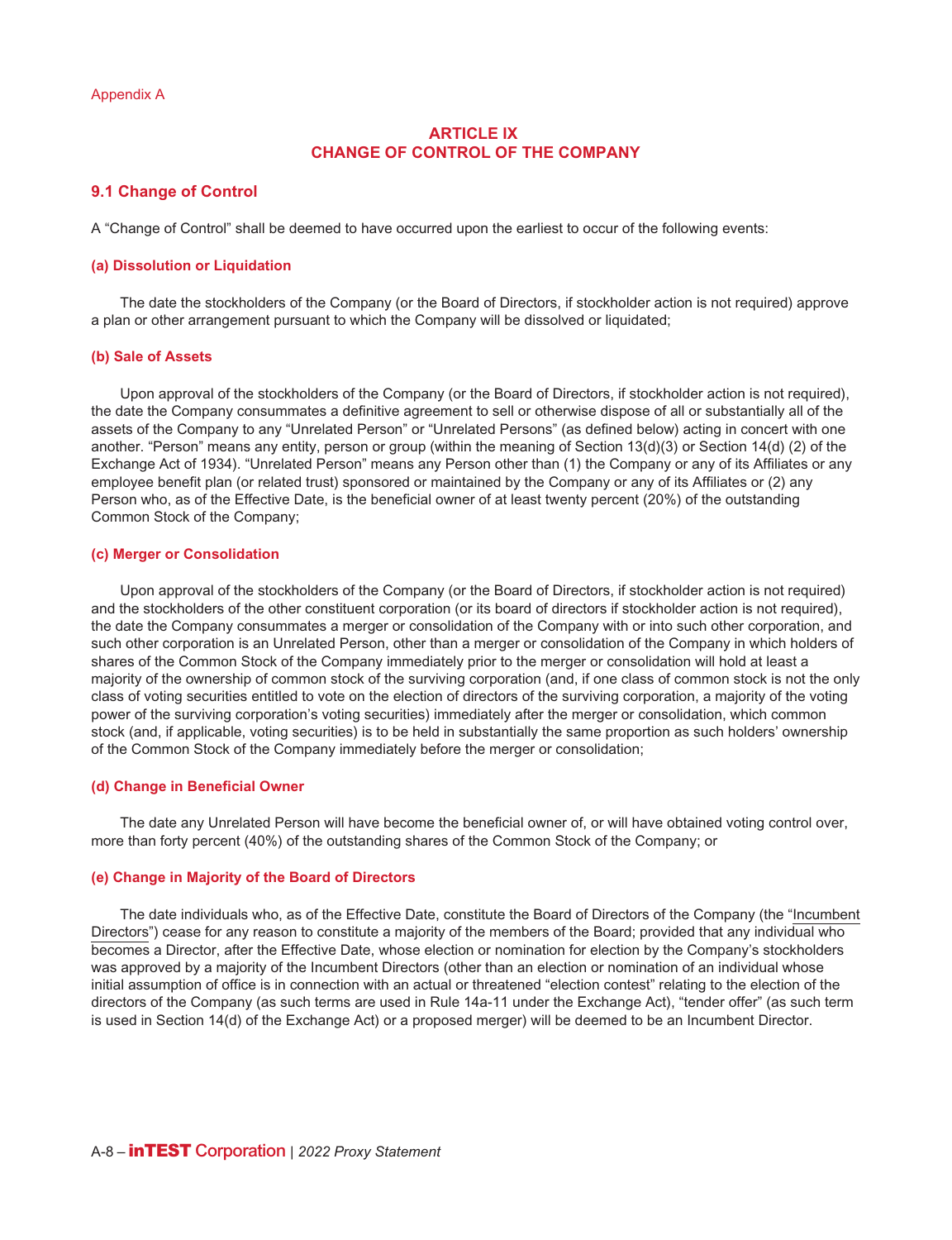#### **9.2 Vesting Upon a Change of Control**

Awards granted under the Plan shall immediately vest and be exercisable and any restrictions thereon shall lapse following a Change of Control provided that (i) the Unrelated Person, as defined in subsection 9.1(b), involved in such Change of Control does not assume or substitute Awards granted under the Plan; (ii) the Optionee's or Recipient's employment is terminated by the Unrelated Person within two years following the Change of Control other than for Cause, as defined in subsection 5.3(e)(v); or (iii) the Optionee or Recipient resigns for "Good Reason," which shall mean a material reduction in such individual's pay or benefits, relocation of the individual's position by the Company of greater than 50 miles, or any material demotion of the individual's position as determined by the Committee.

#### **ARTICLE X ADMINISTRATION**

#### **10.1 Committee**

The "Committee," for purposes of the Non-Qualified Plan and the Key Employee Plan, will be the Compensation Committee of the Board of Directors (the "Committee") as constituted from time to time, or the full Board of Directors acting in its discretion. The Committee shall operate and administer the Plan, including the grant of Options and Stock Awards. The Committee shall make such interpretations and construction of the Plan as it deems appropriate or necessary from time to time in its sole discretion, such interpretations and construction of the Plan to be final, binding and conclusive.

#### **10.2 Meetings**

The Committee shall hold meetings at such times and places as it may determine. Acts approved at a meeting by a majority of the members of the Committee or acts approved in writing by the unanimous consent of the members of the Committee shall be the valid acts of the Committee.

#### **10.3 Discretion of Committee**

The Committee shall from time to time at its discretion grant Awards pursuant to the terms of the Key Employee Plan and the Non-Qualified Plan. The Committee shall have plenary authority to determine the Optionees or Recipients (each a "Participant") to whom and the times at which Awards shall be granted, the number of Plan Shares to be covered by such grants and the price and other terms and conditions thereof, including a specification with respect to whether an Option is intended to be an ISO, subject, however, to the express provisions of the Key Employee Plan and compliance with Rule 16b-3(d) under the Exchange Act. In making any such determination, the Committee may take into account the nature of the Participant's services and responsibilities, the Participant's present and potential contribution to the Company's success and such other factors as it may deem relevant. The interpretation and construction by the Committee of any provision of the Plan or of any Award granted under it shall be final, binding and conclusive.

#### **10.4 No Liability**

No member of the Board of Directors or the Committee shall be personally liable for any action or determination with respect to the Plan or any Award thereunder, or for any act or omission of any other member of the Board of Directors or the Committee, including but not limited to the exercise of any power and discretion given to him under the Plan, except those resulting from (i) any breach of such person's duty of loyalty to the Company or its stockholders, (ii) acts or omissions not in good faith or involving intentional misconduct or a knowing violation of law or (iii) any transaction from which such person derived an improper personal benefit.

#### **10.5 Indemnification**

In addition to such other rights of indemnification as he or she may have as a member of the Board of Directors or the Committee, and with respect to the administration of the Plan and the granting of Awards hereunder, each member of the Board of Directors and of the Committee shall be entitled to be indemnified by the Company to the fullest extent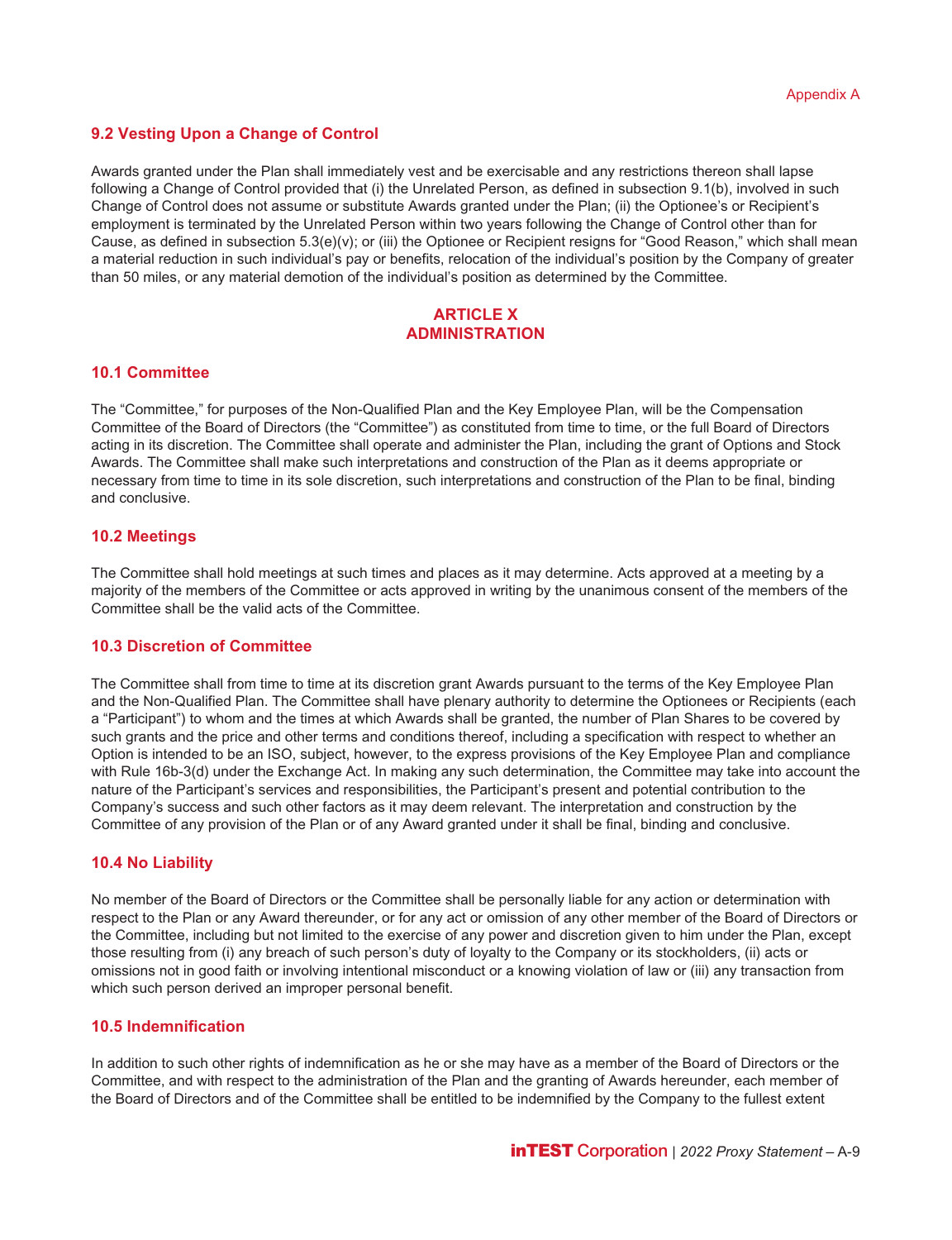#### Appendix A

permitted by applicable law, for all expenses (including but not limited to reasonable attorneys' fees and expenses), judgments, fines and amounts paid in settlement reasonably incurred by him in connection with or arising out of any action, suit or proceeding with respect to the administration of the Plan or the granting of Awards hereunder (each a "Proceeding") in which he or she may be involved by reason of his being or having been a member of the Board of Directors or the Committee, whether or not he or she continues to be a member of the Board of Directors or the Committee at the time of the incurring of such expenses; provided however, that such indemnity shall not include any expenses incurred by such member of the Board of Directors or Committee in respect of any matter in which any settlement is effected in an amount in excess of the amount approved by the Company on the advice of its legal counsel; and provided further that no right of indemnification under the provisions set forth herein shall be available to or accessible by any such member of the Committee unless within ten (10) days after institution of any such action, suit or proceeding he or she shall have offered the Company in writing the opportunity to handle and defend such action, suit or proceeding at its own expense. The foregoing right of indemnification shall inure to the benefit of the heirs, executors or administrators of each such member of the Board of Directors or the Committee and shall be in addition to all other rights to which such member of the Board of Directors or the Committee would be entitled to as a matter of law, contract or otherwise. Expenses (including attorneys' fees) incurred by a member of the Board of Directors or the Committee in defending any Proceeding may be paid by the Company in advance of the final disposition of such Proceeding upon receipt of an undertaking by or such person to repay all amounts advanced if it should be ultimately be determined that such person is not entitled to be indemnified under this Article or otherwise, except that no such advance payment will be required if it is determined by the Board of Directors that there is a substantial probability that such person will not be able to repay the advance payments.

#### **10.6 Adjustments on Changes in Common Stock**

The aggregate number of shares of Common Stock as to which Awards may be granted under the Non-Qualified Plan and the Key Employee Plan, the number of Option Shares covered by each outstanding Option, the Option Price per Option Share specified in each outstanding Option and such other per-share factors affecting Awards under this Plan shall be appropriately adjusted in the event of a stock dividend, stock split or other increase or decrease in the number of issued and outstanding shares of Common Stock resulting from a subdivision or consolidation of the Common Stock or other capital adjustment (not including the amendment of the Company's certificate of incorporation to authorize a greater number of shares of capital stock or the issuance of Common Stock on the conversion of other securities of the Company which are convertible into Common Stock) effected without receipt of consideration by the Company. The Board of Directors shall have the authority to determine the adjustments to be made under this Section and any such determination by the Board of Directors shall be final, binding and conclusive, provided that no adjustment shall be made which will cause an ISO to lose its status as such.

#### **ARTICLE XI MISCELLANEOUS**

#### **11.1 Amendment of the Plan**

The Board of Directors at any time, and from time to time, may terminate, suspend, amend or otherwise modify the Plan in such manner as it may deem advisable. Notwithstanding the foregoing, no amendment of the Key Employee Plan which would change the eligibility of employees or the class of employees eligible to receive an Award or increase the maximum number of shares as to which Awards may be granted will be effective unless such action is approved by the stockholders of the Company to the extent stockholder approval is necessary for the Plan to satisfy the requirements of Section 422 of the Code, Rule 16b-3, any applicable securities exchange listing requirements, or other applicable requirements.

#### **11.2 Amendment of Awards**

The Committee shall have the right to amend Awards hereunder issued to a Recipient, subject to the Recipient's consent if such amendment is not favorable to the Recipient, except that the consent of the Recipient shall not be required for any amendment made in the event of a Change of Control. Notwithstanding the foregoing, the Committee shall not take any of the following actions without the approval of a majority of the shares present in person or represented by proxy at a duly convened meeting and entitled to vote thereon: (i) reduce the exercise price of an